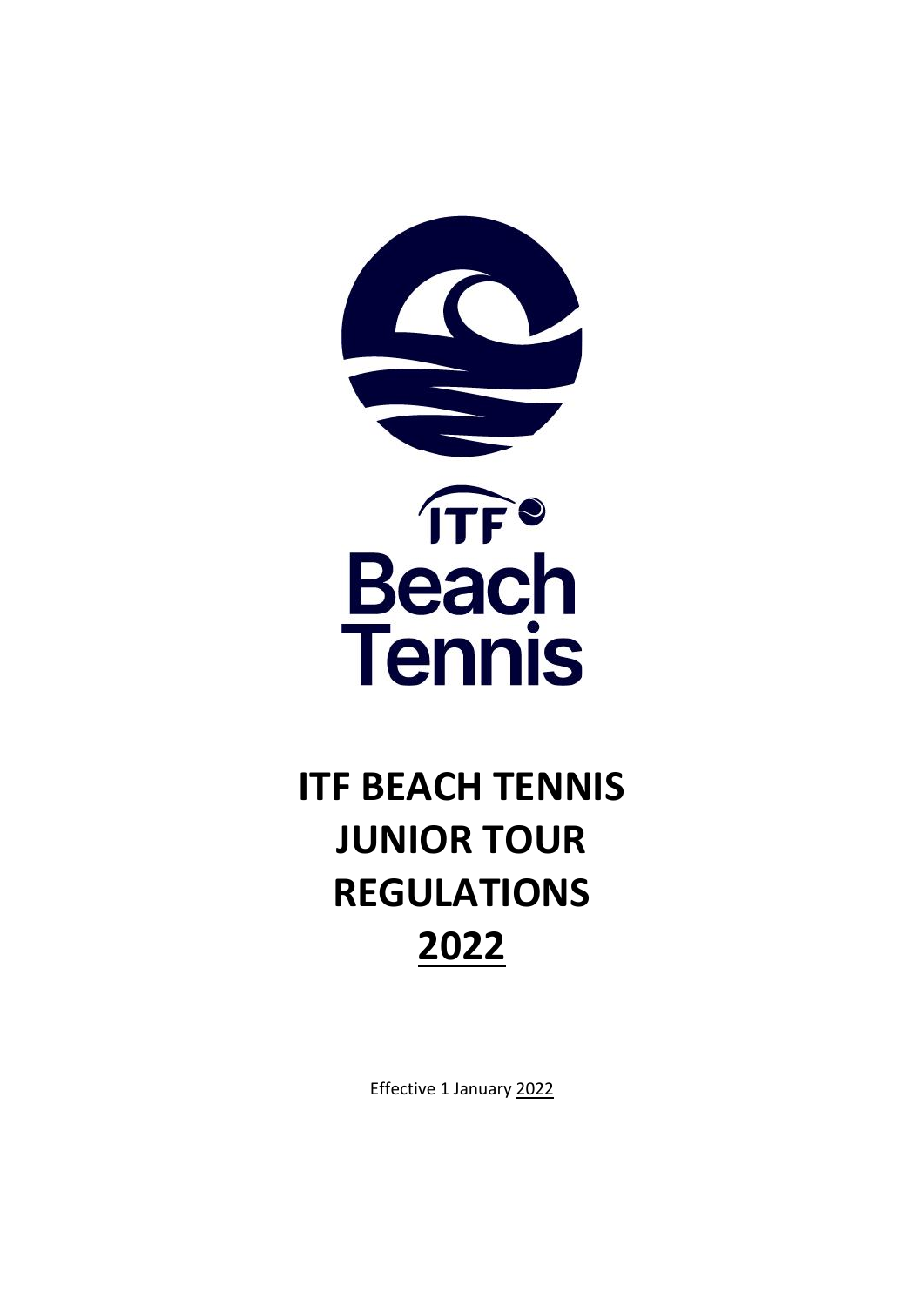# **CONTENTS**

| А. |                                                                       |
|----|-----------------------------------------------------------------------|
| В. |                                                                       |
| C. |                                                                       |
| D. |                                                                       |
| Е. |                                                                       |
| F. |                                                                       |
| G. |                                                                       |
|    |                                                                       |
|    |                                                                       |
|    | APPENDIX B - TOURNAMENT CATEGORIES AND RANKING POINTS35               |
|    |                                                                       |
|    | APPENDIX D - MEDICAL, EXTREME WEATHER CONDITIONS AND TOILET/CHANGE OF |
|    |                                                                       |
|    | APPENDIX F - ITF BEACH TENNIS JUNIOR TOUR CODE OF CONDUCT 202248      |
|    |                                                                       |
|    |                                                                       |
|    |                                                                       |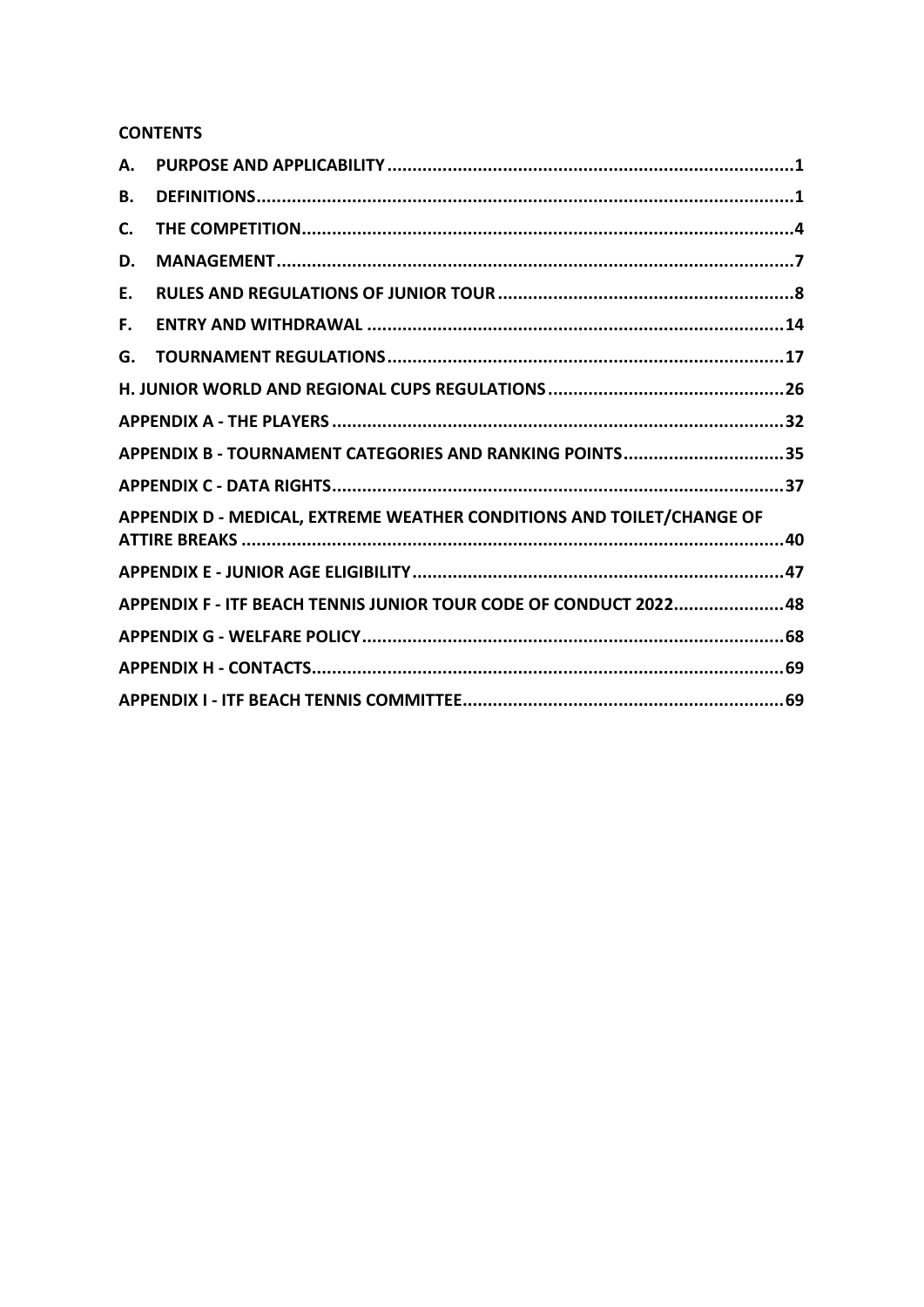

# **ITF BEACH TENNIS WORLD TOUR JUNIOR REGULATIONS 2022**

The ITF is the international governing body for tennis, including beach tennis. It aims to provide, promote and develop opportunities for men, women and children to participate in recreational and competitive beach tennis at all levels.

As the governing body of tennis, the ITF provides a leading role in the administration of beach tennis. The ITF aims to ensure that a fair and equal opportunity is provided for all those entitled to play under its eligibility rules and that the Rules of Beach Tennis are implemented according to the standards expected of an international sport governing body.

These Regulations are subject to change during the 2022 edition of the ITF Beach Tennis World Tour Juniors with the introduction of the ITF World Tennis Number as a global tennis rating applicable to ITF tournaments. Upon incorporation into these Regulations, the ITF World Tennis Number may be relied on for the purposes of entry to and seeding at ITF Beach Tennis World Tour Juniors tournaments. For the avoidance of doubt, the ITF World Tennis Number shall not replace, supersede or otherwise override ATP/WTA ranking and ITF Beach Tennis World Tour Junior ranking.

# <span id="page-2-0"></span>**A. PURPOSE AND APPLICABILITY**

ITF Limited trading as the International Tennis Federation promulgates these Regulations for the purpose of providing fair and reasonable rules for the orderly and uniform conduct of international junior beach tennis tournaments and events sanctioned by the ITF. All references to the International Tennis Federation or ITF in these Regulations shall mean ITF Limited.

Unless otherwise stated, these Regulations shall be applicable to all Tournaments and Events ("Tournament") sanctioned as part of the ITF Beach Tennis World Tour Junior ("Junior Tour").

Any Applicant awarded a one (1) year or multi-year sanction on the Junior Tour calendar shall be subject to, and the Applicant shall be bound by and will comply with all of the applicable provisions of the Junior Tour Regulations, the *ITF Beach Tennis Tournament Organisational Guidelines* and the *Guide to Recommended Health Care Standards*, each of which may be amended from time to time (with the exception of the Junior World and Regional Cups and the Junior World and Regional Championships for which organisational requirements shall be agreed with the host organiser). Applicants must also comply with the provision of any Hosting Agreement that it enters with the ITF for delivery of a sanctioned tournament.

Approval to sanction a Tournament on the Junior Tour may be subject to conditions imposed by the ITF as it sees fit.

# <span id="page-2-1"></span>**B. DEFINITIONS**

# **Acceptance List**

The list of players who have entered a Tournament(s) and have been sorted based on the applicable System of Merit.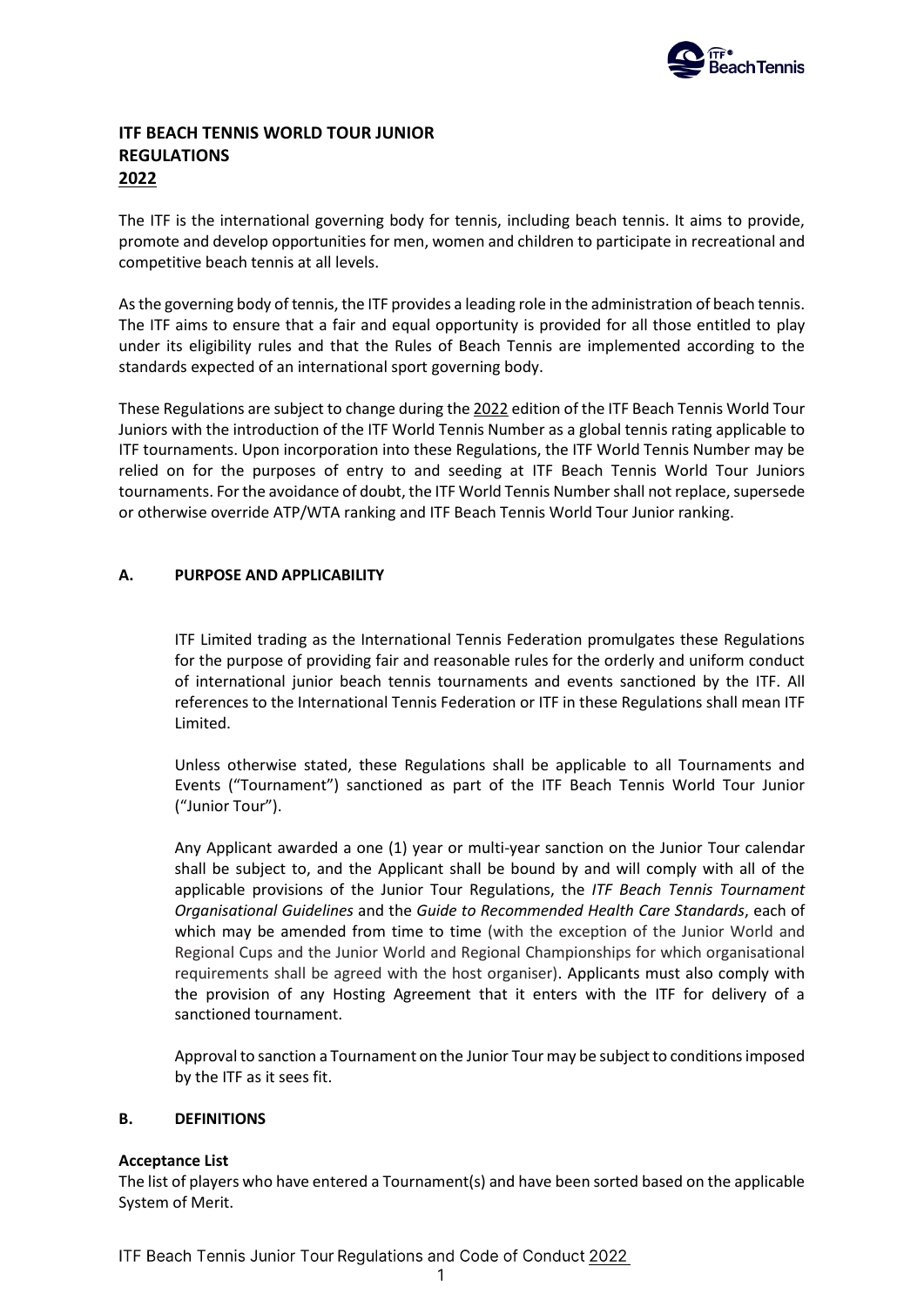

#### **Alternate (Direct Acceptance)**

Entered doubles teams who are ranked lower than the Direct Acceptances into Main Draw and Qualifying under the applicable System of Merit and can fill any vacancy as detailed in the applicable System of Merit before the Withdrawal Deadline. After the Withdrawal Deadline, Alternates remain on one list and have the priority for acceptance over On-Site Alternates. Alternates can sign-in at a different Tournament subject to Regulation F5 (One Tournament) and if any vacancies are created by withdrawals or no shows, then an Alternate will fill those vacancies in order of the applicable System of Merit.

#### **Applicant**

The sanctioning National Association and/or Tournament Organiser (as the case may be) that is granted a one (1) year sanction on the Junior Tour calendar.

#### **Committed**

A player's status if at any time after the Withdrawal Deadline they appear in the Main Draw or Qualifying Acceptance List of a Tournament. A Committed player is obligated to compete at the Tournament.

#### **Direct Acceptances**

Entered doubles teams accepted directly into the Main Draw or Qualifying Draw by virtue of their ranking under the applicable System of Merit.

#### **Entry**

A request by a player/team to register for a Tournament. All entries must be made on the official entry or withdrawal form in writing and submitted via email to the relevant entry authority as stated on the Fact Sheet. The player/team must make their Entry before the Entry Deadline.

#### **Entry Deadline**

The time by which a player/team must enter in order to be considered for inclusion on the Acceptance List. The Entry Deadline is at 14:00 hours GMT on the Thursday eleven (11) days prior to the Monday of the Tournament Week.

#### **Entry List**

The list of players/teams who have entered the Tournament up until the Entry Deadline and before the Acceptance List has been made.

#### **Fact Sheet**

Each Tournament will provide information regarding the Tournament site, dates, draw sizes, court surface, type of courts, hotel information, transportation, and other relevant information regarding the Tournament. The Fact Sheet, also referred to as the Tournament Fact Sheet, is available via the ITF website.

# **Late Withdrawal**

A Withdrawal by a player/team accepted into the Qualifying event that takes place any time after the Withdrawal Deadline and up until the Qualifying Sign-in Deadline, and any Withdrawal from a Main Draw player/team that takes place after the Withdrawal Deadline until the commencement of play.

# **Lucky Loser (LL)**

A doubles team who has lost in the final round of the Qualifying competition but who achieves a place in the Main Draw as a late substitute following a Withdrawal (see also Regulation G5 (Sign-in Requirements for Substitutes). If more Lucky Losers are required for substitutions, doubles teams who have lost in the previous Qualifying round(s) may be eligible.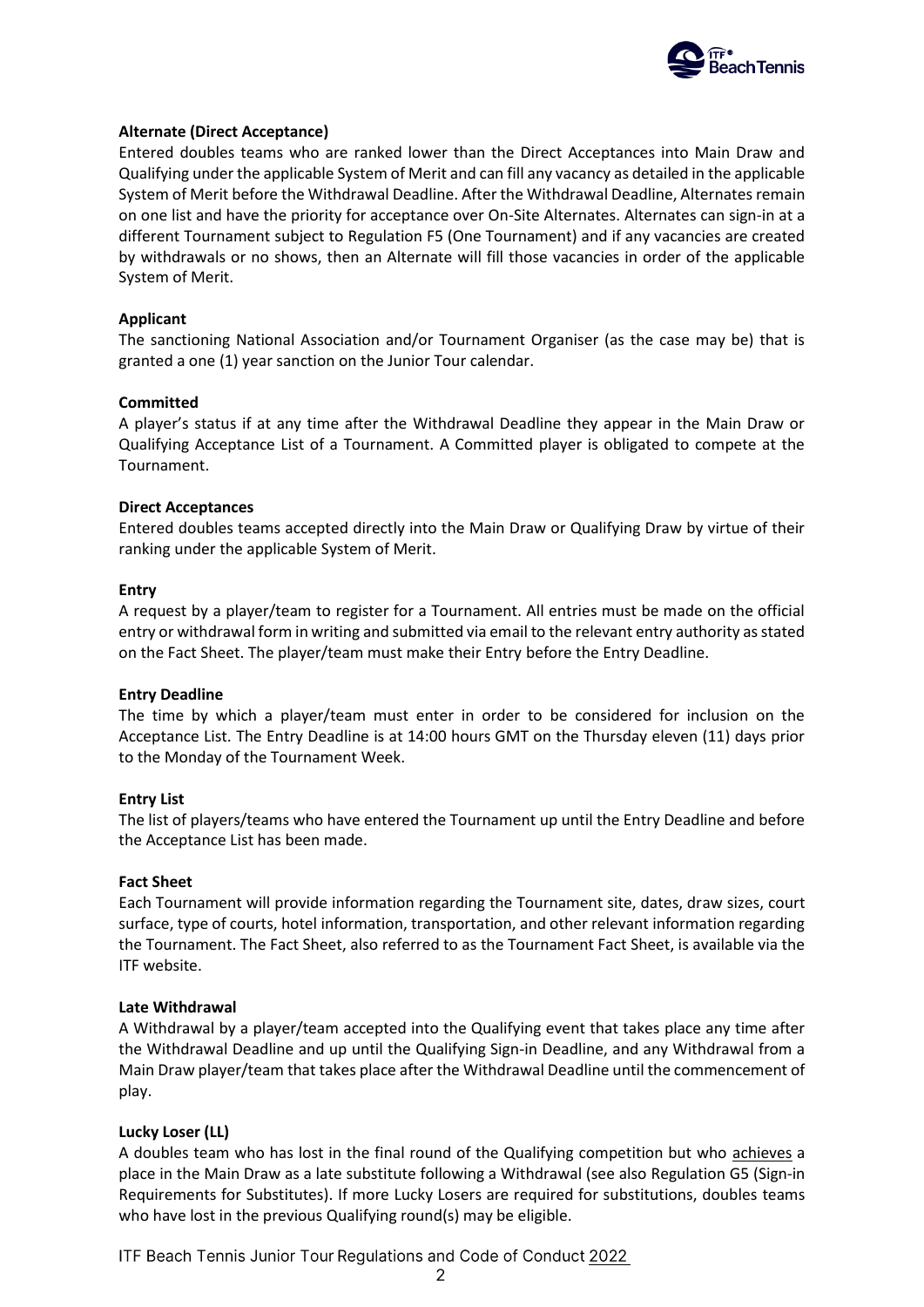

#### **Main Draw**

The Main Draw is the principal competition of a Tournament in which doubles teams earn a position based on the Regulations and the applicable System of Merit.

#### **National Association**

A member association of the ITF, representing one country or territory, including its officers, directors, employees, representatives, consultants, agents and volunteers.

#### **On-Site Alternates**

Non-entered teams who appear at the Tournament site at their own risk to sign-in for the Tournament. In order to be eligible as an On-Site Alternate, at least one member of the doubles team must sign-in personally (in person or by telephone) with the ITF Supervisor at the Tournament site by the relevant sign-in deadline.

#### **Qualifiers (Q)**

Doubles teams included in the Main Draw as a result of success in the Qualifying competition.

#### **Qualifying / Qualifying Draw**

The Qualifying draw refers to the preliminary rounds of a Tournament, in which the participating doubles teams have not qualified for entry into the Main Draw based on the applicable System of Merit but have earned the opportunity based on the applicable System of Merit to compete for an opportunity to play in the Main Draw. The Qualifying competition commences when the first ball of the first Qualifying match is struck.

#### **Sign-in**

The procedure by which a doubles team registers for participation in a Tournament either by physically writing their signatures on the Sign-in sheet on-site or by telephone. One member of a doubles team may Sign-In for the team.

#### **Sign-in Deadline**

The date and time by which a doubles team wishing to participate must sign-in either in person or by telephone as stipulated in the Regulations.

#### **System of Merit**

The selection procedure by which doubles teams are accepted into a Tournament(s).

#### **Tournament**

A Tournament on the Junior Tour. Each Tournament has an applicable System of Merit for accepting doubles teams into that Tournament.

#### **Tournament Organiser**

Any legal or natural person that has been validly approved and sanctioned by a National Association and the ITF to organise and operate a Tournament in accordance with the ITF's application process.

#### **Wild Card (WC)**

A doubles team included in the draw (Qualifying or Main Draw) at the sole discretion of the applicable National Association. Wild Cards are eligible for seeding. Wild Cards must be named at the time the draw is made and Wild Cards who withdraw or default may not be replaced with new Wild Cards after the draw is made. Any such vacancy shall be filled by the next eligible doubles team on the Acceptance List, or if the Qualifying competition has commenced, it shall be filled by the eligible Lucky Loser doubles team.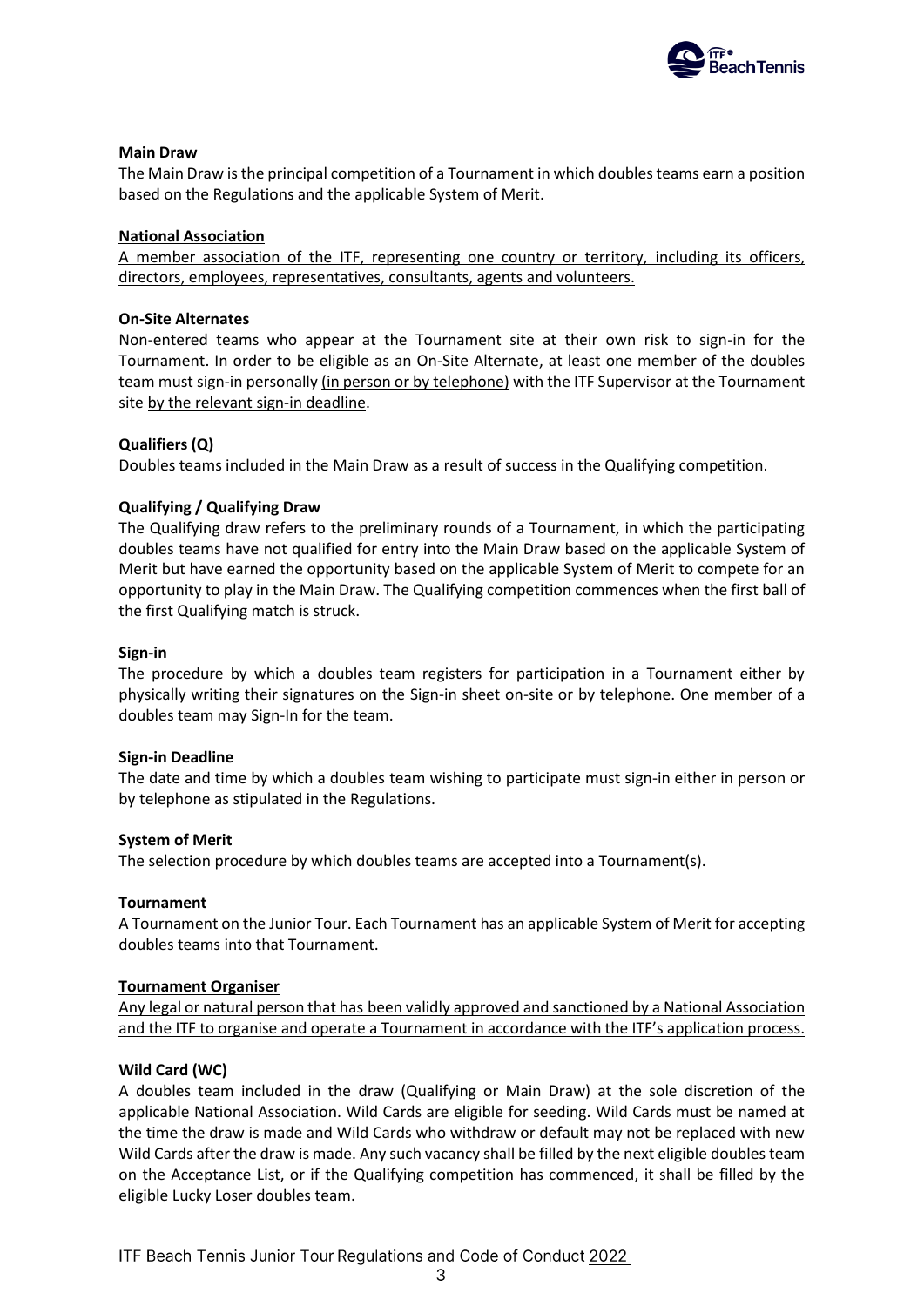

No doubles team who has signed in for and been accepted into the Qualifying of a Tournament may be named as a Wild Card after the Qualifying competition has commenced.

Wild Cards for the Junior World Championships and Junior World Cup will be determined by the ITF. Full details of the Wild Card selection process will be published on the ITF website prior to the tournament.

#### **Withdrawal**

When a player/doubles team withdraws from a Tournament pursuant to the Regulations. Withdrawals shall be made by completing and submitting the official withdrawal form to the relevant authority as stated on the Fact Sheet prior to the relevant Sign-In Deadline. Withdrawals are permitted without penalty up until the Withdrawal Deadline. Withdrawals after the Withdrawal Deadline are Late Withdrawals and will incur a penalty pursuant to the Junior Tour Code of Conduct.

#### **Withdrawal Deadline**

The Withdrawal Deadline is 14:00 hours GMT on the Thursday four (4) days preceding the Monday of the Tournament Week. Any player/doubles team accepted into the Main Draw or Qualifying draw and who does not wish to play must withdraw before this deadline to avoid incurring a penalty.

#### <span id="page-5-0"></span>**C. THE COMPETITION**

# **1. Title**

The Competition, an international Girls' and Boys' Doubles competition, shall be called the "ITF Beach Tennis Junior Tour" ("Junior Tour").

#### **2. Rankings**

Doubles Rankings, issued by the ITF, shall be called the "ITF Beach Tennis Junior World Doubles Rankings" ("Junior World Doubles Rankings") for the boys' and girls' Competition. Rankings shall be compiled on the basis of points earned for success in boys', girls' doubles play in Tournaments on the Junior Tour, respectively.

The Junior World Doubles Rankings are completely separate from the (Pro) World Rankings and the points earned in each are non-transferable.

A player eligible to compete in both the Junior and World Tour Tournaments will appear in both World Rankings lists.

#### **3. Ownership**

The Junior Tour shall be owned and managed by ITF. Ownership shall include, but not be limited to, the following national and international rights: registered trademarks of the ITF, commercial exploitation of the Junior World Rankings, international sponsorship of the Junior World Rankings and internet coverage. See Appendix C for further details.

The Junior World Rankings shall be owned and managed by ITF.

#### **4. Players Eligible**

Only players who are under the jurisdiction of a national tennis association affiliated to the ITF may compete in any of the tournaments that comprise the Junior Tour. Players must be in "good standing" with their national association as defined in Appendix A of these Regulations. Tournaments are open to male and female doubles teams – boy's events are open only to male players; girl's events are open only to female players.

The ITF may request from the player at any time a copy of their current, valid passport as proof of nationality.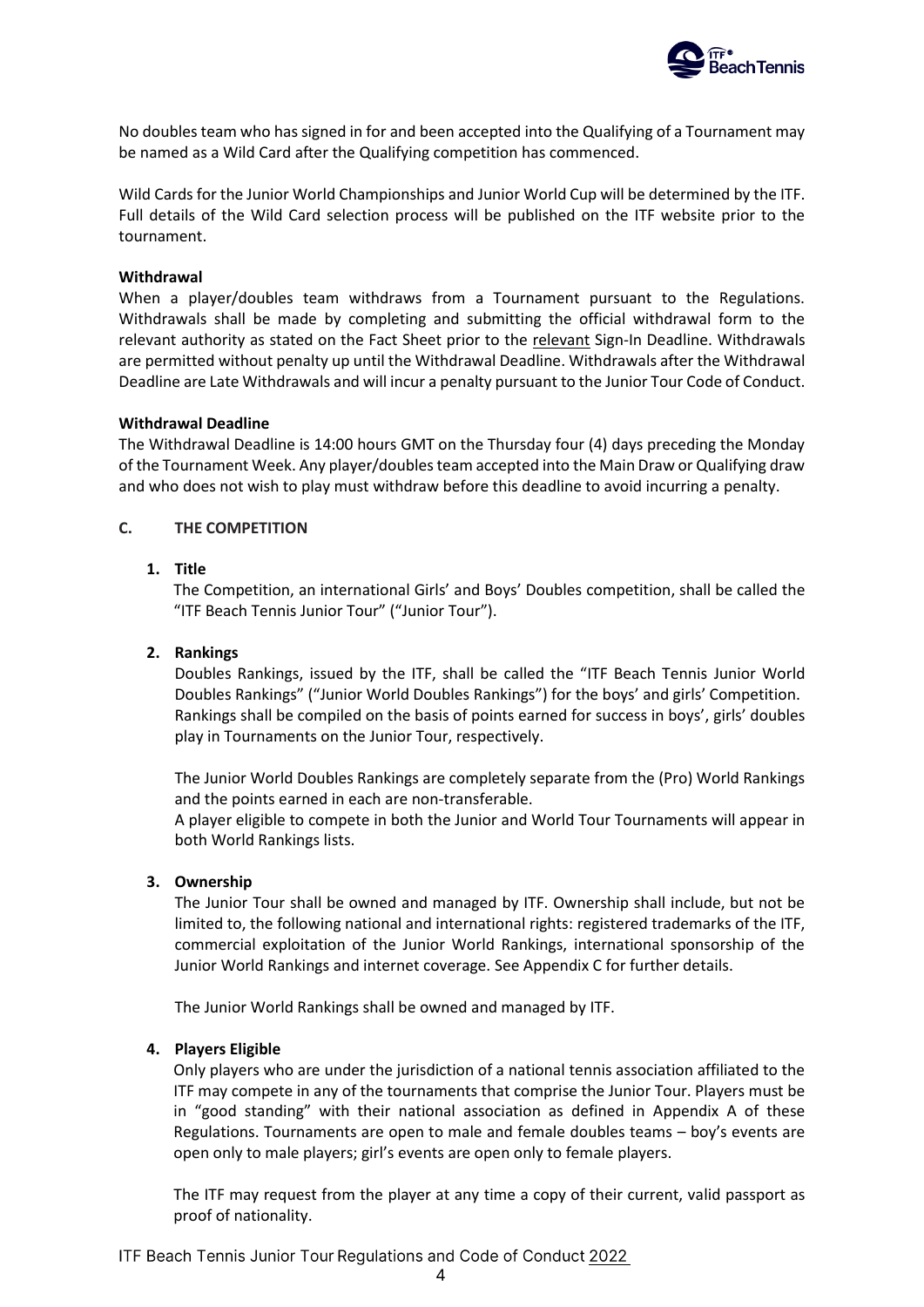

Players wishing to add/change/update their nationality on the website should send a copy of their passport to the ITF.

This Regulation applies to the Junior Tour only and is without prejudice to any other regulations applicable to other competitions which may impose different criteria.

#### **5. Junior Eligibility**

The Junior Tour is open to players aged between thirteen (13) and eighteen (18). A player is eligible to compete on the Junior Tour provided they have turned thirteen (13) years of age before the  $1<sup>st</sup>$  January in the year they intend to compete. A player can continue competing on the Junior Tour until the end of the year in which they turn eighteen (18) years of age. In accordance with the ITF Junior Age Eligibility Rules set out in Appendix E, players are limited in the number of tournaments in which they are permitted to participate in a calendar year according to their age.

#### **6. Rules to be Observed**

- a. The Junior Tour is open to all beach tennis players based on merit and without discrimination subject only to the conditions herein set forth.
- b. The Junior Tour shall take place in accordance with these Regulations, including all appendices, the Constitution of ITF Limited, the ITF Rules of Beach Tennis and the Duties and Procedures for Officials (together the "Rules and Regulations") each of which may be amended from time to time.
- c. In submitting an application, an Applicant automatically undertakes to abide by and fulfil all its obligations under the Rules and Regulations.
- d. The ITF reserves the right to refuse approval of or cancel any previously sanctioned Tournament or series of Tournaments for reasons of health, safety, security or any other potential threat to any persons attending the Tournament(s) or to the successful running of the Tournament(s). The ITF bears no liability to any Applicant, Tournament Organiser, Host, National Association, player, Related Person, Covered Person or any other person or entity for any loss incurred as a result of a delayed, rescheduled, postponed or cancelled Tournament. For the avoidance of doubt, neither the ITF or the Applicant shall be liable to any player, Related Person, Covered Person or any other persons or entities for any costs that they might have incurred in relation to such delayed, rescheduled, postponed or cancelled Tournaments, including, without limitation, any travel, transport and/or accommodation costs. This decision (to refuse approval of or cancel any Tournament) will be made on behalf of the ITF by the ITF Beach Tennis Committee, or by the ITF Executive if the Committee so delegates its decisionmaking power, and may be appealed by the Applicant only, to the Independent Tribunal.
- e. In submitting an entry to a Tournament sanctioned by the ITF as a constituent Tournament of the Junior Tour, a player automatically undertakes to commit him/herself to abide by and be bound by the above Rules and Regulations.
- f. Any player that enters and/or participates in the Junior Tour, and any Related Person or Covered Person that participates in or attends the Junior Tour shall be bound by and shall comply with these Regulations, including the Junior Tour Code of Conduct and the Welfare Policy.
- g. These Regulations may only be amended, repealed or otherwise modified, in whole or in part, by the ITF Board of Directors.
- h. The Board may grant dispensation from, modify, waive or otherwise alter the Regulations or their application in extraordinary circumstances.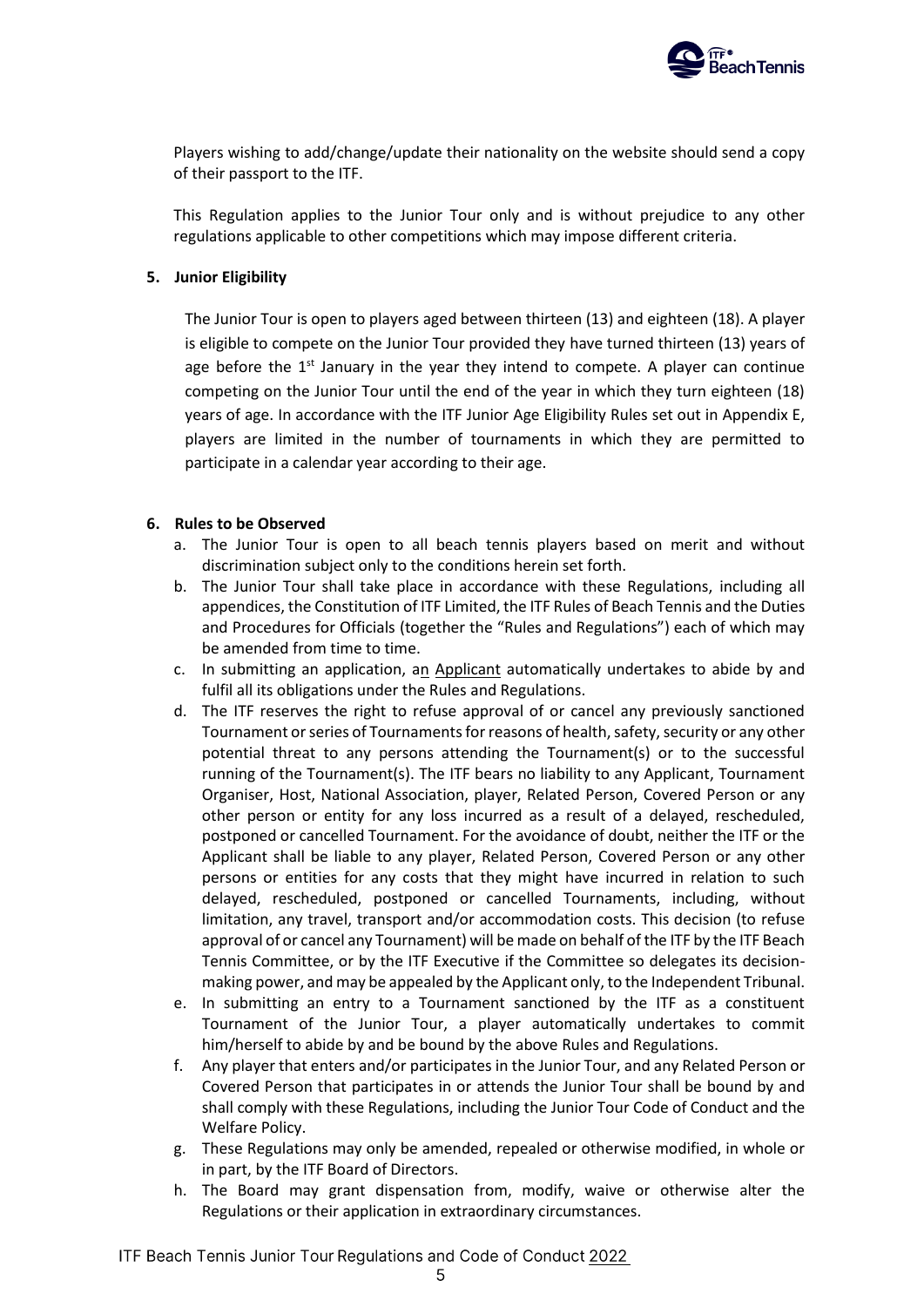

- i. Variations for a particular Tournament: If a Tournament wishes to vary any of the Regulations in Section F, written application shall be made to the ITF Beach Tennis department, giving full reasons for the request. The application shall be considered by the ITF Beach Tennis Committee.
- j. These Regulations and any dispute arising out of or in connection with them (including any dispute or claim relating to non-contractual obligations) shall be governed by and construed in accordance with English law, without regard to the conflict of law principles thereof. Each Player, Covered Person, Nation and each of its Team Members, directors, officials, officers, members of staff, employees, contractors, agents, and representatives agrees to submit any disputes or claims or other matters arising in relation to the Regulations (including any non-contractual disputes or claims) to arbitration pursuant to Regulation C6 of these Regulations, to the exclusion of any other forum.

# **7. Enforcement of Regulations and Resolution of Disputes**

# **a. On-site Enforcement**

It is the responsibility of the ITF Supervisor to enforce these Regulations on-site.

# **b. First Instance Proceedings**

The ITF Supervisor shall have exclusive jurisdiction, in the first instance, over the following matters:

- i. unless expressly referred elsewhere, an allegation that a player has committed an offence under the Junior Tour Code of Conduct that is not a Major Offence or a breach of the Welfare Policy;
- ii. any disputes or questions of interpretation that arise on-site at a tournament (to be resolved in accordance with the Rules of Beach Tennis); and
- iii. any other decisions, disputes, questions of interpretation or other matters that are entrusted under these Regulations to the ITF Supervisor.

The ITF Supervisor, ITF Beach Tennis Committee or other person/entity designated under these Regulations may decide any issues entrusted to them (respectively) under these Regulations. Unless expressly provided otherwise, there will be no right of appeal from their (respective) decisions.

The ITF Internal Adjudication Panel shall have exclusive jurisdiction, in the first instance, over the following matters (to be determined in accordance with its Procedural Rules):

- i. any request for a decision that is entrusted under these Regulations (including the Junior Tour Code of Conduct) to the ITF Internal Adjudication Panel;
- ii. any dispute or question about the proper interpretation of these Regulations (including reviewing as appropriate any on-site interpretation by the ITF Supervisor);
- iii. any dispute or question about player eligibility arising under these Regulations (unless expressly referred elsewhere);
- iv. any allegation that a Covered Person has committed a breach of the Welfare Policy;
- v. any allegation that a player, Related Person or other person or entity bound by these Regulations has failed to comply with any other aspect of these Regulations (unless expressly referred elsewhere); and
- vi. any other dispute arising out of or relating in any way to these Regulations that is referred to it by the Board.

The Independent Tribunal shall have exclusive jurisdiction, in the first instance, over the following matters (to be determined in accordance with its Procedural Rules):

i. any request for a decision that is entrusted under these Regulations to the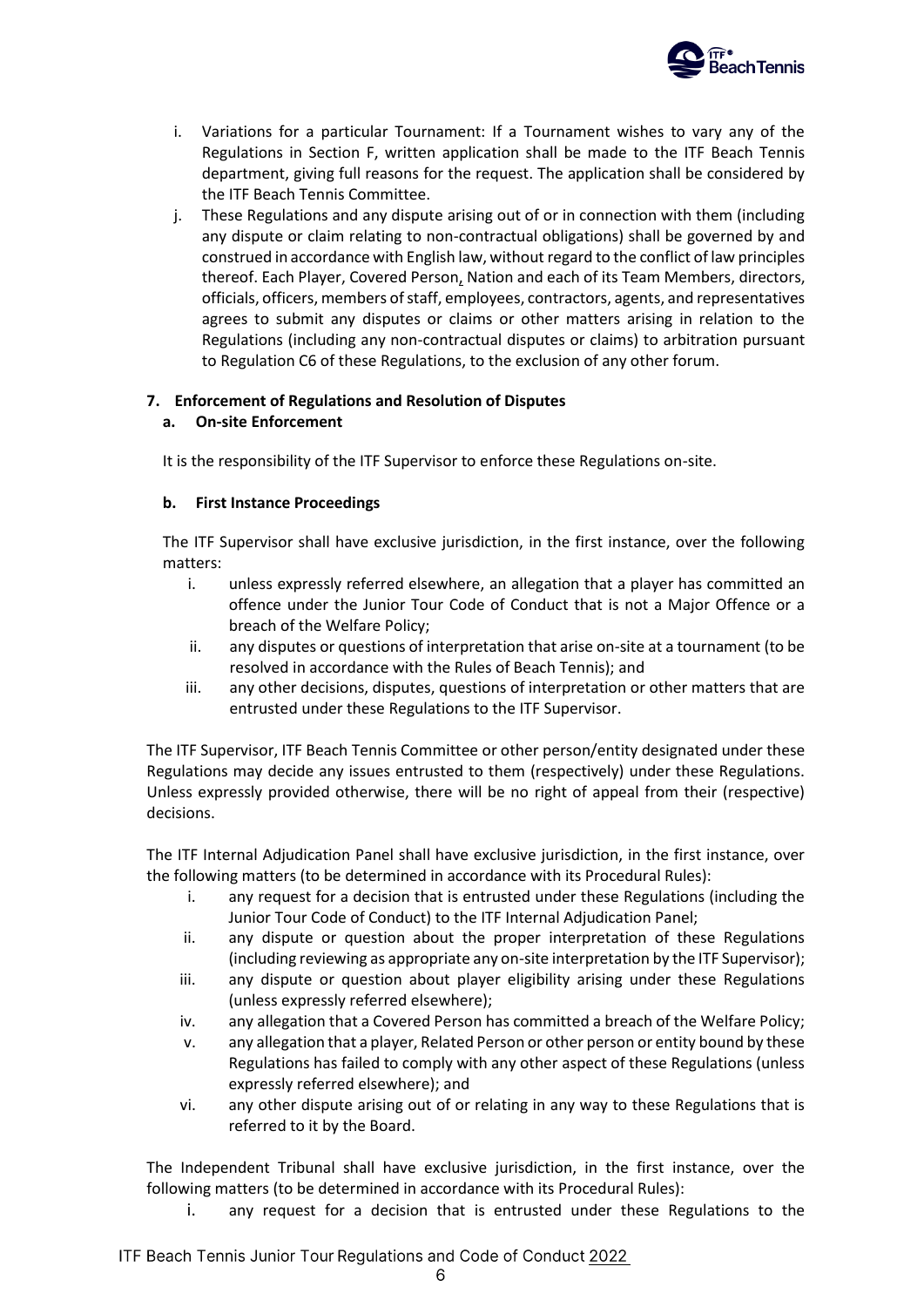

Independent Tribunal;

- ii. an allegation that a player or Related Person has committed a Major Offence under the Junior Tour Code of Conduct;
- iii. any allegation that a Tournament Offence has been committed under the Junior Tour Code of Conduct;
- iv. any other dispute arising out of or relating in any way to these Regulations that is referred to it by the Board.

The Procedural Rules for both the Internal Adjudication Panel and the Independent Tribunal are available online at www.itftennis.com, or a hard copy can be requested in writing to the ITF.

# **c. Sanctions**

Where the ITF Internal Adjudication Panel and/or Independent Tribunal upholds an allegation of breach of these Regulations, it will determine the sanctions for such breach in accordance with the sanctions provisions in its Procedural Rules, unless these Regulations specify other sanctions for such breach, in which case it will apply the specific sanctions.

# **d. Appeals**

Save where provided otherwise under these Regulations:

- (a) decisions by the ITF Supervisor under these Regulations may only be challenged by way of appeal to the ITF Internal Adjudication Panel, to be determined in accordance with its Procedural Rules (save that there shall be no right of appeal against the ITF Internal Adjudication Panel's decision);
- (b) subject to the preceding paragraph (a) above, decisions of the ITF Internal Adjudication Panel under these Regulations may only be challenged by way of appeal to the Independent Tribunal, in accordance with the Independent Tribunal's Procedural Rules (in particular, the section applicable to the Independent Tribunal sitting as an appeal panel);
- (c) decisions of the Independent Tribunal (sitting as a first instance tribunal) may only be challenged by way of appeal to the Court of Arbitration for Sport, as set out in the Independent Tribunal Procedural Rules.

Such appeals may only be brought by one of the following persons:

- (i) the person or entity that is the subject of the decision being appealed; and/or
- (ii) the ITF.

'Related Person' is defined as any coach, trainer, therapist, physician, management representative, agent, family member, tournament guest, business associate or other affiliate or associate of any player, or any other person who receives accreditation at a Tour tournament at the request of the player or any other Related Person.

# <span id="page-8-0"></span>**D. MANAGEMENT**

# **1. Board of Directors**

# **a) Management**

The Junior Tour shall be managed by the ITF Board of Directors.

# **b) Duties**

The duties of the Board of Directors shall be: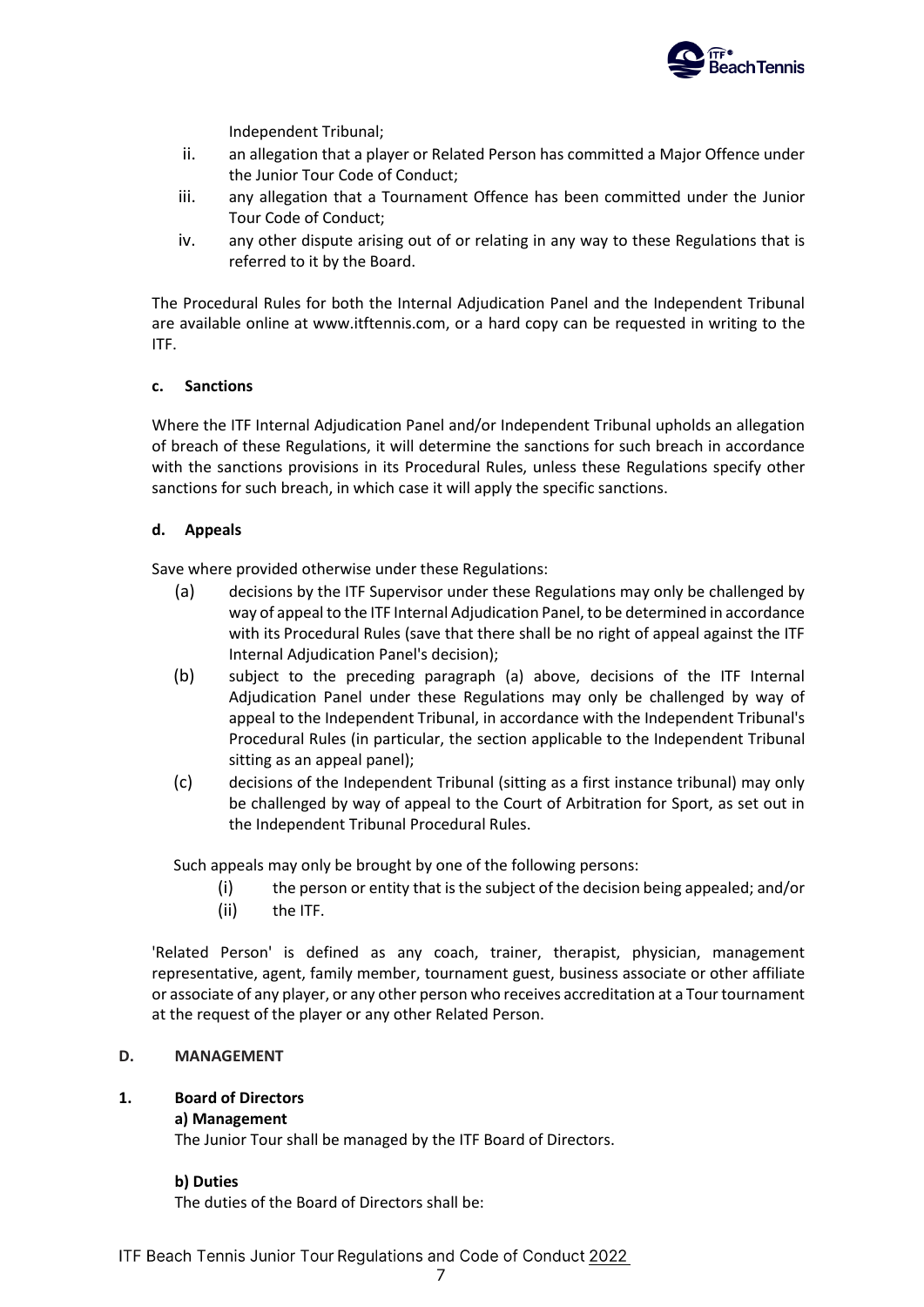

- i. To approve, adopt and amend the Rules and Regulations and Code of Conduct for the Junior Tour and the Junior World Cup;
- ii. To register in the name of the ITF any trade marks in connection with the Junior Tour and to protect such trademarks;
- iii. To appoint every two years a Beach Tennis Committee which shall consist of a Chair, who shall be a member of the Board of Directors, and further members as deemed necessary;
- iv. To refuse the entry of any National Association or refuse the further participation of such National Association in a Beach Tennis team competition, if in its opinion the participation of such National Association may result in the team competition being endangered. No decision of the Board of Directors in this respect shall be valid unless the decision is supported by at least two-thirds of the directors' present and voting.

# **2. Beach Tennis Committee**

The duties and powers of the Beach Tennis Committee shall be:

- a) To manage the Junior Tour and the Junior World Cup;
- b) To recommend changes to and to ensure the uniform application of these Rules and Regulations and the Junior Tour Code of Conduct;
- c) To administer the funds of the Junior Tour and Junior World Cup within the financial framework of the ITF;
- d) To report to the Board of Directors on all financial matters;
- e) To impose penalties laid down in these Regulations;
- f) To submit regular reports to the Board of Directors;
- g) To approve the venues and dates for the events on the Junior Tour;
- h) To decide the Entry Fee and allocation of any prizes for the Junior Tour.

# <span id="page-9-0"></span>**E. RULES AND REGULATIONS OF JUNIOR TOUR**

# **1. Medical Control – Anti-Doping Policy**

Any Player, Related Person or Covered Person must be aware of the provisions of the ITF Tennis Anti-Doping Programme.

The ITF Tennis Anti-Doping Programme 2022 is set out in full on the ITF website [\(http://www.itftennis.com/antidoping\)](http://www.itftennis.com/antidoping) and in a separate rulebook that is published and distributed by the ITF to all National Associations. The ITF Tennis Anti-Doping Programme 2022 is also available upon application.

All ITF Junior Tour Tournaments must provide on request, and at their own cost:

a) A Doping Control Station that, at a minimum, satisfies the requirements of the prevailing version of the WADA International Standard for Testing and Investigations; and

b) Sufficient chaperones to notify players selected for Sample collection, accompany and observe such players until their arrival at the Doping Control Station, and witness provision of those players' Samples as necessary.

# **2. Publicity and Promotion**

a. Players acknowledge that their tennis biography and complete tournament history shall be published on the ITF's website for the purposes of transparency and promotion of the sport.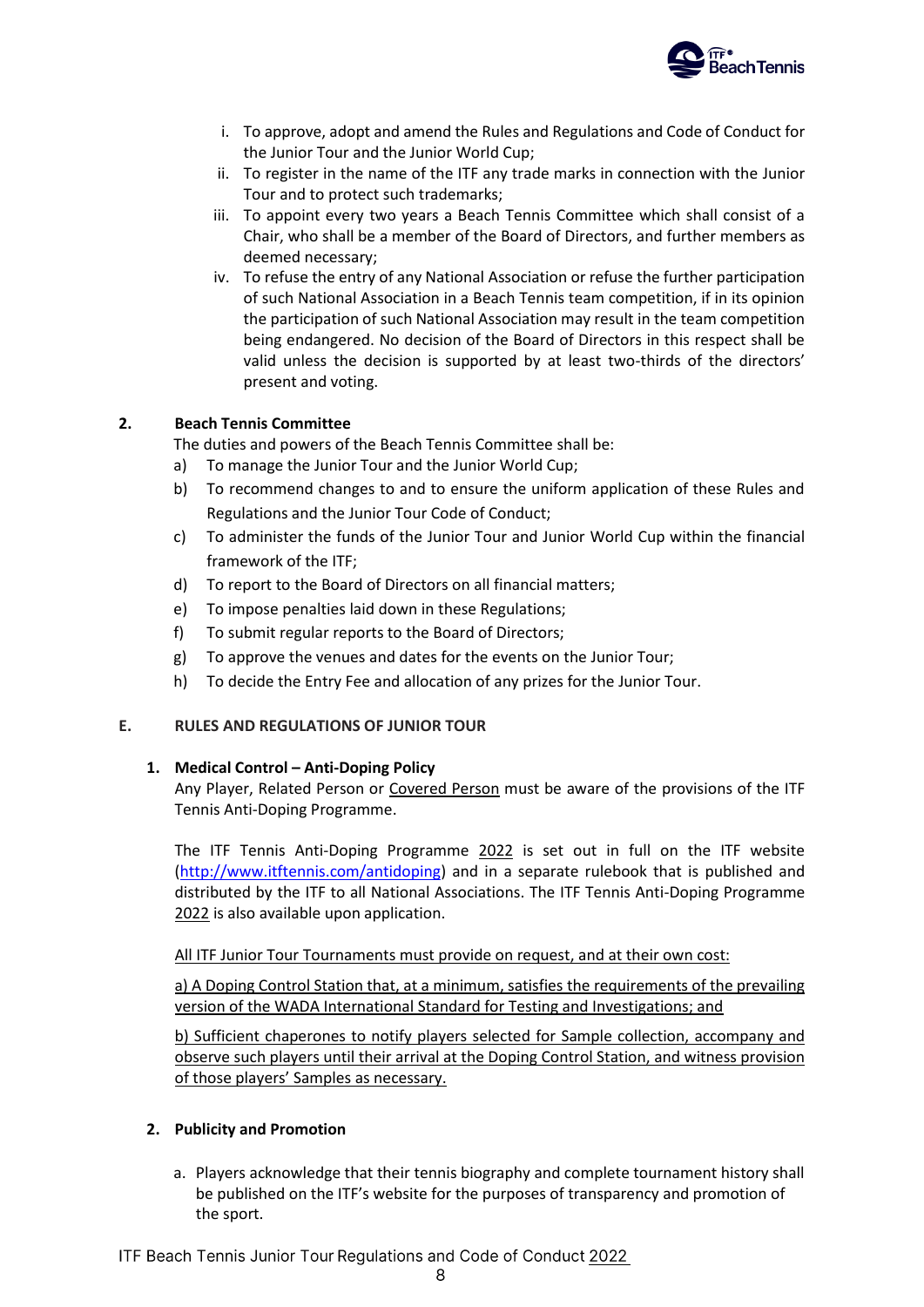

b. Each player grants and assigns to the ITF, the Tournament's sanctioning National Association, the Tournament and their agents and assignees the right in perpetuity and for commercial and non-commercial purposes:

(i) to use or authorise the use of his or her name, voice, photograph, likeness, signature, biographical material and other identification, in any and all media, for the purpose of publicising and promoting the sport of beach tennis, the ITF, the Tournament's sanctioning National Association, the Tournament and their respective affiliates and events including the right to use the same on event posters, photos, programs, merchandise and other materials, and for the televising broadcasting and filming of the same; and

(ii) to make, show and otherwise use, in any and all media, still and moving pictures, whether live or otherwise, and any other visual and/or audio-visual reproductions of his or her performance or appearance as a sportsperson on and off the court during the event.

- c. With respect to sub sections (b) above:
	- (i) there will be no compensation payable in relation to the grant of such rights; and
	- (ii) the rights granted may not be used in such a way as to constitute an endorsement by the player of any product or company.
- d. Junior Player Images

Notwithstanding  $2(\underline{b})$  and  $(\underline{c})$  above, it is prohibited for any Covered Person to obtain, transmit, store or distribute any images and/or recordings (whether audio or visual) of junior players (being players who are under 18 years of age), unless they are the parent or legal guardian of the player, without the express written authorisation (which includes permission about how the image(s) will be used) of i) the parent or legal guardian of the player, and ii) the ITF Supervisor. Images and/or recordings taken with permission under this Regulation must be exclusively of beach tennis matches, practice or the presentation of trophies. Please see the ITF's *[Process For ITF Tournament](http://www.itftennis.com/media/7267/itf-performance-analysis-video-u18.pdf)  [Supervisors, Coaches and Parents on Video Recording of Junior Matches For](http://www.itftennis.com/media/7267/itf-performance-analysis-video-u18.pdf)  [Performance Analysis](http://www.itftennis.com/media/7267/itf-performance-analysis-video-u18.pdf)*.

# **3. Data Rights**

Each Applicant shall comply with the Rights as detailed in Appendix C, Media Commercial and Data Rights.

a) Data Protection

No Applicant shall permit unauthorised dissemination, transmission, publication or release of any match score or related statistical data from the grounds of the Tournament.

#### **4. Sanction Fees**

All Tournaments sanctioned by the ITF for inclusion on the Junior Tour must pay the relevant Sanction Fee.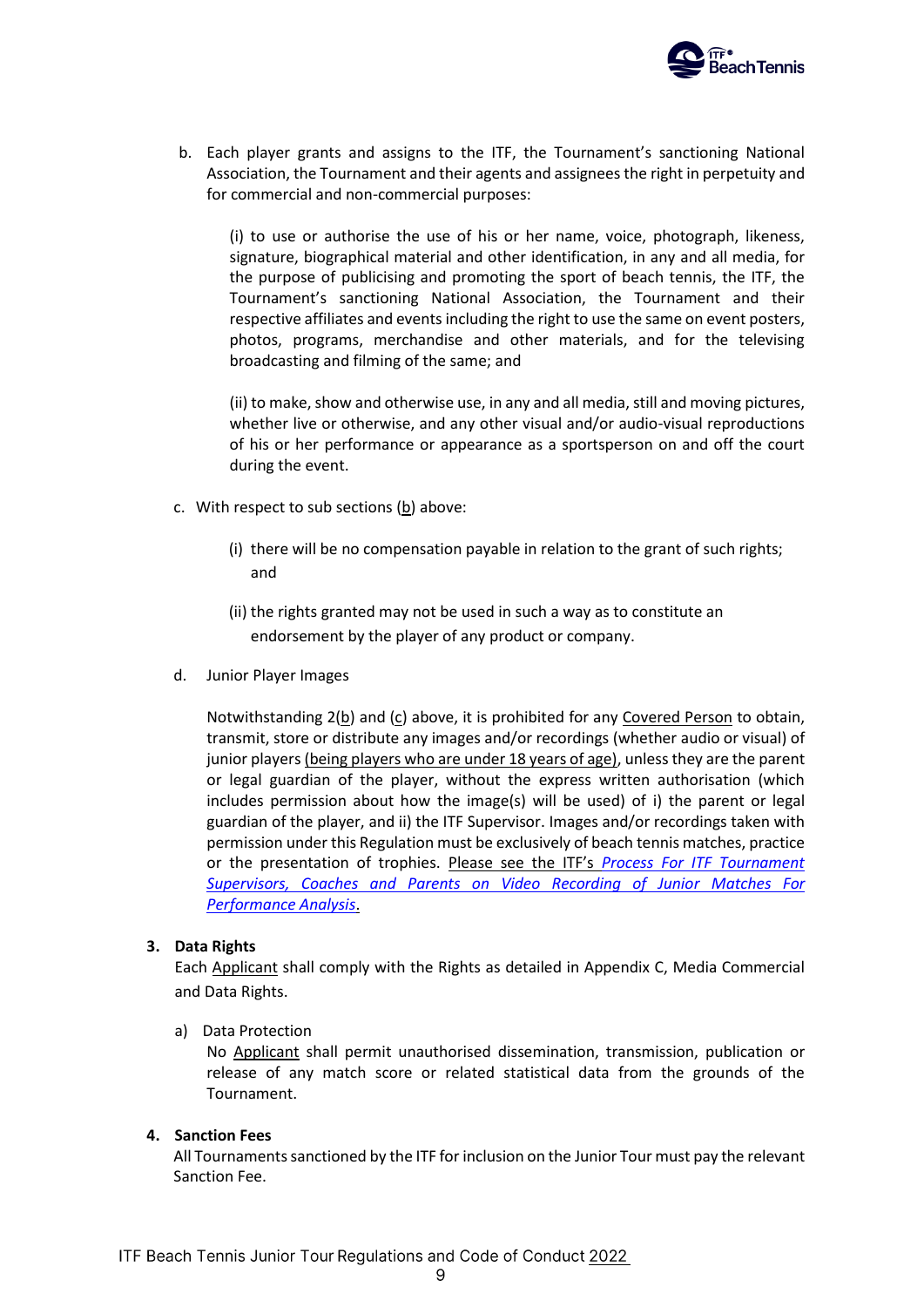

Sanction Fees are non-transferable and will not be refunded due to cancellation unless there are exceptional circumstances, at the discretion of the ITF.

Categories for Sanction Fees are set out in *ITF Beach Tennis Tournament Organisational Guidelines*

#### **5. Tournament Responsibilities**

All Tournaments (with the exception of the Junior World Cup, Junior Regional Cups, Junior World Championships and Junior Regional Championships which are agreed with the host organisers) must be organised in accordance with the *ITF Beach Tennis Tournament Organisational Guidelines* unless otherwise agreed in writing with the ITF at the time of application.

Tournaments that are not approved by the relevant National Association will not be considered for inclusion on the Junior Tour.

If a Tournament is accepted for inclusion on the Junior Tour and subsequently withdraws within sixty (60) days of the scheduled first day of play, the Applicant shall be subject to forfeiture of all sums previously paid or due, reimbursement of unrecoverable expenses incurred and/or denial of subsequent applications and/or a penalty under the Junior Tour Code of Conduct.

#### a) Tournament Fact Sheet

The official Fact Sheet must be submitted by email to the ITF Beach Tennis Department [\(Beach@itftennis.com\)](mailto:Beachtennis@itftennis.com) at least eight (8) weeks (56 days) before the Tournament start date for all Tournaments to enable such information to be provided for the benefit of players.

- b) If required, Tournaments shall assign to the ITF, free of charge, one (1) page in the Official Tournament Programme for an ITF editorial or advertisement.
- c) If required, Tournaments shall display an ITF Beach Tennis banner on their main court.
- d) The ITF Supervisor, on conclusion of the Tournament shall send to the ITF, by email the completed draw sheets for the doubles main draw and qualifying, if applicable. This must include each player's full name, nationality and match results. The ITF Supervisor shall also submit a completed ITF Supervisor Report.

# **6. Non-Compliance**

Any Tournament not complying with these Regulations or the *ITF Beach Tennis Tournament Organisational Guidelines* may not be accepted on the Junior Tour the following year, at the discretion of the ITF (in addition to any action taken under the Junior Tour Code of Conduct or through other contractual remedies).

# **7. Insurance**

The Applicant is responsible for taking out a suitable insurance policy which is compliant with local laws and regulations and which, as a minimum, insures against claims made for damage to property and for death/injury caused to people at the event for which the applicant is legally liable and any other insurance cover which is required under local laws.

The Applicant is encouraged to take out those insurance policies that safeguard against employer's liability, business interruption and personal injury as well as any other appropriate insurance policies recognised under local law. In addition, it is strongly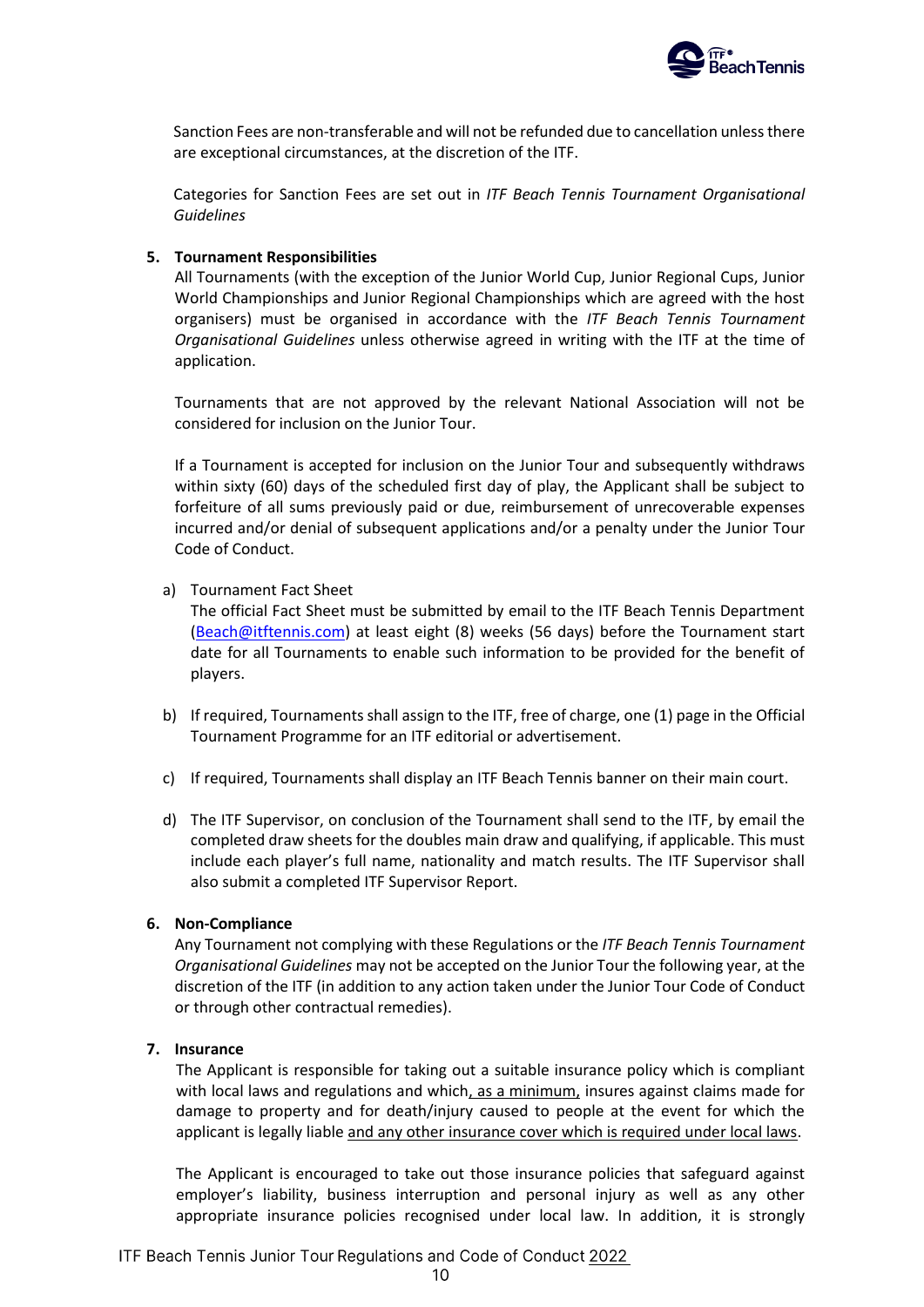

recommended that the Applicant obtain and maintain event cancellation and abandonment insurance which insures against all reasonably known financial risks arising from the rescheduling, cancellation and/or abandonment in whole or in part of a Tournament due to force majeure.

"ITF Ltd" and "ITF Licensing (UK) Ltd" must be named as an additional insured person in all such insurance policies and on the certificate of insurance.

Applicants must promptly provide the ITF with such evidence as the ITF may reasonably require (including, without limitation, a copy of any proof of insurance cover) to demonstrate Applicant's compliance with this Regulation E7.

#### **8. ITF Responsibilities**

The ITF is responsible for the overall administration of the Junior Tour and Junior World Rankings and for publicising the same as widely as possible.

The ITF will publish events and the relevant Tournament Fact Sheets on the Junior Tour calendar on the ITF Beach Tennis websit[e www.itftennis.com/beachtennis.](http://www.itftennis.com/beachtennis)

The ITF shall process results from all Tournaments on the Junior Tour and shall issue, on a two-month basis or as otherwise determined by the ITF, the latest ranking points accumulated by competitors. These shall be published on the ITF Beach Tennis website, [www.itftennis.com/beachtennis.](http://www.itftennis.com/beachtennis)

#### **9. Tournament Visitor Accreditation**

National Associations shall ensure that the Tournaments they sanction for inclusion on the Junior Tour maintain appropriately high standards of organisation and administration. This includes, but is not limited to, having in place and maintaining appropriate policies and procedures in respect of child welfare and safeguarding and ensuring that the Tournaments they sanction comply with such policies and with the ITF Welfare Policy and *ITF Beach Tennis Tournament Organisational Guidelines* (as may be amended from time to time).

Furthermore, each National Association is responsible for ensuring that any Tournament Organiser sanctioned by that National Association fully complies with the terms of these Regulations. For the avoidance of doubt, in such circumstances the National Association remains ultimately responsible for the proper organisation and running of the Tournament.

Any Covered Person, as defined in the ITF Welfare Policy (Appendix I) or Tournament Visitor, as defined below, attending a Junior Tour event must report to the Tournament Organiser upon arrival and request accreditation for the full duration of his/her stay.

For the purposes of the accreditation the full name of the attendee and the organisation he/she represents must be provided. Tournament Visitor Accreditation does not entitle the visitor to access private players' areas, such as the locker rooms or player lounge. Where possible, tournament visitors should be provided with photo identification guest passes that are clearly distinguishable (e.g. by colour) from player identification passes.

Note: Tournament Visitor includes, but is not limited to, the following groups: Any prospective or current agent, suppliers, sports manufacturers, the media, recruitment organisations, or training, development and academic institutions of any description. For the avoidance of doubt, it does not include anyone visiting an event solely as a tennis spectator.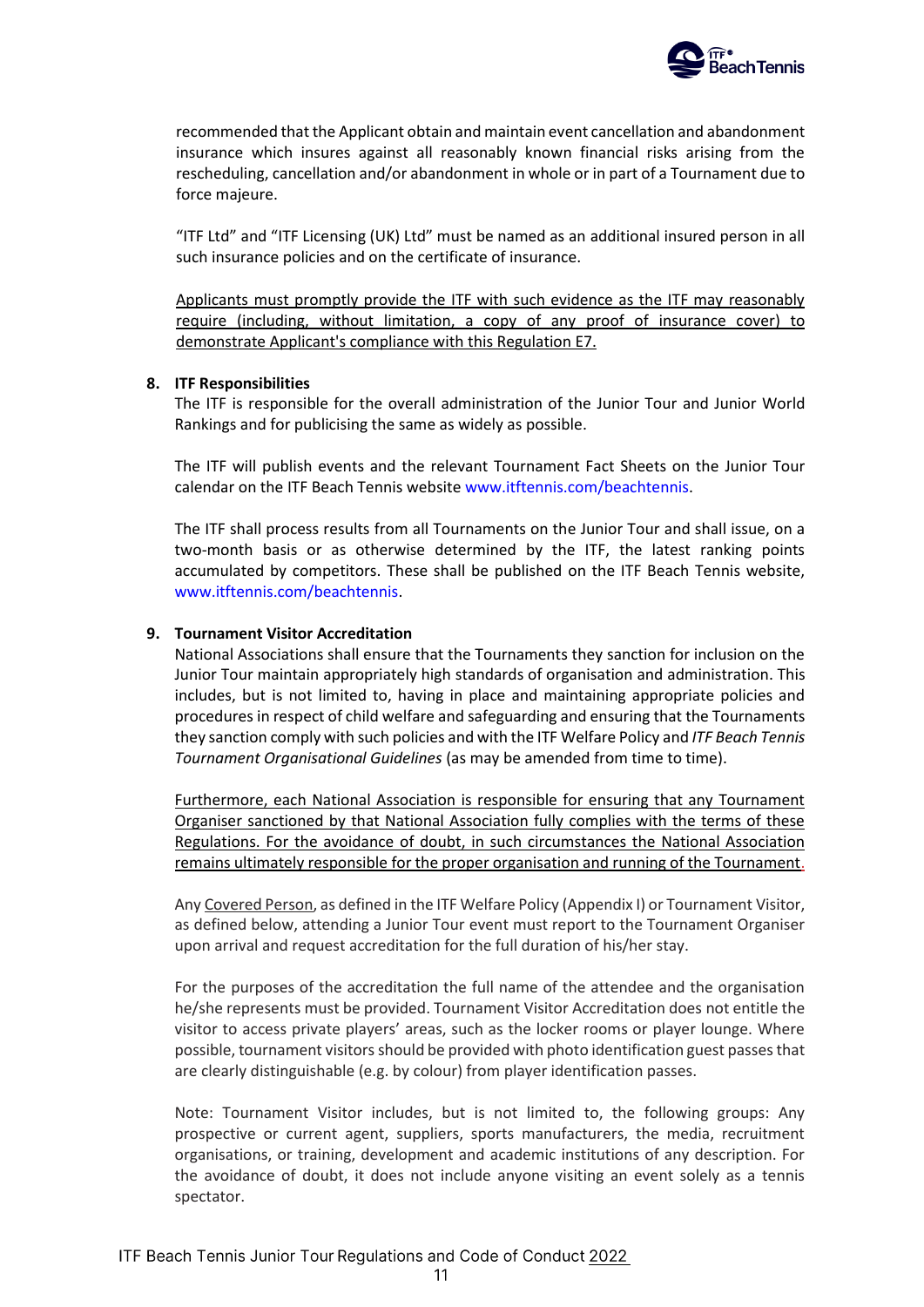

#### **10. Rankings and Allocation of Points**

A player's World Doubles Ranking will be based on his/her best four (4) doubles results calculated on a 52-week rollover system except that ranking points earned at the World and Regional Cup and Championships will remain active until the end of the next respective editions of those events.

To receive ranking points a player must reach a round where points are available.

No points shall be awarded to a team that withdraws or is a 'no show' without playing their first match. Advancement through a bye or walkover will not be equivalent to winning a round unless the team has played and won at least one (1) a match in the same Draw. Advancement by virtue of retirement or default following the commencement of a match will be equivalent to winning a round. If a team receives one (1) or more consecutive byes and/or walkovers and loses their first match played, the team will only receive ranking points from the round preceding their elimination.

Ranking points will not be awarded to any player who is not eligible to compete in accordance with these Regulations.

#### **11. Categories of Tournament**

Tournaments that comply with the criteria laid down in these Regulations are eligible for inclusion of their results on the Junior World Rankings. Such Tournaments fall into the following categories:

#### **Junior Tour Tournaments**

| World Championships (Individual competition)    |
|-------------------------------------------------|
| Regional Championships (Individual competition) |
| Beach Tennis World Cup (Team competition)       |
| Regional Team Championship (Team competition)   |
| BTJ100 (U18s)                                   |

The Junior Tour comprises one official Tournament category: BTJ100 (under-18s). See Regulation C5 (Junior Eligibility) for age eligibility criteria.

Tournaments are permitted to hold other age category events within an ITF sanctioned Junior Tour event (U14s & U16s), however, these shall not be eligible for Junior World Ranking points. Should national ranking points be awarded at these unofficial age category events, these shall not count towards the players' Junior World Ranking. See Appendix E for age eligibility criteria to be observed for these non-official age category events.

#### **12. Tournament Week**

The Tournament Week runs from Monday to Sunday and is defined by the date of the Monday of that week. A Tournament is deemed to be in the Tournament Week in which the first day of the Doubles Main Draw is played. The Doubles Qualifying, if held, must be scheduled to finish before the Doubles Main Draw is scheduled to begin.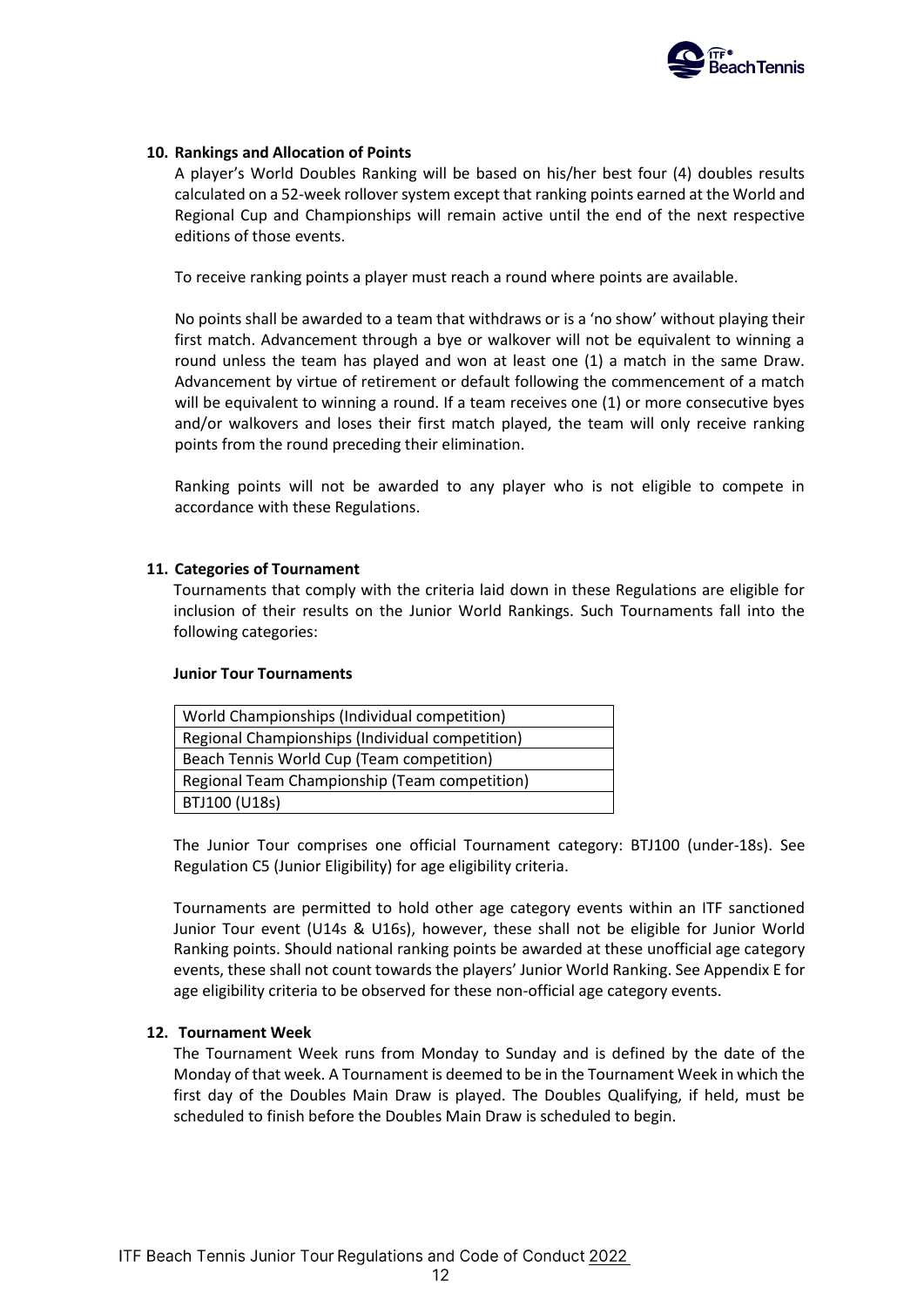

# **13. System of Merit**

Teams entered in Junior Tour Tournaments (with the exception of the Junior World and Regional Cups) will be accepted at the Entry Deadline in accordance with the latest Junior World Rankings as published by the ITF.

See Regulation H (Junior World Cup Regulations) for entry system for World Cup. The entry system for the Regional Cups and the Sand Series Final shall be communicated separately.

The criteria for acceptances, in order of priority, shall be:

- a. Method A Teams consisting of two ITF-ranked players, in order of best combined ranking
- b. Method B Teams consisting of one ITF-ranked player and one unranked player, in order of ranking of the one ranked player
- c. Method C Teams consisting of two unranked players

The criteria for acceptances for On-site Alternates, shall be:

- Method D Teams consisting of two ITF-ranked players, in order of best combined ranking.
- Method E Teams consisting of one ITF-ranked player and one unranked player, in order of ranking of the one ranked player
- Method F Teams consisting of two unranked players.

# Breaking Ties

Ties between teams with the same combined ranking for positions on the Acceptance List shall be broken as follows:

- $(i)$ If a team used a protected ranking, the priority shall be given to the other team(s) with non-protected ranking.
- $(ii)$ The team with the strongest individually ranked player.
- (iii) Any further ties shall be randomly drawn.

# **14. Streaming**

Except for the rights granted directly below, the National Association does not have any rights to carry out or authorize Live Streaming of a tournament.

The National Association may conduct and/or authorize third parties to conduct Live Streaming of the tournament in its domestic territory subject to the following:

a) the prior written approval of the ITF in its sole discretion;

b) such Live Streaming not being transmitted or made available with a less than 30 second delay between the action taking place at the tournament and the Live Streaming being available to viewers;

c) such Live Streaming being satisfactorily geoblocked to within the domestic territory of the Tournament;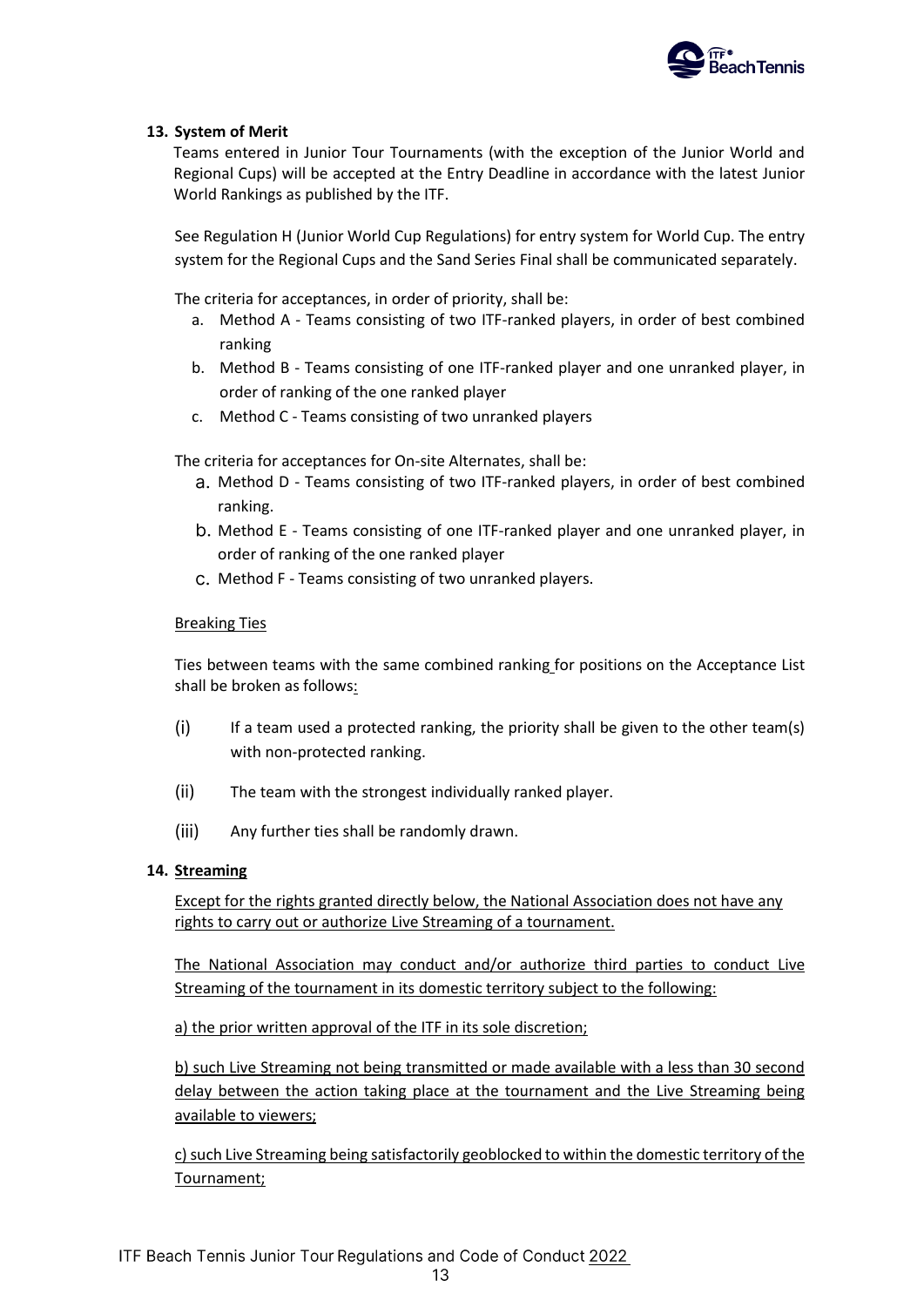

d) the Live Stream being available to the ITF free of charge and in a timely manner on request for publication on its own digital channels;

e) such Live Streaming not being made available for gambling or betting purposes, or in any way associated with gambling or betting; and

f) the National Association granting, or procuring that the producer of the Live Stream grants, all copyright in the Live Stream to the ITF at the conclusion of the tournament.

For the purposes of this provision, "**Live Streaming**" means the transmission and/or making available of coverage from a tournament through a live audio-visual signal by means of the internet, mobile wireless technology or mobile broadcast technology or any similar or derivative technologies.

# <span id="page-15-0"></span>**F. ENTRY AND WITHDRAWAL**

# **1. Entry**

All doubles teams applying for Entry shall be deemed to apply for Entry into the Main Draw or the Qualifying depending on their combined ranking points under the applicable System of Merit.

Players are not permitted to change doubles partners after the Entry Deadline except when in accordance with Regulation F4 (Vacancies) below.

Notwithstanding any other provision of these Regulations, the ITF has the absolute right to refuse to accept or revoke any player's Entry to any Tournament(s). The ITF may exercise that right as it sees fit, with or without providing reasons.

# **2. Entry and Withdrawal Procedures**

All Entries and Withdrawals must be submitted using the official entry or withdrawal form and submitted via email as stated on the Fact Sheet to be received before the relevant Entry or Withdrawal Deadline.

Notwithstanding Regulation F4 (Vacancies) below and the Junior Tour Code of Conduct, which may impose penalties, a Withdrawal must be submitted as follows, depending on the time at which the player is Withdrawing:

| <b>Time</b> | Format                     | <b>Submission</b>          | <b>Submitted to</b> |
|-------------|----------------------------|----------------------------|---------------------|
|             |                            | <b>Method</b>              |                     |
| Before the  | <b>Official Entry Form</b> | <b>Email Official Form</b> | Tournament          |
| Withdrawal  | (with player               | (as an attachment)         | Organiser (see Fact |
| Deadline    | signature)                 | before deadline            | Sheet for contact   |
|             |                            |                            | details).           |
| After the   | Official Withdrawal        | <b>Email Official Form</b> | Tournament          |
| Withdrawal  | Form (with player          | (as an attachment)         | Organiser (see Fact |
| Deadline    | signature)                 |                            | Sheet for contact   |
|             |                            |                            | details).           |

# **3. Entry and Withdrawal Deadline**

The Entry Deadline is at 14.00 GMT on Thursday, eleven (11) days prior to the Monday of the Tournament Week.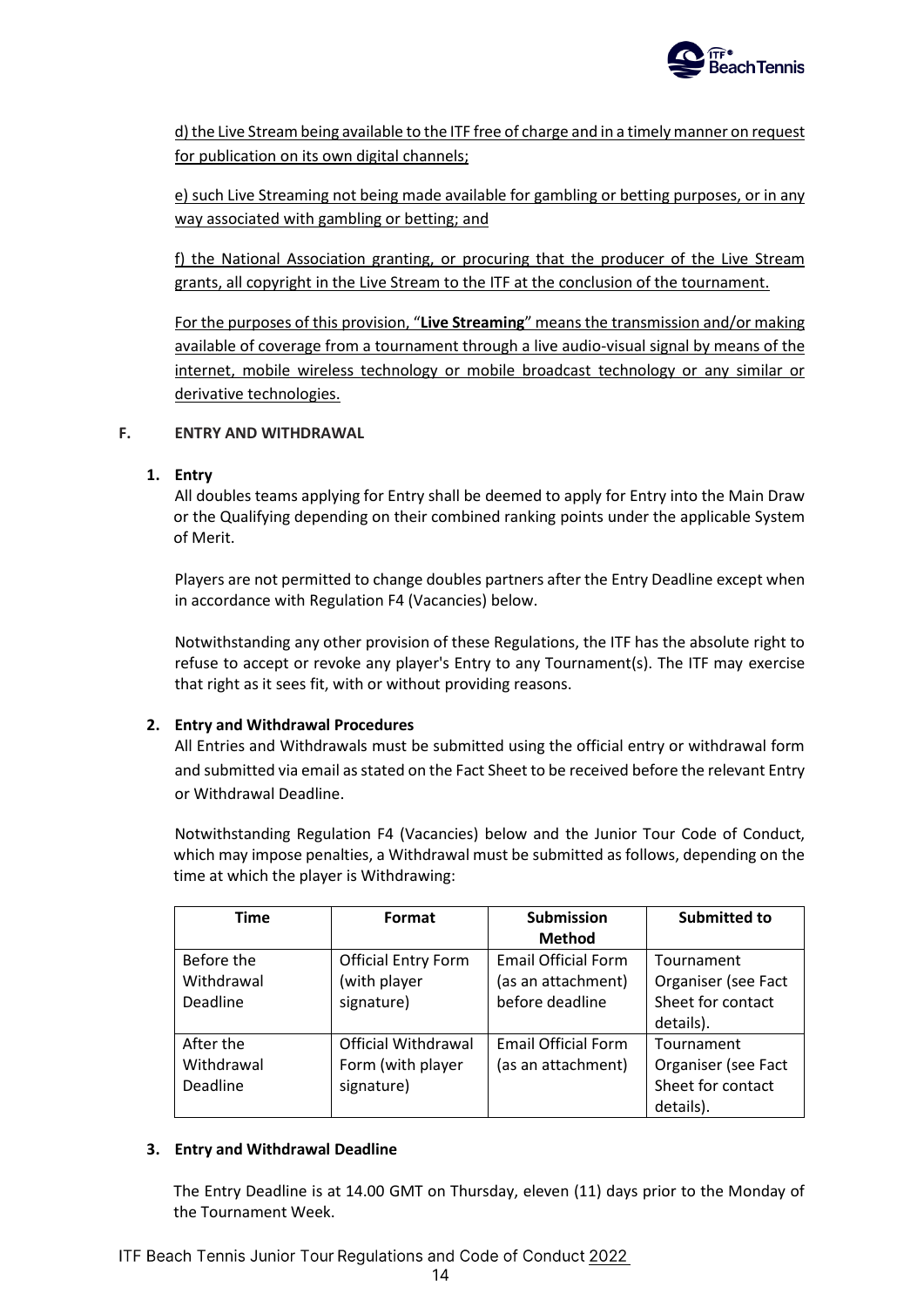

The Withdrawal Deadline is at 14.00 GMT on Thursday, four (4) days preceding the Monday of the Tournament Week.

Entries received after the Entry Deadline may be accepted at the discretion of the Tournament Organiser. Acceptance priority shall be given to teams that enter before the Entry Deadline.

A player who appears on a Main Draw or Qualifying Acceptance List of a Junior Tour event after the Withdrawal Deadline is deemed to have been accepted into and is committed to play the Tournament and is liable to pay the appropriate Entry Fee, unless decided otherwise by the Tournament Director.

Prior to the Withdrawal Deadline a player's status on the Acceptance List is not confirmed.

Failure to pay the appropriate Entry Fee may subject the player to further penalty under the Junior Tour Code of Conduct, including, but not limited to, suspension from play in all Junior Tour Tournaments.

In exceptional circumstances or during UK office holidays, the ITF may modify the deadlines, in which case players will be notified.

It is the doubles team's responsibility to make all Entries and Withdrawals and to check its position on the Acceptance Lists.

If a player has entered multiple events, he/ she should remove himself/herself from all events he/ she no longer wishes to compete in before the Withdrawal Deadline.

#### **4. Vacancies**

A team shall constitute a doubles entry. Therefore, if either of the players of a team cannot play, that doubles entry is subject to default and substitution. However, if a player has to withdraw through injury or other unavoidable circumstances after the Entry Deadline, but before the draw is made, his/her partner may enter again with another player who has either:

- a) not already been accepted into any doubles event due to take place during the same time period following the Entry Deadline; or
- b) been accepted into the same event but who is eligible under this rule to enter again due to the injury or unavoidable circumstances of his/her partner.

The new team's entry shall be accepted, and the team shall be placed in the appropriate position on the Acceptance List in accordance with the System of Merit provided that this position is not higher than the final position of the previously accepted player(s) at the time of his/her Withdrawal in which case the team shall be placed in the final position of the withdrawn player. For avoidance of doubt, if both players in the new team had been previously accepted, the position of the player from the lowest ranking team shall be used. The new entry must be submitted as soon as is practicable after the Withdrawal so as to not delay the making of the Draw.

#### **5. One Tournament**

Once a player is committed to a Tournament, he/she may not enter or compete in any other Tournament that is being held during the same time period.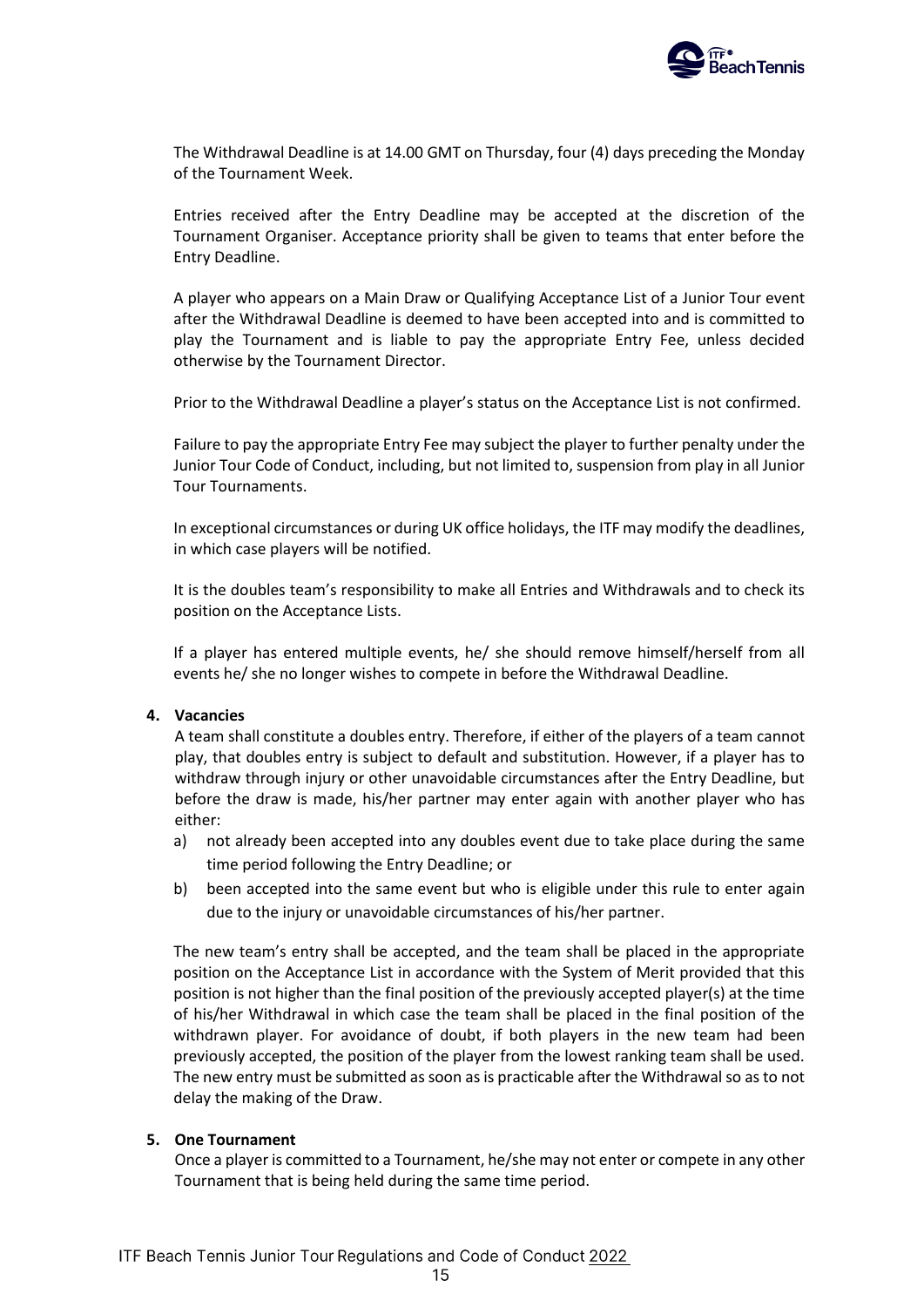

Players found to have been accepted into more than one tournament in the same time period, shall not be permitted to compete in any tournament during that period. Players found to have competed in two tournaments in the same time period shall be immediately defaulted forfeiting all ranking points (where applicable).

# **6. Player Sign-in / Registration**

#### a) Qualifying

All doubles teams must Sign-In onsite with the ITF Supervisor by 6.00pm (18:00 hours) local time the day before the start of play in the Qualifying competition.

#### b) Main Draw

All doubles teams must sign-in onsite with the ITF Supervisor by 6.00pm (18:00 hours) local time the day before the start of play in the Main Draw competition.

For both Qualifying and Main Draw, one member of a doubles team may Sign-in for the team. Sign-in by telephone is accepted.

# **7. Administrative Error on Acceptance Lists**

If an administrative error occurs after the Entry Deadline but before the Sign-In Deadline, all accepted players will be allowed to Sign-In and a preliminary match shall be played in accordance with the following procedure, unless otherwise decided by the ITF.

If too many doubles pairs are accepted into the Tournament (i.e. on a Tournament Acceptance List) who then arrive on-site and Sign-In to play the Tournament, the last two doubles pairs on the Acceptance List based on the correct updated Acceptance List (excluding Wild Cards and Qualifiers where applicable) will play for one (1) spot in the appropriate Draw.

Where more than one (1) doubles pair is accepted in error, a preliminary match will be played, between the required number of the last doubles pairs on the acceptance list, for each available place. In such cases, the highest-ranking pairs from the last accepted pairs will compete against the lowest ranking pairs. The matches will be drawn at random.

The loser of the preliminary match will receive first round Junior World Ranking points.

The team who wins the preliminary match will receive ranking points in accordance with E, Regulation E10 (Rankings and Allocation of Points). If that team loses in the first round it will receive 1<sup>st</sup> round plus 25% of second round ranking points.

#### **8. Waiver of Claims**

In submitting an entry into an ITF approved Tournament, all players agree, as a condition of entry, that subject to the limits set out below, for themselves, their executors, administrators, heirs and personal representatives, all claims of any kind, nature and description are waived, including past, present or future claims and injuries, if any, sustained in travelling to or from, or participating in an ITF approved tournament, against the ITF, the National Association or Regional Association sanctioning such events, Tournament officials, promoters, sponsors, television or other broadcast licensees, vendors, venues, local organizers and others connected with such Tournaments, including its employees, officers, directors, volunteers, and representatives

Nothing in these Regulations excludes or limits the liability of the ITF, Tournament Director or sponsor of a Tournament: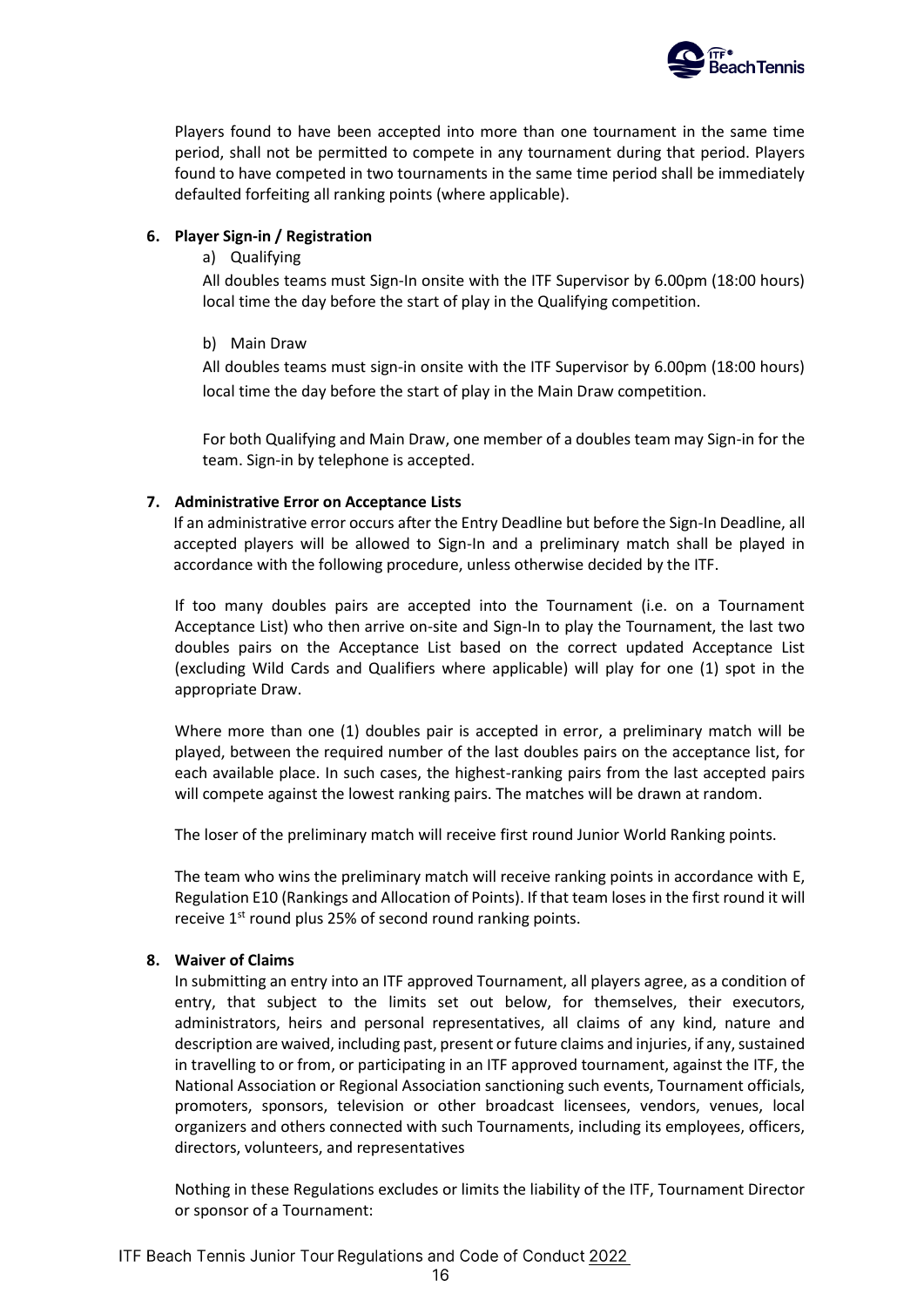

- (i) for death or personal injury caused by their (respective) negligence;
- (ii) for fraud; or
- (iii) to the extent that such exclusion or limitation is not permitted by applicable law.

# <span id="page-18-0"></span>**G. TOURNAMENT REGULATIONS**

Unless otherwise specified, this Regulation G applies to all Tournaments on the Junior Tour.

# **1. Variations to Regulations**

If a Tournament Organiser wishes to vary any of the following Regulations, written application shall be made to the ITF Beach Tennis department, giving full reasons for the request. Such application must be received not later than two (2) months before the first scheduled day of play in the Tournament.

# **2. Format of Draw**

All Main Draw events must use the knock-out format, unless there are fewer than nine (9) entered teams in which case a round robin format shall be used in accordance with the format detailed below.

Qualifying events with fewer than nine (9) entered teams may use a knock-out or a round robin format, at the discretion of the Tournament Director, as detailed in these Regulations. If there are nine (9) or more entered teams in the qualifying event, a knockout format must be used.

All draws shall be conducted in public by the official ITF Supervisor, with at least two (2) players present, one of whom should be of a different nationality to that of the host country.

The draws and the order of play shall be made immediately following completion of the applicable Sign-In.

# **3. Knock-out Draws**

All Tournaments must offer a minimum Main Draw size of sixteen (16) for both boys' and girls' doubles teams.

Unless otherwise determined by the ITF, the draws for Tournaments shall be composed as follows:

# **a) Composition of Draws**

# **I. Qualifying**

| <b>Draw Size</b>          | 16 | 24 | 32 | 48 | 64 | 128 |
|---------------------------|----|----|----|----|----|-----|
| Wild Cards                |    |    |    |    |    |     |
| <b>Direct Acceptances</b> | 14 |    | 26 |    | 56 |     |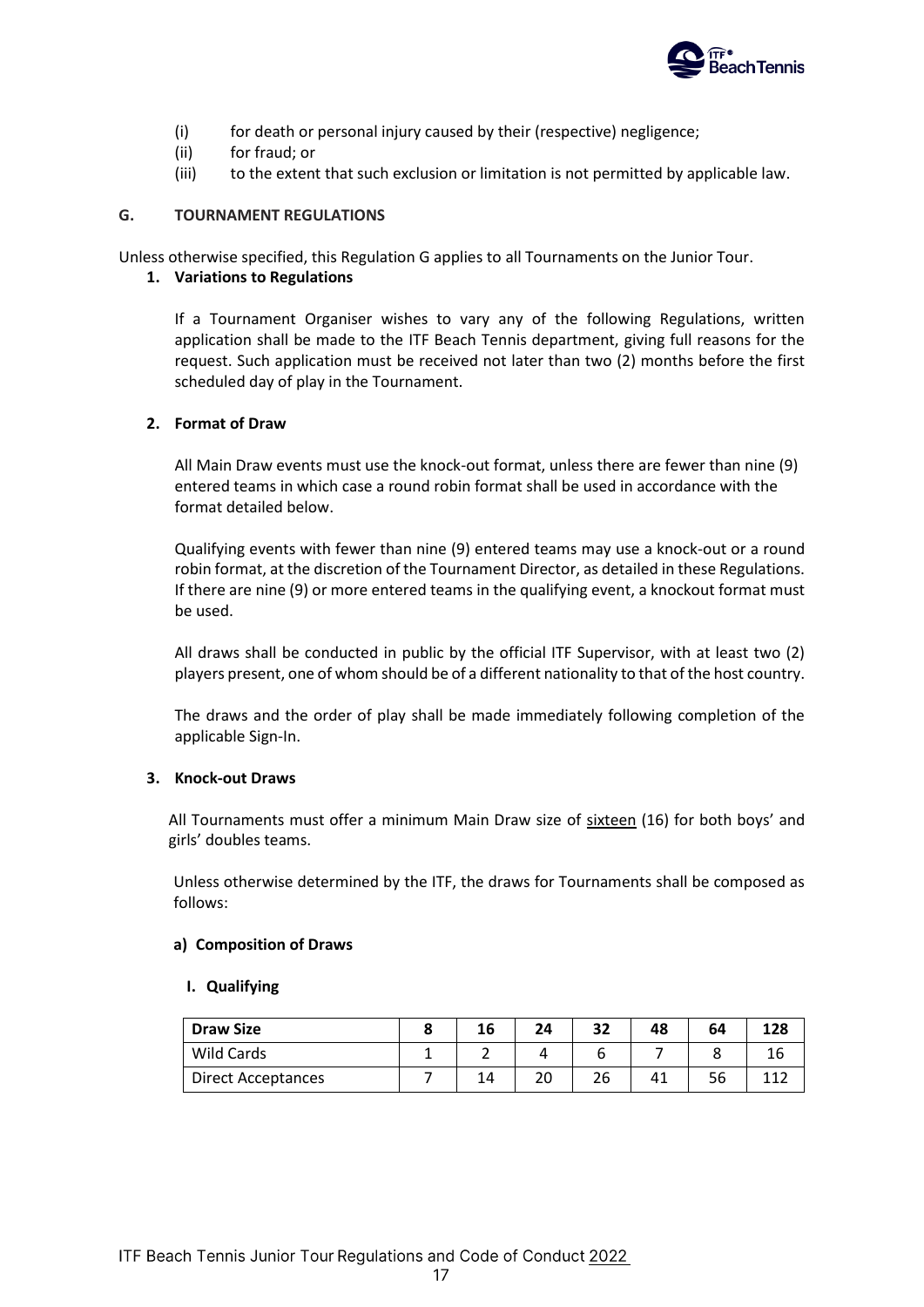

#### **II. Main Draw**

| <b>Draw Size</b>          | 16 | 24 | 32 | 48 | 64 | 128 |
|---------------------------|----|----|----|----|----|-----|
| Wild Cards                |    |    |    |    |    | 16  |
| Qualifiers                |    |    |    |    |    | 16  |
| <b>Direct Acceptances</b> | 12 | 20 | 24 | 36 | 48 | 96  |

**III.** If there are sixteen (16) or fewer entered teams, a Qualifying event must not be played.

#### **b) Seeds**

#### **I. Number of Seeds**

The Number of Seeds shall be as follows:

- i. Qualifying
	- Each section of the draw shall have no more than two (2) seeded teams.
- ii. Main Draw

| 128 draw: | 32 seeds |
|-----------|----------|
| 64 draw:  | 16 seeds |
| 48 draw:  | 16 seeds |
| 32 draw:  | 8 seeds  |
| 24 draw:  | 8 seeds  |
| 16 draw:  | 4 seeds  |

There is to be only one seeding list, and seeding will not be official until the Draw is made.

# **II. Selection of Seeds**

Seeding shall be based on the latest combined Junior World Ranking of each team available at the time of the Draw. Ties shall be drawn randomly. Teams where both players do not have a Junior World Ranking shall not be given a combined ranking and shall not be seeded.

# **c) Making the Draw**

# **I. Qualifying**

i. Sections and Seeds

The qualifying draw shall be made in sections and the winner of each section shall be given a place in the main draw. If two (2) qualifiers are required, there shall be two (2) sections; if four (4) qualifier teams are required, four (4) sections; and so on. The Draw shall have seeds and the selection of seeds shall be consistent with the criteria detailed above in section 3b II, "Selection of Seeds".

# ii. Placing of Seeds

The first seed be placed at the top of the first section, the second seed shall be placed at the top of the second section and so on until one (1) seed appears on the top line of each section. The remaining seeds shall be drawn as one group. The first drawn shall be placed on the bottom line of the first section, the second drawn shall be placed on the bottom line of the second section and so on until one (1) seed appears on the bottom line of each section.

iii. Byes

In the event that there are not enough teams to fill the Draw then, after the seeds are placed in the Draw, the required number of byes shall be awarded to the highest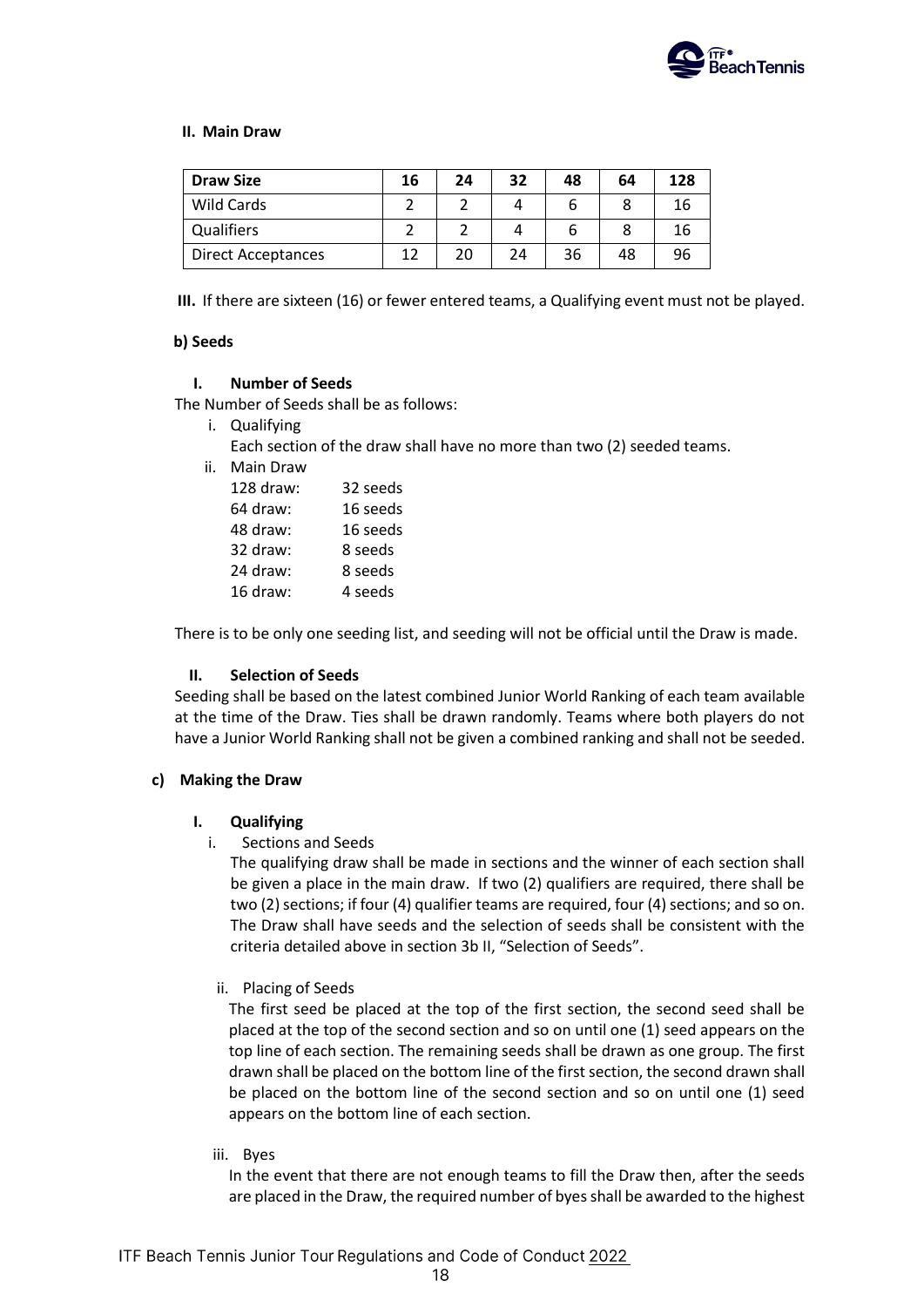

seeds as a first priority and any remaining byes shall be drawn by lot in a manner so as to distribute them as evenly as possible throughout the sections of the Draw.

iv. Vacancies/Substitutions

Vacancies in the qualifying shall be filled by doubles teams who signed in. These teams will be selected using the System of Merit.

#### **II. Main Draw**

- i) Acceptance of Qualifiers into Main Draw Once the qualifying event has begun, only Qualifiers and Lucky Losers may be accepted into the Main Draw. The Qualifying event commences when the first ball of the first Qualifying match is struck.
- ii) Placing of Seeds

Taking into account the provisions of Regulation G3b (Seeds), seeds shall be placed or drawn as follows:

- 1. Place Seed 1 shall be placed on line 1 and Seed 2 on line 16 (8/16 draw), line 32 (24/32 draw), or line 64 (48/64 draw).
- 2. To determine the placement of the remaining seeds, draw in pairs of two (seeds 3 and 4) and groups of four (Seeds 5-8, 9-12 and 13-16) from top to bottom as follows:

|                   | 16 draw   | 24/32 draw | 48/64 draw   |
|-------------------|-----------|------------|--------------|
|                   | (4 seeds) | (8 seeds)  | $(16$ seeds) |
| Seeds 3,4         | 5         | 9          | 17           |
|                   | 12        | 24         | 48           |
| Seeds 5,6,7,8     |           | 8          | 16           |
|                   |           | 16         | 32           |
|                   |           | 17         | 33           |
|                   |           | 25         | 49           |
| Seeds 9,10,11,12  |           |            | 9            |
|                   |           |            | 25           |
|                   |           |            | 40           |
|                   |           |            | 56           |
| Seeds 13,14,15,16 |           |            | 8            |
|                   |           |            | 24           |
|                   |           |            | 41           |
|                   |           |            | 57           |

iii) Byes

In the event that there are not enough competitors to fill the draw then, after the seeds are placed in the Draw, the required number of byes shall be awarded to the highest seeds as a first priority and any remaining byes shall be drawn by lot in a manner so as to distribute them as evenly as possible throughout the sections of the draw. The Referee may, in their discretion, reduce draw sizes in order to reduce the number of byes.

iv) Drawing of Qualifiers/Lucky Losers

The placing of Qualifiers and Lucky Losers into the Main Draw will be drawn by lot along with all other unseeded Main Draw Direct Acceptances.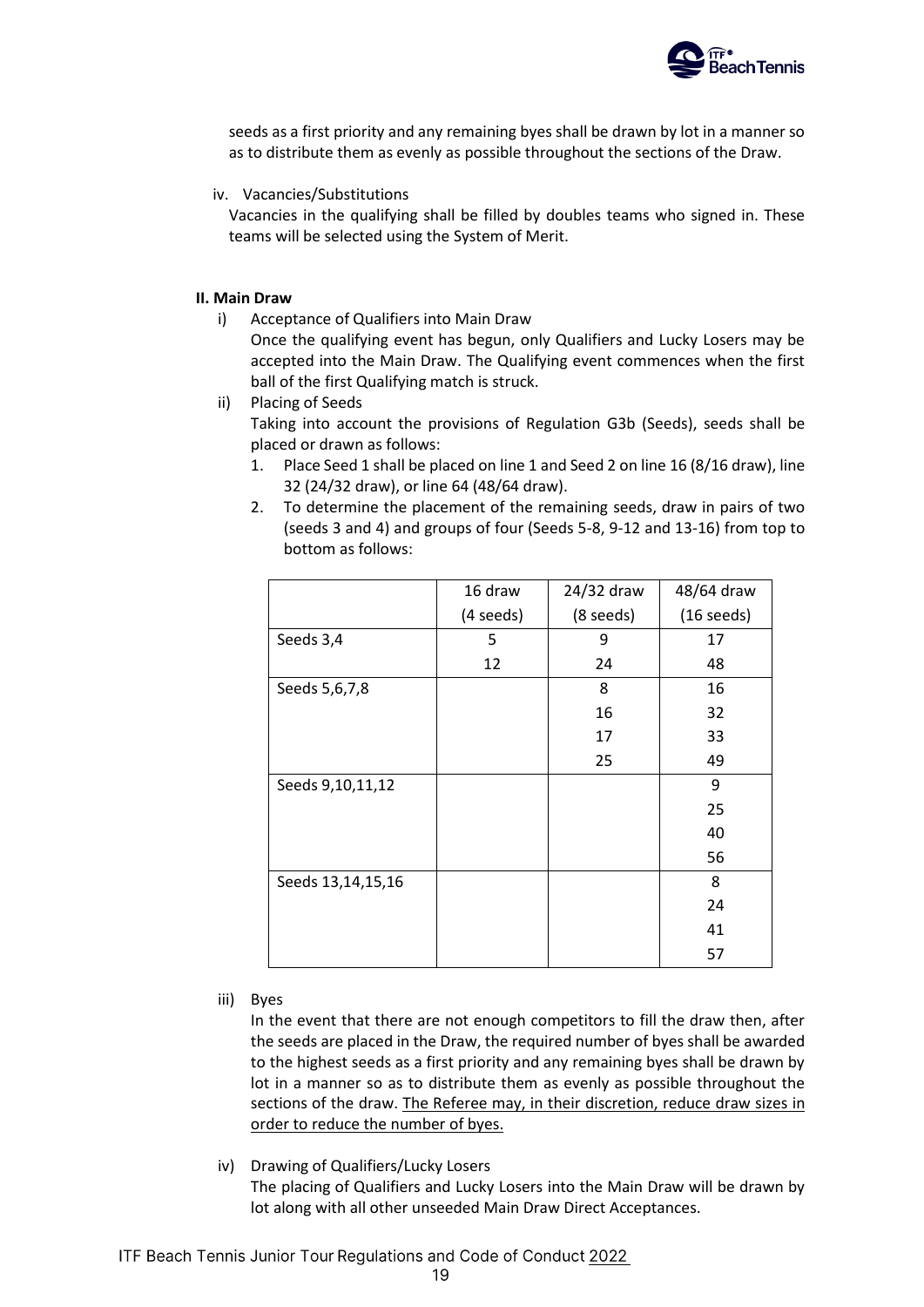

If the Qualifying event is not completed at the time of the Main Draw, then the places for the undesignated Qualifiers, and Lucky Losers if applicable, shall be designated as "Qualifier" and drawn by lot along with the unseeded Main Draw Direct Acceptances. At the completion of the Qualifying event, the Main Draw places designated as "Qualifier" will be filled by Qualifiers, and Lucky Losers if applicable, by drawing by lot one team for each available space. Vacancies that occur in the Main Draw before completion of the qualifying event, to be filled by Lucky Losers, will be drawn in conjunction with Qualifiers.

If multiple vacancies occur in the Main Draw after it has been made and following completion of the qualifying event, the position of each eligible Lucky Losers will be drawn by lot.

v) Remaining Doubles Teams

After the seeds and the byes are placed in the Draw as provided at  $(b)$  and  $(c)$ directly above, then the remaining doubles teams, including Qualifiers and Lucky Losers, shall be drawn by lot to determine in which places they are to be entered into the Draw.

vi) Vacancies/Substitutions

After commencement of the Qualifying competition vacancies in the Main Draw may only be filled by Lucky Losers.

Lucky Losers shall be selected as follows:

Teams shall be grouped according to the round reached in the qualifying competition with priority being given to teams who progressed furthest. Within those groups, teams will be grouped in accordance with the System of Merit and drawn randomly within each group.

# **4. Round Robin**

If there are fewer than nine (9) entered teams in the Main Draw, the event shall be played as a round robin in accordance with the format detailed below.

# **Round Robin of 3-5 teams**

In cases where there are 3-5 teams on the final acceptance list, one Round Robin group shall be played.

# **Round Robin of 6-8 teams**

- In cases where there are 6-8 teams on the final acceptance list, two (2) Round Robin groups shall be played.
- Upon completion of the Round Robin competitions the top team in each group shall play a final: Winner Group A vs Winner Group B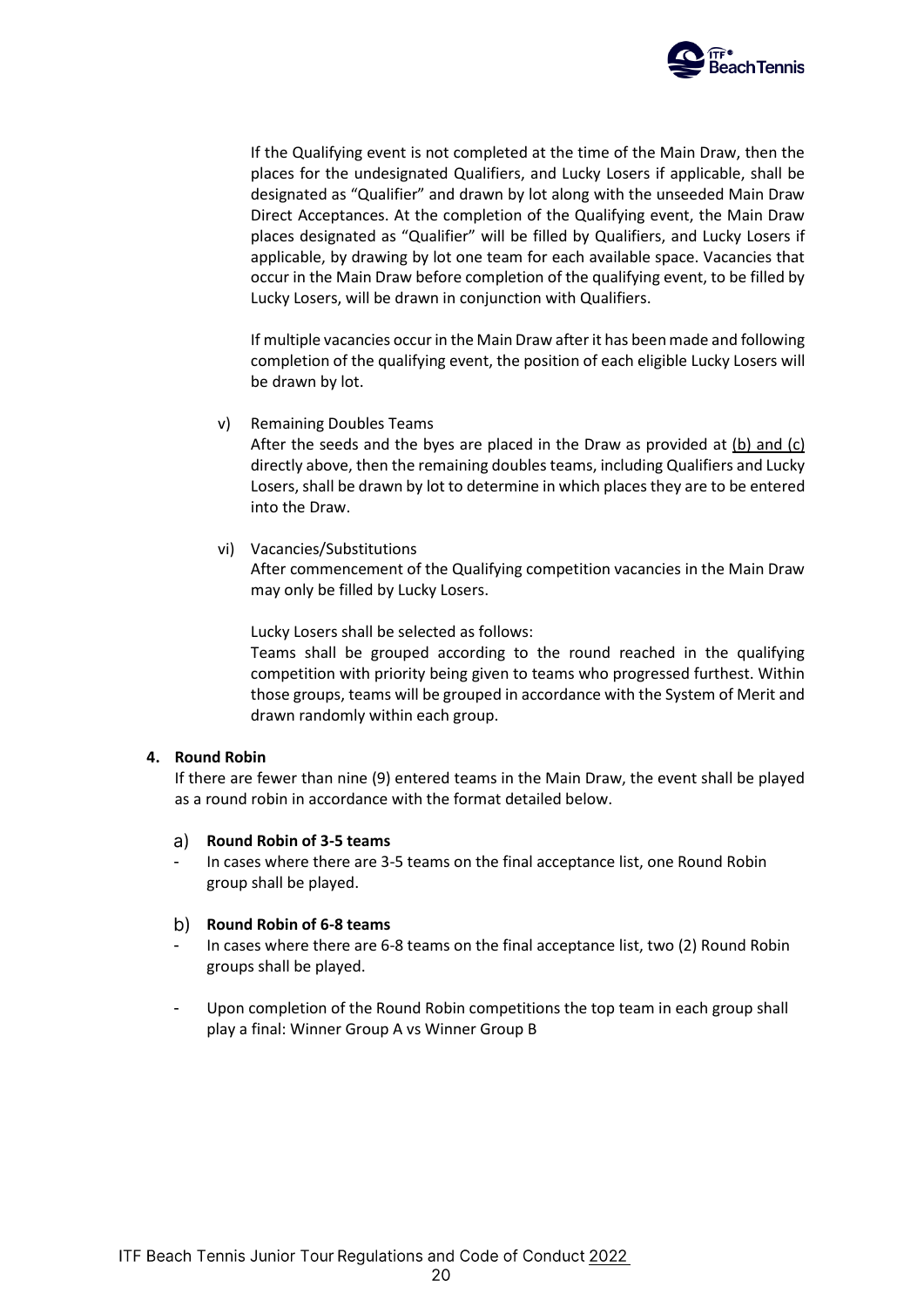

| Draw size                 | 3, 4 or 5 teams  | 6 teams             | 7 or 8 teams        |
|---------------------------|------------------|---------------------|---------------------|
| <b>Seeds</b>              | 0                | 2                   |                     |
| <b>Based on</b>           | 3, 4 or 5 pos in | 3 pos in Group A, 3 | 3 or 4 pos in Group |
| <b>Round Robin Groups</b> | <b>Group A</b>   | pos in Group B      |                     |
| <b>A &amp; B</b>          |                  |                     | 4 pos in Group B    |
| Seed 1                    |                  | Line 1, Group A     | Line 1, Group A     |
| Seed 2                    |                  | Line 1, Group B     | Line 1, Group B     |

# **Number of seeded teams and seed positions**

# **Making the Draw**

The top two seeded teams shall be placed in separate Round Robin groups. All other teams shall be drawn by lot. If there are seven entries and one Round Robin group is larger than the other, the number 1 seed shall be placed in the smaller group.

In the case of Withdrawal(s) after the draw has been made but before the start of play which subsequently results in a round robin group containing fewer than three (3) teams, one team from the larger group will be drawn by lot to replace the withdrawn team except that the seeded team will not be included in the Draw. In the case of a Withdrawal(s) resulting in fewer than a total of six (6) teams in the event, all teams will be placed in Group A in accordance with the Draw sizes detailed above.

Any withdrawal after the start of play will be treated as a 'walk over' for the remaining teams in the group.

# **Calculating Final Position in Round Robin Events**

In Round Robin events the following rules apply:

- The standings calculation will only include the results of matches played amongst the players/teams who completed all matches in the round robin group. Retired matches count as completed for this purpose. All matches for a team that concedes 1 or more walkovers shall not be included for the purpose of the standings calculation.
- Doubles teams are awarded one (1) point for winning a match

The standings in the group are determined by:

- Highest number of points
- If the number of points is equal for
- two (2) teams: The head-to-head result

If the number of points is equal for three (3) or more teams, for these teams only:

- the percentage of sets won from sets played against all teams in the group
- if, after this calculation, only two teams remain tied, the result in the head-to-head match played between the two teams will be used to break the tie.
- the percentage of games won of games played against all teams in the group.
- if, after this calculation, only two teams remain tied, the result in the head-to-head match played between the two teams will be used to break the tie.
- if, after this, there are still teams that remain tied, then final standing shall be drawn by lot.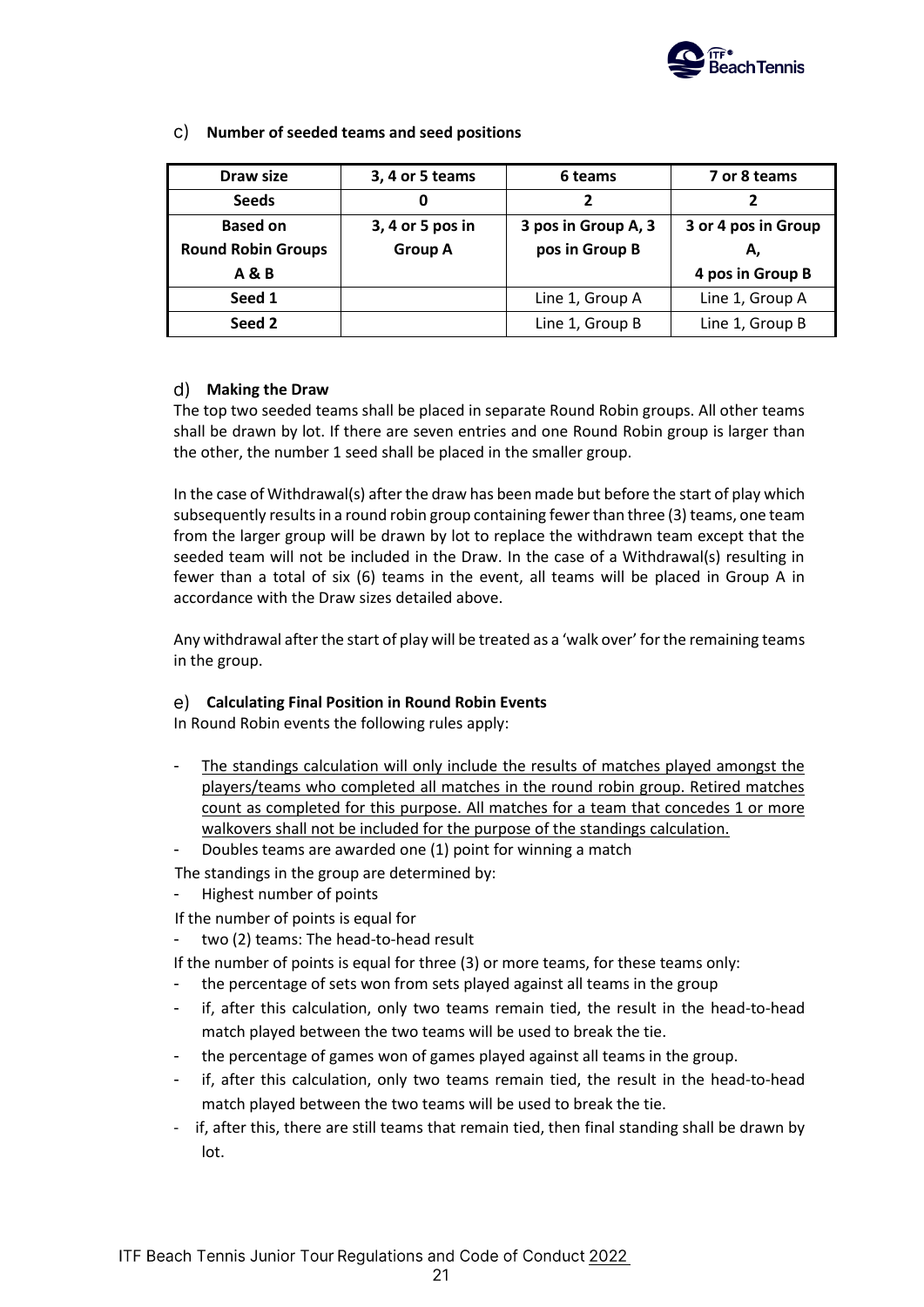

#### $f$ **Distribution of Ranking Points**

Ranking points will be awarded to players based on their team's final position in accordance with the Ranking Points table. For the purposes of this rule: if one (1) round robin group is played, a team's final standing shall be used; if two (2) round robin groups are played, the second-place teams in each group shall be awarded semi-finalist ranking points and the remaining teams shall be awarded quarter-finalist ranking points.

Full points will only be awarded to teams that have won a minimum of two (2) matches. A team that has won fewer than two (2) matches will receive 50% of the available points.

#### **Qualifying Draw Format**

The format for round robin groups in Qualifying shall be the same as for round robin groups in the Main Draw. The number of Qualifiers will be in accordance with the Regulation G3, (Format of Knock-out Draws – Main Draw).

#### **Acceptance of Qualifiers into Main Draw**

Where a round robin group is used in Qualifying, pursuant to Regulation 4b above, teams shall qualify for the Main Draw based on their final position in the round robin group. For the purpose of this rule, where there are two (2) groups, the winner in each group will be considered the first two (2) teams accepted and the second-place team in each group will be the next two (2) teams accepted and so on until all Qualifying positions have been filled.

#### **5. Sign-in Requirements for Substitutes**

Alternates and Lucky Losers must be present and Sign-In with the ITF Supervisor at least thirty (30) minutes before the scheduled start of play, which may occur over several days, in order to maintain their priority among other Alternates and Lucky Losers of the same round. If the eligible Lucky Loser is not available to play, that team shall be placed at the bottom of the Lucky Loser priority list for that day corresponding to the qualifying round in which the team lost.

#### **6. Withdrawal and Replacement of Seeds**

Seedings will not be official until the final Draw is made. Any vacancy created by the Withdrawal of a seed shall be filled by the next highest ranked team in that Draw. The position vacated by that next highest ranked team shall then be filled by the next team on the original acceptance list if prior to the commencement of Qualifying or by the eligible Lucky Loser if after commencement of Qualifying. Any vacancy created by the Withdrawal of a seed that occurs after the release of the Order or Play on the day preceding commencement of play in the Main Draw, shall be filled by an eligible Lucky Loser.

#### **7. Suspension and Postponement**

The ITF Supervisor or Chair Umpire may suspend a match temporarily due to darkness or conditions of the grounds or weather. Any suspension by the Chair Umpire must be reported immediately to the ITF supervisor. Unless and until a match is postponed by the ITF Supervisor, the players, Chair Umpire and any on-court officials must remain ready to resume the match. The ITF Supervisor must make the decision on the postponement of a match until a later date.

Upon suspension of a match, the Chair Umpire, or doubles teams if no Chair Umpire provided, must record the time, point, game and set score, which team was serving, the sides on which each team was situated and shall collect all balls in use for the match. If suspension is due to darkness, it should be made at the end of the set in progress, where an even number of games have been played or at the end of a set. In the case of a suspended or postponed match, the period of warm-up shall be as follows:

i) 0 – 15 minutes delay: no warm-up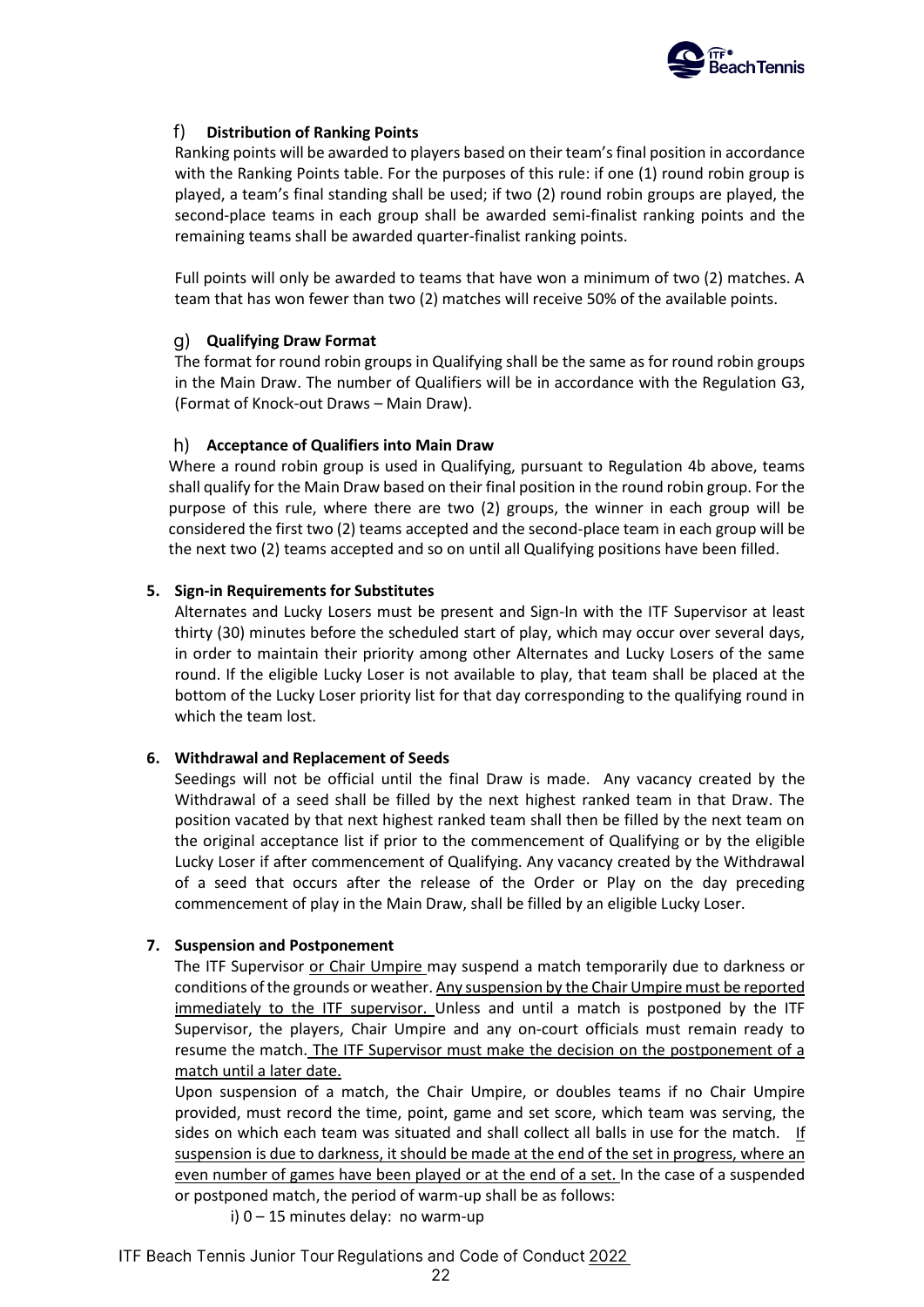

ii) 15 – 30 minutes delay: three (3) minutes of warm-up iii) more than 30 minutes delay: five (5) minutes of warm-up

#### **8. Hospitality**

All tournaments must comply with the hospitality requirements set out in the Junior Tour Organisational Guidelines (as may be amended from time to time).

If official hospitality is offered, the conditions of such hospitality must be equal for the boys' and girls' events at Tournaments.

Where hospitality is offered it is defined as a complimentary room for the use of each pair beginning at least one (1) day before the start of Main Draw until the day following the pair's elimination from the Tournament or, subject to any promotional requirements set out by the organisers, the day following the last day of the Tournament.

Official coaches must be nominated by a National Association by the Freeze Deadline in order to be given hospitality. No other coaches shall be guaranteed hospitality.

Any official coach nominated by his/her National Association to receive hospitality must have registered for an annual Player Support Team ID at this website: [http://playersupport.itftennis.com.](http://playersupport.itftennis.com/)

The Player Support Team ID must be communicated to the tournament by the National Association when nominating the official coach. Any coach without a valid Player Support Team ID will not be entitled to hospitality.

#### **9. Courts**

All match courts shall be of exactly the same surface. In the event of bad weather play may be moved under cover, but the surface of all such courts must be the same.

Sufficient match courts must be available to accommodate full Qualifying and Main Draws.

In addition, there should be at least one (1) practice court per thirty-two (32) teams on site.

#### **10. Tournament Administrator/Tournament Director**

The National Association sanctioning or organising the Tournament shall designate a Tournament Administrator from within the National Association to administer the Tournament. In addition, the National Association and Tournament Administrator may appoint a Tournament Organiser to organise the Tournament, including managing the Entry Lists.

The National Association and Tournament Administrator shall appoint a Tournament Director who shall be responsible for the organisation of the event onsite during the event. The Tournament Organiser and Tournament Director are not permitted to compete in the Tournament.

If the Tournament Administrator/Director is found to be entered into a Tournament prior to his/her team's first match, his/her team shall immediately be removed from the Acceptance List/Draw and may be subject to penalty under the Junior Tour Code of Conduct. If the Tournament Administrator/Director is found to have competed in the Tournament his/her team shall be defaulted from the event and shall forfeit any Ranking points earned and may be subject to penalty under the Junior Tour Code of Conduct.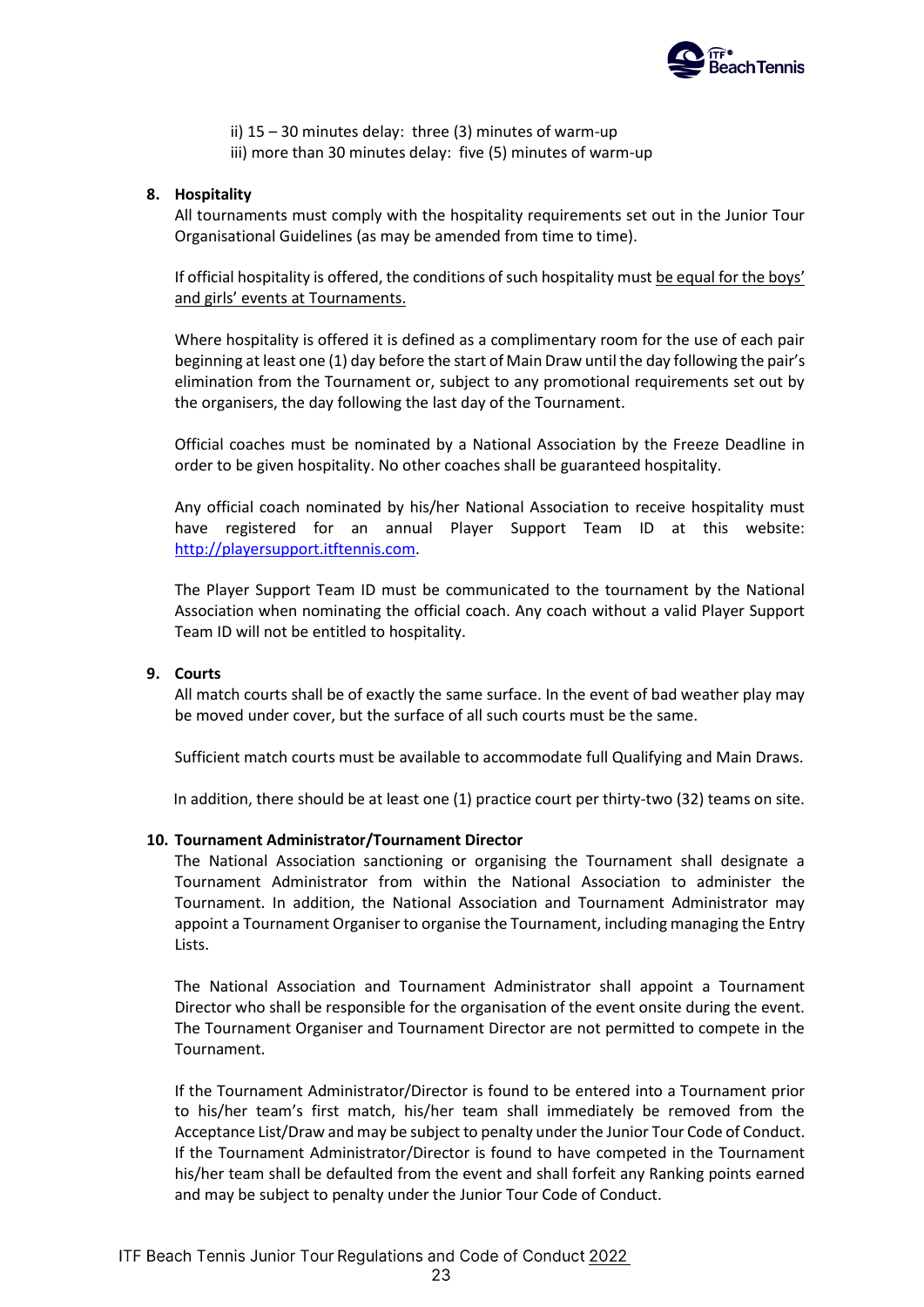

# **11. ITF Supervisor**

Each Tournament must provide at its sole expense an appropriate official, as defined in the *ITF Beach Tennis Tournament Organisational Guidelines*, to serve as the ITF Supervisor for the Tournament. The ITF Supervisor is responsible for:

- a) ensuring the uniform administration and interpretation of the ITF Beach Tennis Junior Tour Regulations, ITF Beach Tennis Junior Tour Code of Conduct, ITF Rules of Beach Tennis, Duties and Procedure for Officials and the *ITF Beach Tennis Tournament Organisational Guidelines*;
- b) making the Draw;
- c) ensuring that all Junior Tour players' passports/photo IDs are checked for date of birth and that any discrepancies are reported to the ITF; and
- on conclusion of the Tournament sending to the ITF the full draws and results, the ITF Supervisor Report Form, including details of any penalties imposed under the Junior Code of Conduct. A list of any penalties imposed shall be posted during the tournament on the competitors' notice board, and shall be updated on a daily basis.

All decisions of the ITF Supervisor are final, unless specified otherwise in these Regulations.

The ITF Supervisor may not be the Tournament Director and is not permitted to compete in the competition.

If the ITF Supervisor is found to be entered into a Tournament prior to his/her team's first match, his/her team shall immediately be removed from the Acceptance List/Draw and may be subject to penalty under the Junior Tour Code of Conduct. If the ITF Supervisor is found to have competed in the Tournament his/her team shall be defaulted from the event and shall forfeit any Ranking points earned and may be subject to penalty under the Code of Conduct.

# **12. Tournament Doctor / Sports Physiotherapist**

Each Tournament must provide at its sole expense a Tournament Doctor who must be oncall during play and a Sports Physiotherapist (as defined in the *ITF Guide to Recommended Health Care Standards*) who must be on-site during play.

# **13. Match Format**

Each match in the Main Draw will be the best of three sets: two tie-break sets with a match tie-break (10 points) in the third set should the score reach one set all, unless otherwise approved by the ITF. No-Ad games shall be played throughout.

In the Qualifying Draw, when the score is one set all, one match tie-break (10 points) shall be played to decide the match.

# **14. Rules of Beach Tennis**

The ITF Rules of Beach Tennis shall apply in all Tournaments.

# **15. Conditions of Play**

# **a) Between Tournaments**

If the ITF Supervisor receives notice from a player of the date and time of his last match played in a previous Tournament, then the ITF Supervisor shall whenever possible give the player one  $(1)$  full day's rest between such match and the player's first match in the Tournament.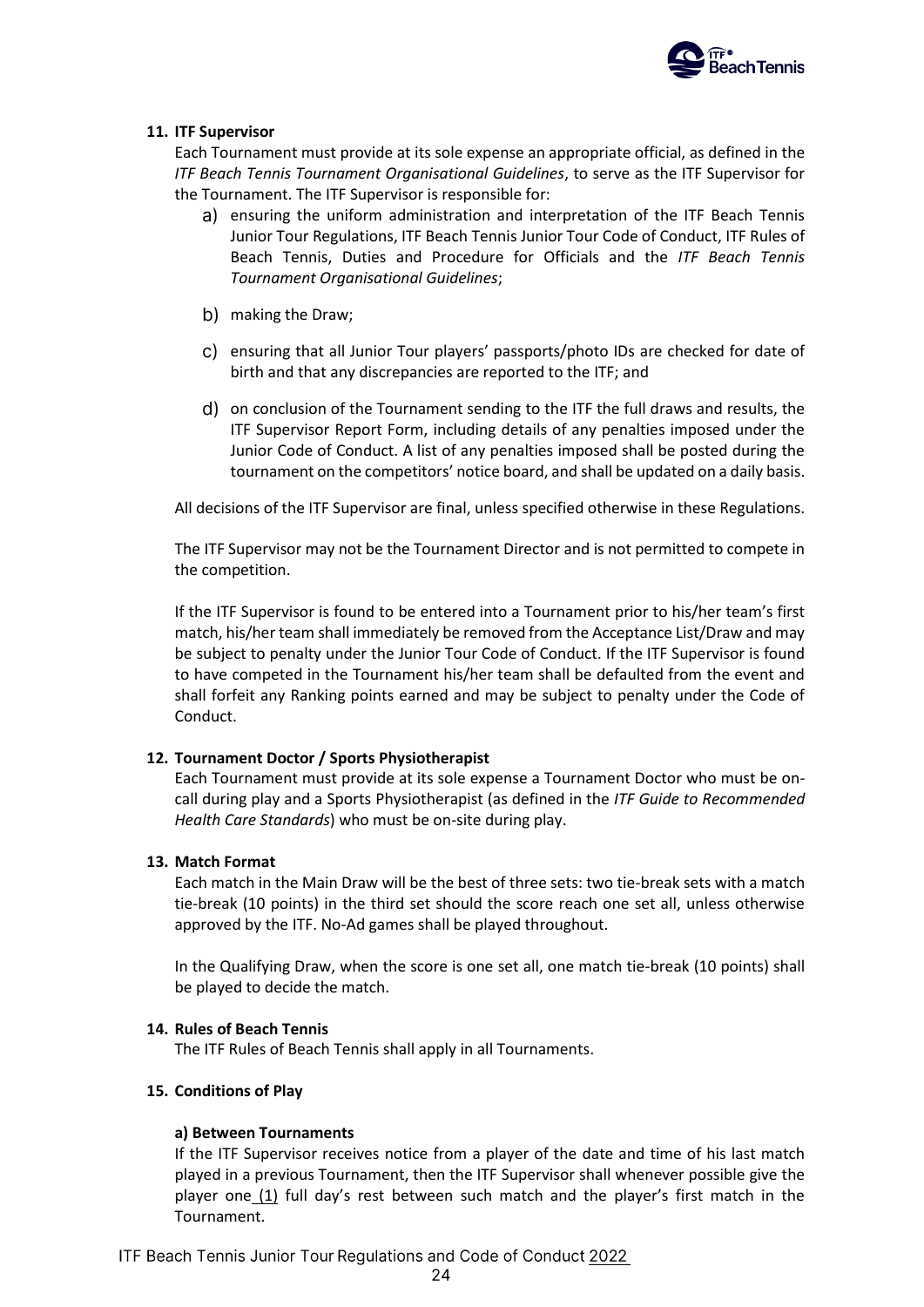

# **b) Between Matches**

Except when weather or other unavoidable circumstances causes schedule disruption, members of a doubles team shall be scheduled for a maximum of two (2) Main Draw matches per day which shall not be scheduled less than twelve (12) hours after the completion of the last match of such doubles team on the preceding day or round.

Whenever it is necessary to schedule more than one match in the same day such doubles teams shall be given the following minimum rest periods:

- i. Played less than 1 hour:  $\frac{1}{2}$  hour rest
- ii. Played between 1 hour and  $1\frac{1}{2}$  hours: one (1) hour rest
- iii. Played more than 1½ hours: 1½ hours rest
- iv. Played more than two (2) hours two (2) hours rest

# **16. Entry Fee**

The following maximum Entry Fee may be charged per team per Tournament (unless otherwise authorised by ITF), covering teams in both Main Draw and Qualifying:

|                            | Max. Entry Fee (per team) * |
|----------------------------|-----------------------------|
|                            | <b>Doubles</b>              |
| <b>World Championships</b> | <b>US\$75</b>               |
| Regional Championships     | US\$50                      |
| Junior Tour (U18s)         | US\$25                      |

a) Indoor events may charge an additional US\$20 per team.

\*Each player in a team is responsible for payment of half of the Entry Fee.

# **17. Facilities**

Refer to the *ITF Beach Tennis Tournament Organisational Guidelines* for details.

# **18. Balls**

In the Main Draw and Qualifying there shall be a minimum of two (2) new ITF Approved Stage 2 balls for each match. Details of ball changes are stated in the *ITF Beach Tennis Tournament Organisational Guidelines*

Balls shall be provided for practice, but it is not obligatory to give new balls for this purpose.

# **19. Artificial Lighting**

Play is allowed with artificial lighting, provided there is a minimum of 500 lux evenly distributed over the court surface.

# **20. Related Regulations**

To the extent not covered herein The Constitution of ITF Limited 2022, the 2022 ITF Rules of Beach Tennis and the 2022 Duties and Procedure for Officials shall be applicable to all Tournaments. Such applicability shall not affect the right of the Tournaments to promulgate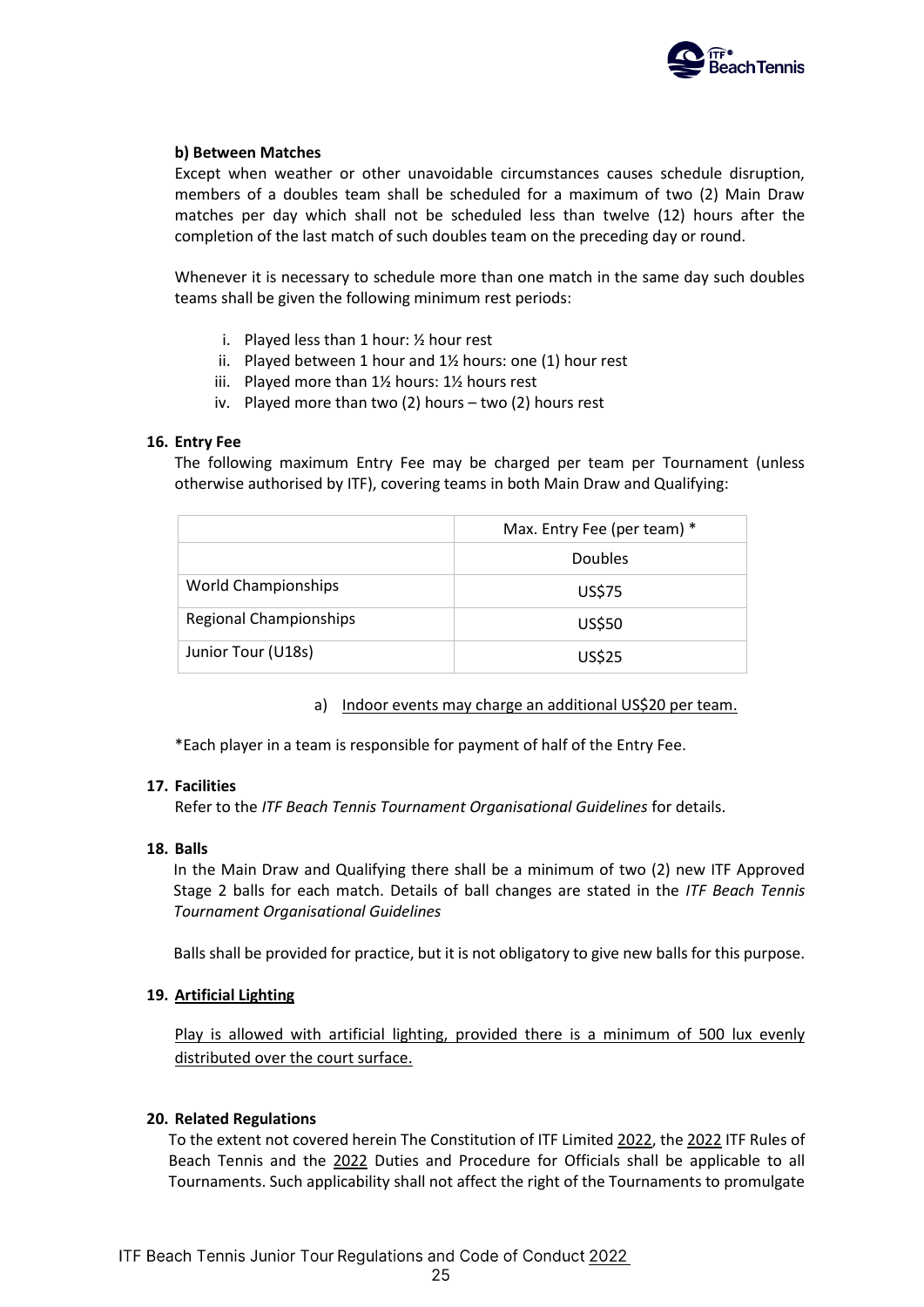

and enforce their own special regulations insofar as they are consistent with the applicable provisions of these Rules and Regulations and have been approved by the ITF.

#### <span id="page-27-0"></span>**H. JUNIOR WORLD AND REGIONAL CUPS REGULATIONS**

This Regulation H applies to the ITF Beach Tennis Junior World Cup and ITF Beach Tennis Junior Regional Cups. In the case of any inconsistencies with the provisions of Regulation G above, the provisions of this Regulation H shall prevail.

*Note: ITF Beach Tennis Junior Regional Cups will be part of the qualification system for the ITF Beach Tennis Junior World Cup.* 

# **1. The Competition**

#### **a. Title**

The Competition refers to the "ITF Beach Tennis Junior World Cup" ("Junior World Cup") and the "ITF Beach Tennis Junior Regional Cups" ("Junior Regional Cups") unless otherwise specified. The Junior World Cup and Junior Regional Cups are international and regional mixed team competitions.

#### **b.Ownership**

The Competition shall be owned by and under the direction and control of the ITF. Regional Association(s) will deliver Regional Cups [on behalf of the ITF] unless otherwise confirmed by the ITF.

#### **c. Nations Eligible**

The Competition shall be open only to Member National Associations of the ITF.

#### **d. Qualification for the Junior World Cup**

Results achieved at the Junior Regional Cup(s), where held, will determine the teams that qualify, subject to entry, for the Junior World Cup. If Junior Regional Cup(s) are not staged, teams entered in the Junior World Cup will be selected based on merit (i.e. the combined ranking of the nominated male and female players).

Replacement System

Where one or more regional place(s) is not taken up, or where a Nation withdraws from the World Cup, any unfilled place(s) shall be offered to (in the following order):

- (i) The highest placed nation(s) in the applicable Junior Regional Cup, not already qualified
- (ii) The highest placed nation(s) from the applicable region, based on merit (i.e. the combined ranking of the nominated two (2) best males and two (2) best female players);
- (iii) The highest placed nation(s) from any region based on merit (i.e. the combined ranking of the nominated two (2) best males and two (2) best female players);

If one or more regional place(s) remains unallocated, and there are more entered Nations than place(s) available, any remaining place(s) will be allocated based on additional criteria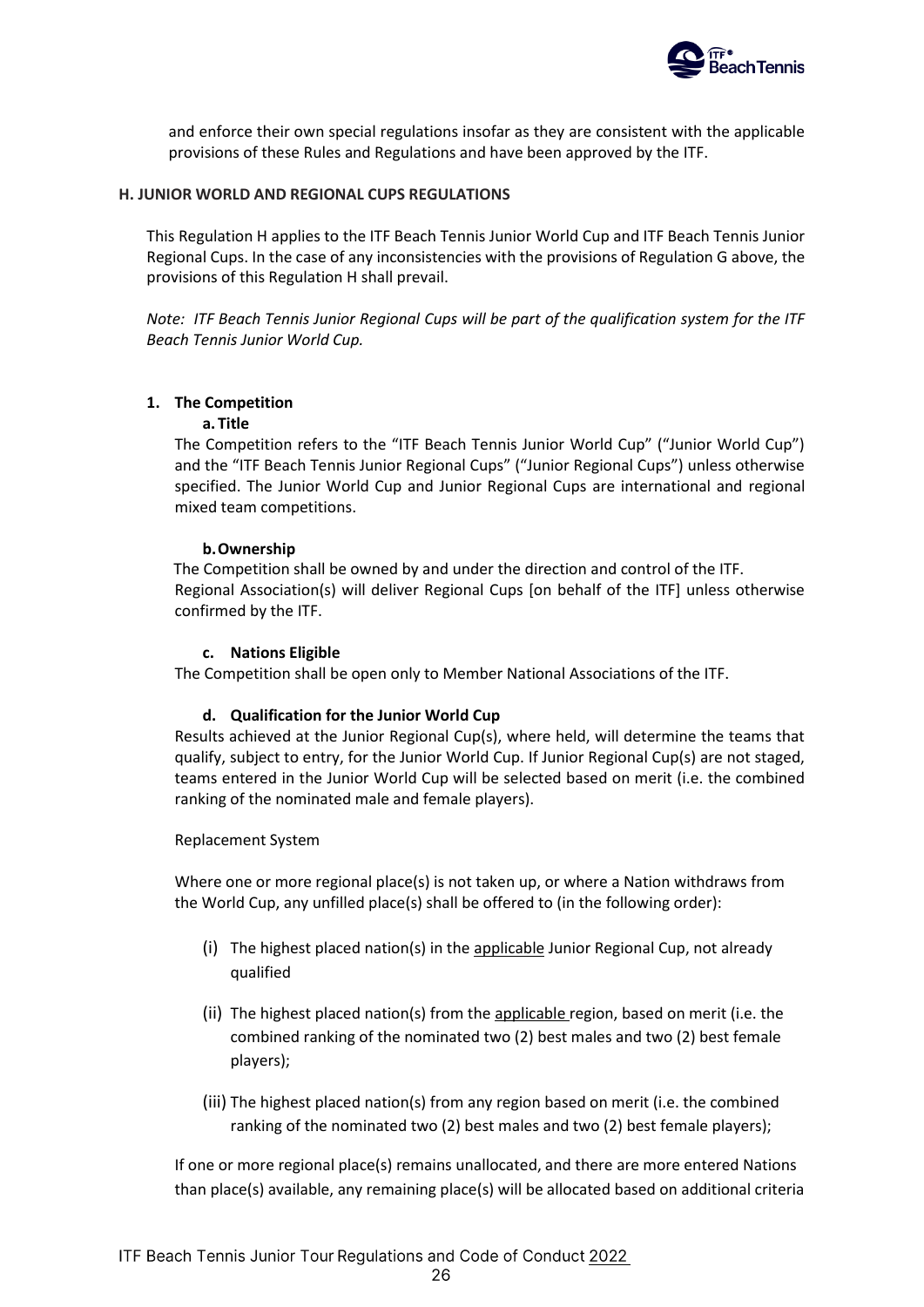

as defined by the ITF Beach Tennis Committee, such as the length of existence of a Junior Beach Tennis program in each entered Nation.

The sixteen (16) qualified Nations shall participate in the Junior World Cup in accordance with the following regional distribution of places:

| Africa:                            |   |
|------------------------------------|---|
| Asia                               | 2 |
| Oceania:                           |   |
| Europe:                            | 6 |
| North/Central America & Caribbean: | 2 |
| South America:                     | 2 |
| Wild Cards:                        |   |

The Committee reserves the right to adjust the draw size for the Junior World Cup and to adjust the regional distribution of places accordingly.

The Host Nation for the final stages of the Competition shall have one (1) place in the draw, to be deducted from that Nation's regional allocation. The Host Nation may decline their participation in the Finals by notifying the ITF no later than the player nomination deadline of the preceding qualifying event. If no qualifying event is held, non-participation must be notified to the ITF by the entry deadline for the Finals. If the Host Nation is from a Region that only has one (1) place according to the regional allocation, the Region shall be awarded an additional place. The additional place is taken away from the Region that finished last at the preceding Final. The ITF has the right to alter this regional selection allocation following the receipt of entries.

# e. **Qualification for Junior Regional Cups**

Should there be more entered nations than there are places in the draw, entry shall be determined in accordance with the following criteria:

- (i) Merit (i.e. the total combined ranking of each of the nominated two (2) boys and each of the two (2) best girls); then
- (ii) If method (i) results in a tied combined ranking for two or more teams, then the ITF Beach Tennis Committee will determine the entry in consultation with the Regional Association(s), taking into account any consideration it considers relevant, including but not limited to the nations' performances at previous Junior World Cups and Junior Regional Cups.

# **f. Format**

The format of play shall be knockout and/or round robin, as determined by the Committee with placement ties to provide a finishing position for each Nation.

# **g. Entry Fee**

The Entry Fee as well as Conditions of payment, including payment deadline and conditions of refund, shall be published in the Fact Sheet and/or Entry Form. Failure to meet the conditions of payment may result in the nation's Entry to the Junior World Cup or Junior Regional Cup(s) being rejected.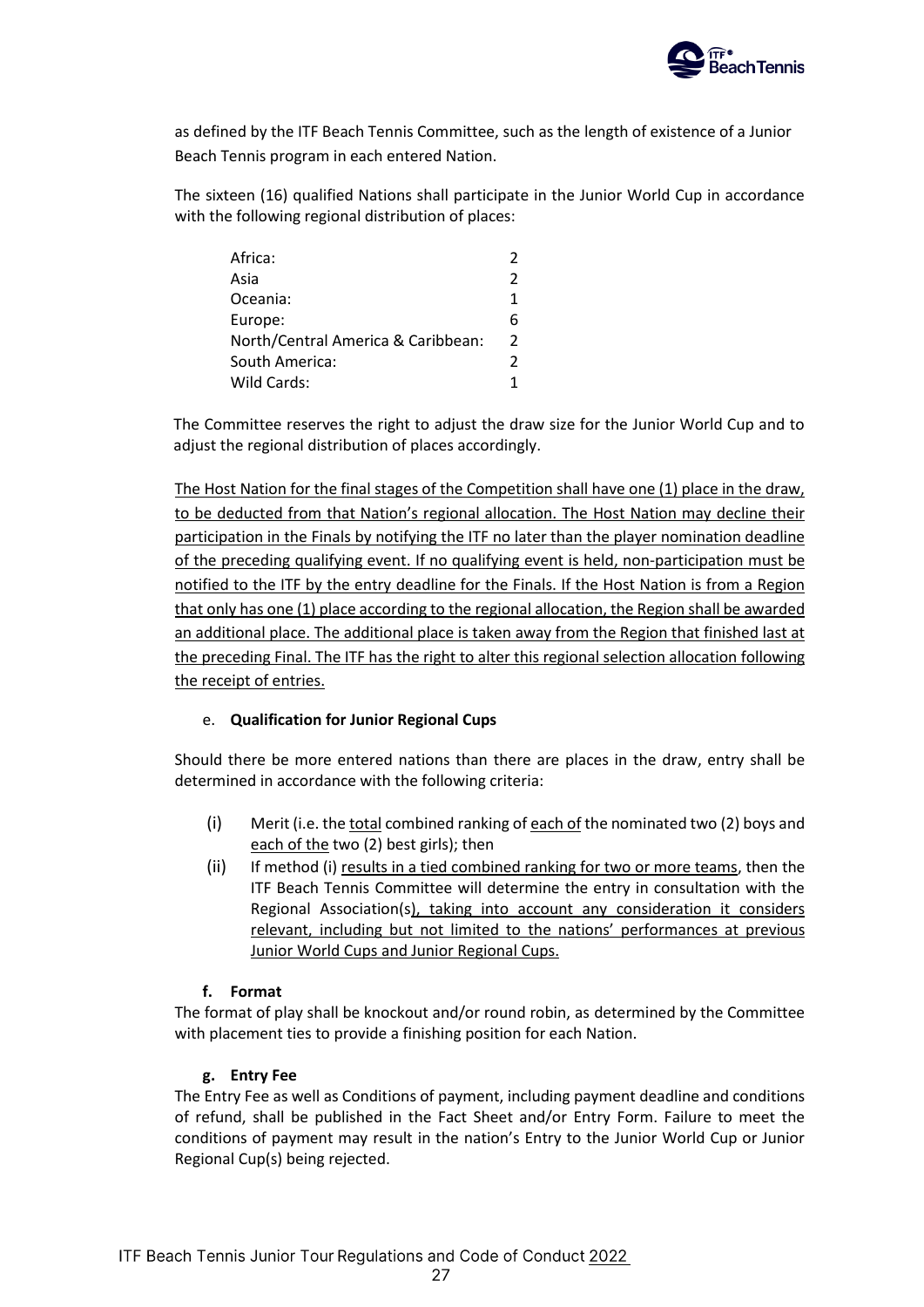

Any Nation that fails to pay all, or part of Entry Fee for its team's participation in a previous edition of the Junior World Cup or Junior Regional Cup shall not be entitled to participate in any future edition of the Junior World Cup or Junior Regional Cup until such payment is made in full.

#### **h. Rankings**

ITF Beach Tennis Junior World Ranking points will be awarded to players based on their team's final standing at the Junior World Cup or Junior Regional Cup.

To receive Ranking points, a player must have played a minimum of one (1) match (decisive or non-decisive).

See Appendix B "Tournament categories and ranking points" of the ITF Beach Tennis World Tour Regulations for available points.

# i. **Approval/cancellation**

The ITF reserves the right to refuse approval of or cancel any previously sanctioned Competition or part of Competition for reasons of health, safety, security or any other potential threat to any persons attending the Competition or to the successful running of the Competition. The ITF bears no liability to any Applicant, Tournament Organiser, Host, National Association, player, Related Person, Covered Person or any other person or entity for any loss incurred as a result of a delayed, rescheduled, postponed or cancelled Competition. For the avoidance of doubt, neither the ITF or the Applicant shall be liable to any player, Related Person, Covered Person or any other persons or entities for any costs that they might have incurred in relation to such delayed, rescheduled, postponed or cancelled Competition, including, without limitation, any travel, transport and/or accommodation costs. This decision (to refuse approval of or cancel any Competition) will be made on behalf of the ITF by the ITF Beach Tennis Committee, or by the ITF Executive if the Committee so delegates its decision-making power, and may be appealed by the Applicant only, to the Independent Tribunal.

# **2. Composition of Teams**

Each team shall consist of a minimum of two (2) to a maximum of three (3) boys and a minimum of two (2) to a maximum of three (3) girls. Each Nation must nominate an additional non-playing Captain.

# **3. Entry and Nomination of Teams**

Entry and Nomination of players and the Captain for the World Cup must be received by the ITF no later than ten (10) weeks before the scheduled first day of play of the World Cup.

Entry and Nomination of players and the Captain for the Regional Cups, must be received by the appropriate Regional Associations no later than ten (10) weeks before the scheduled first day of play of that Regional Cup.

#### **4. Change of Nomination**

Two (2) of the nominated players may be changed up to one (1) hour before the Draw. For the avoidance of doubt, adding (rather than replacing) a nominated Player (e.g. adding a third player when only two were nominated previously) before the Nomination deadline constitutes a change of nomination. The nomination of a non-playing Captain may be changed up to one (1) hour before the Draw.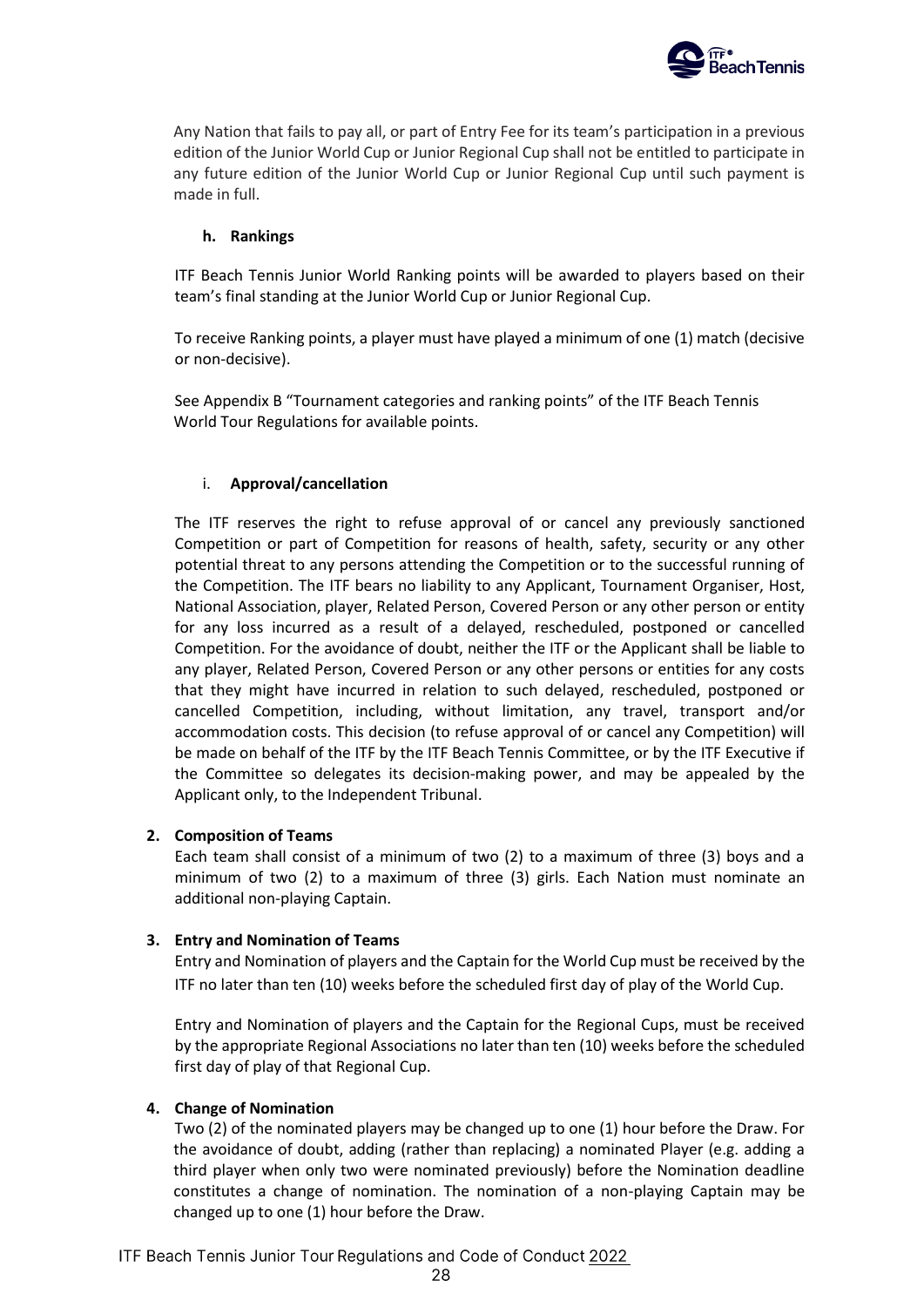

Any changes to team nominations must be notified by the Nation to the Referee, and the Referee will notify the Captain(s) of the other Nation(s) participating in the Tie/Event.

The Referee shall take such changes into account when determining the final seedings.

# **5. Passports**

The Captain shall present passports of all team members, and shall present photo identification, including date of birth, for himself/herself, to the Referee prior to the start of the Captains' Meeting. Failure to present passports by the time determined by the Referee may render a team liable to disqualification.

# **6. The Captain**

# a. Expectations

The Captain shall be allowed to sit on court beside the chair of his/her team but he/she may not move away from that area and in particular may not cross net to the opposite side of the court. Apart from his/her team, he/she may talk to the Chair Umpire and, in the case of an appeal on a question of tennis law, to the Referee. He/she may not talk to any Line Umpires. If the Captain is unable to fulfil his/her duties on court he/she may be replaced by a Captain officially nominated by the National Association concerned and at the National Association's cost

# b. Disciplinary

The Referee shall have the following power and discretion in relation to the Captain:

- (i) he/she may give a formal warning and, after two warnings, may remove him/her from his/her duties for the match in course and/or for any and all of the remaining matches of that Tournament, in which case the Captain may only be replaced by a member of the nominated team. The Referee may remove the Captain without a formal warning for a single incident of misconduct, if in his/her discretion, it is warranted; and/or
- (ii) remove the Captain's accreditation, order his/her removal from the site, and/or order continued denial of access for a specified period of time or for the remainder of the Tournament. However, prior to removal of accreditation, removal from the site and/or denial of access to the site, the Referee must use his/her best efforts to obtain the approval of the ITF Executive Director.

In addition to removal, the Captain may be subject to the applicable provisions and penalties under the Code of Conduct.

The Captain must be a minimum of 23 years of age at the start of the calendar year in which the Competition is played.

# **7. Eligibility**

Team members, including the Captain, must meet the requirements set out in Appendix A 'The Players'.

# **8. Withdrawals and Disqualifications**

8.1. Any team that:

a. withdraws its entry less than twenty-eight (28) days prior to the scheduled first day of play; or fails to play all its matches, including consolation or placement ties; or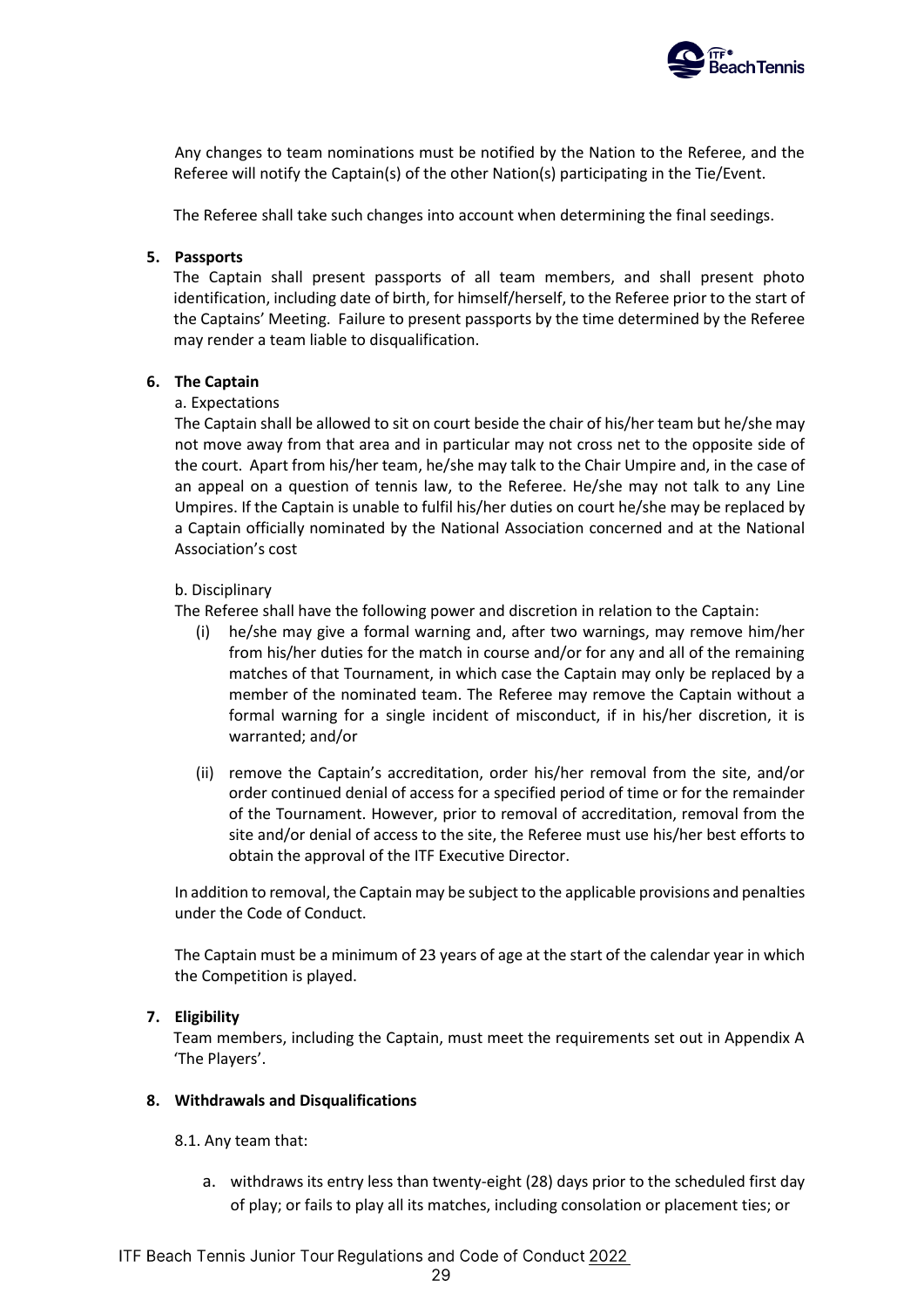

b. is disqualified for an offence committed under the Beach Tennis Code of Conduct or Welfare Policy during a Junior Regional Cup or the Junior World Cup will be referred to the ITF Internal Adjudication Panel for disciplinary action in accordance with Regulation H9 below.

8.2. Withdrawals shall be replaced in accordance with the replacement system at Regulation H1(d) above.

8.3. If a team that otherwise would have qualified for the Junior World Cup is disqualified for an offence committed in a Junior Regional Cup then that team shall be replaced in the Junior World Cup in accordance with the replacement system at Regulation H1(d).

# **9. Failure to abide by the Regulations**

Regulation C7, "Enforcement of Regulations and Resolution of Disputes" shall apply in circumstances where a Nation or Player fails to abide by the Regulations.

In accordance with Regulation C7, where a matter is referred to the ITF Internal Adjudication Panel under these Regulations, the Panel may impose one or more of the following sanctions:

(a) a caution, reprimand and/or warning as to future conduct;

(b) a fine payable by a specified date;

(c) disqualification/expulsion from the Junior World Cup or Junior Regional Cup(s) and/or any specific matches, and/or stages in the Junior World Cup or Junior Regional Cup(s), with all resulting consequences;

(d) disqualification from the next edition of the Junior World Cup or Junior Regional Cup(s), with all resulting consequences;

(e) such other sanction(s) as the Panel deems appropriate.

#### **10. Conduct of the Competition**

#### **a. Composition of Tie**

Each tie shall consist of three (3) doubles and shall be played consecutively on the same court, except as provided in Regulation H10.b. directly below.

# **b. Order of Matches**

The order of matches in each tie shall be Girls' Doubles followed by Boy's Doubles followed by Mixed Doubles. The Boys' Doubles match may be played first if both Captains are in agreement, and they notify the Referee in person a minimum of sixty (60) minutes before the tie is scheduled to start.

Matches shall directly follow each other, with a maximum time of fifteen (15) minutes between matches.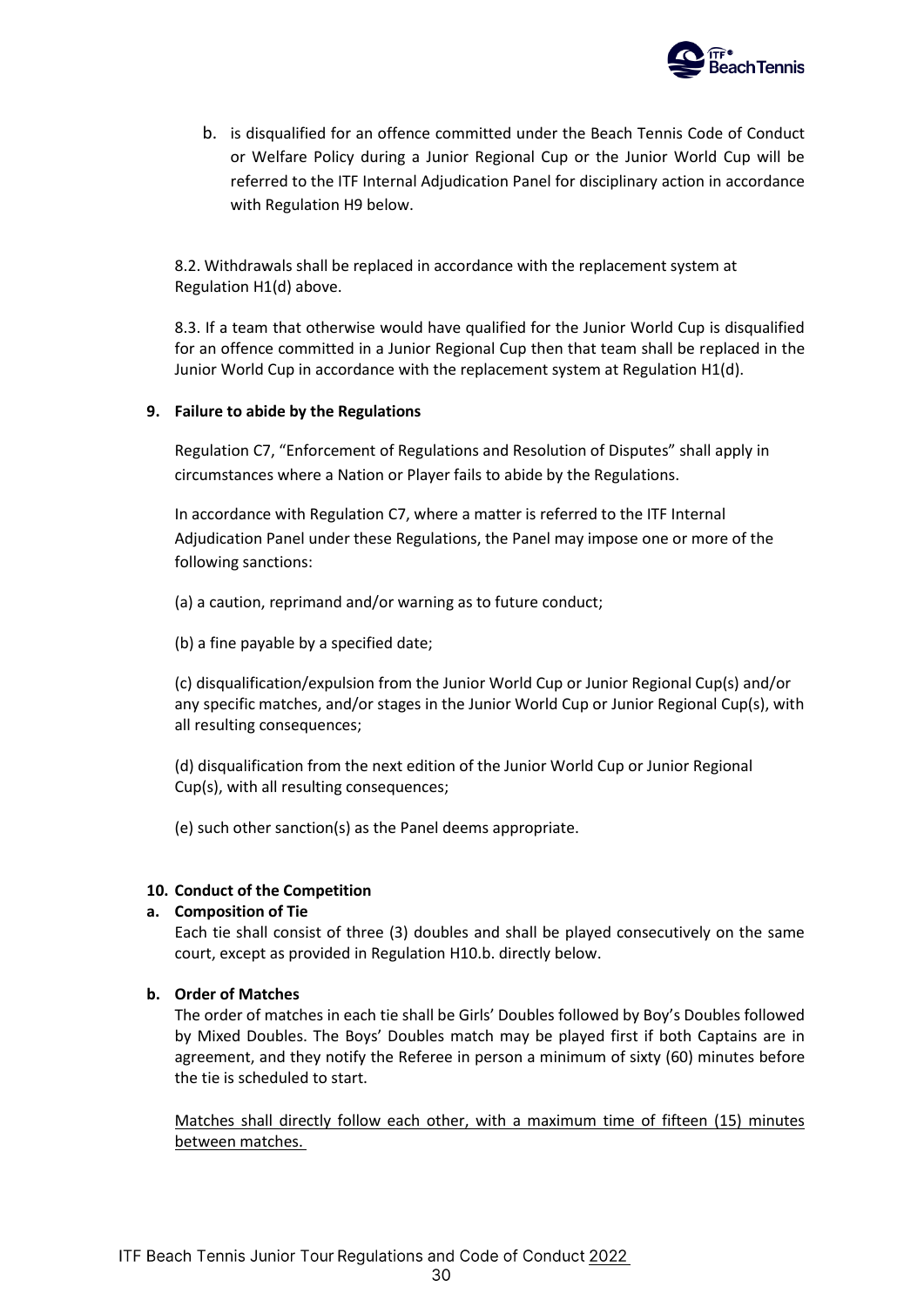

When a result has been obtained following the Girls' and Boys' Doubles matches, the Mixed Doubles will still be played to obtain the full score except in exceptional circumstances and provided both Captains are in agreement.

#### **c. Relocation of Doubles Match**

The Referee has the discretion to transfer a doubles match to another court.

#### **d. Notification of Doubles Players**

The Referee shall receive from the Captains, not later than sixty (60) minutes before the scheduled start of play each day, the names of the Girls', Boys' and Mixed Doubles pairings. The Mixed Doubles pairing may be altered by the Captain after the completion of the second doubles match by formal application to the Referee, to be submitted no later than thirty (30) minutes after the end of the second doubles match. In all cases the Referee's decision to allow or not allow an altered Mixed Doubles pairing is final.

#### **e. Substitutions**

If a player is unable to play his/her match due to health or injury or bereavement following notification of his/her name to the Referee, a substitution may be made by the Captain from the final nominated team providing the official Competition doctor/trainer is in agreement that the player's case is legitimate and the Referee authorises such a substitution. In all cases the Referee's decision to allow or not allow a substitution is final.

#### **f. Match Format**

Each match in the Main Draw will be: two tie-break sets with a match tie-break (10 points) in the third set should the score reach one set all, unless otherwise approved by the ITF.

Non-decisive Mixed Doubles matches, (main draw and play-off) if played, shall be best of three short sets (as set out in Appendix VI in the ITF Rules of Beach Tennis).

# **g. Seeding**

The number of seeded nations shall be in accordance with the Regulations.

Seeding shall be determined by the combined ranking of the top two (2) boys and top two (2) girls in each team using the latest available Rankings at the time of the Draw.

#### **h. Team Identification**

All players in a team must wear predominantly the same colour during all matches.

# **i. Wild Card**

For the World Cup, the selection of the Wild Card(s) will be determined by the ITF Beach Tennis Committee which will consider applications from host nations (not directly qualified from regional cups), nations with highly ranked players and those new to / investing resources in Beach Tennis and whose inclusion will be beneficial to the global spread of Beach Tennis.

For Regional Cups, the selection of Wild Cards, if available, will be determined by the ITF Beach Tennis Committee in consultation with the appropriate Regional Association.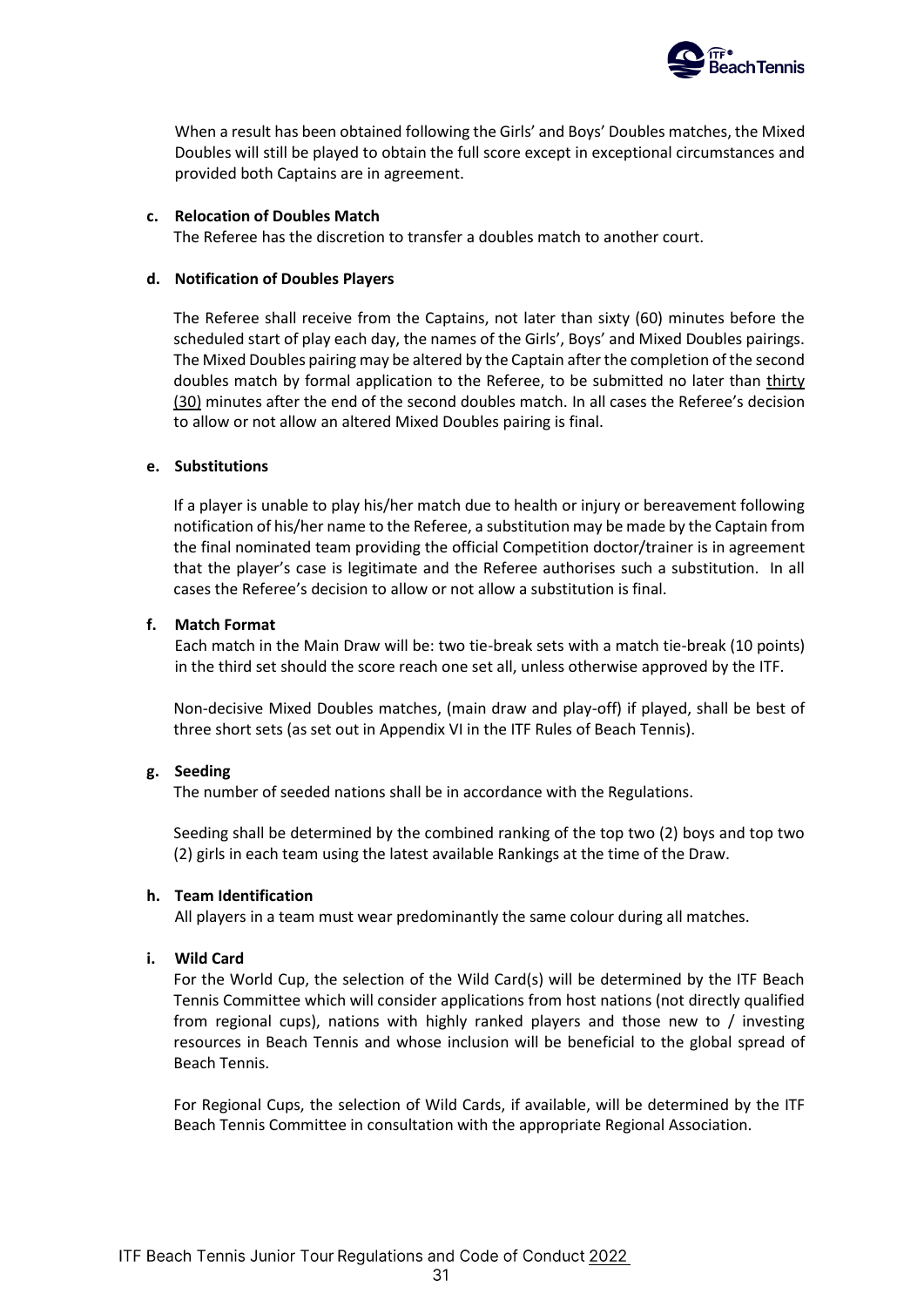

**BEACH TENNIS JUNIOR TOUR REGULATIONS 2022 APPENDICES**

# <span id="page-33-0"></span>**APPENDIX A - THE PLAYERS**

#### **Any reference to players in this Article shall apply to the Captain where appropriate.**

#### **DEFINITION OF "GOOD STANDING" OF A PLAYER**

A National Tennis Association shall deem a player to be of Good Standing where he/she:

(a) is free from a suspension imposed by his/her National Tennis Association, or by the ITF, or through the imposition of a suspension under a Code of Conduct accepted and approved by the ITF;

(b) is accepted by his/her National Tennis Association as being under its jurisdiction while competing in events for which his/her National Tennis association has selected him/her;

(c) makes himself/herself available for selection for Regional Championships and/or Junior World Cup and Junior Regional Cups and accepts the jurisdiction of his/her National Tennis Association while competing in events for which they have selected him/her;

(d) respects the spirit of fair play and non-violence at all times;

(e) accepts the conditions of entry of the Tournaments he/she enters, including the conditions of any Code of Conduct adopted for those Tournaments and the published terms and conditions in place at the time of entry.

(f) agrees to undergo any medical control, including gender control and/or other tests, which are in operation at any event which he/she enters;

(g) has not been convicted by a competent court of a country of an offence:

(i) in respect of which an unsuspended sentence of at least 12 months was imposed; or (ii) which involved any act or omission which would reasonably be considered to compromise the integrity of tennis, his/her National Tennis Association, the ITF and/or the safety of those taking part in and/or attending a Tournament, including Junior Regional Championships, the Junior World Championships, the Junior World Cup and the Junior Regional Cups; and

(h) has not otherwise engaged in conduct which brings his/her National Tennis Association and/or the ITF into disrepute.

A player who fails to satisfy any of the criteria at (a)-(h) above but intends to be considered for selection, must establish to the satisfaction of his/her National Tennis Association that he/she is of "Good Standing" notwithstanding his/her failure.

Any appeal against a final decision handed down by a National Tennis Association with respect to (g) and (h) shall be lodged with the ITF Internal Adjudication Panel within 21 days of notification of the decision in question. Recourse may only be made to the ITF Internal Adjudication Panel after all other internal channels of appeal to a National Tennis Association have been exhausted. The decision of the ITF Internal Adjudication Panel shall be final and binding (there shall be no further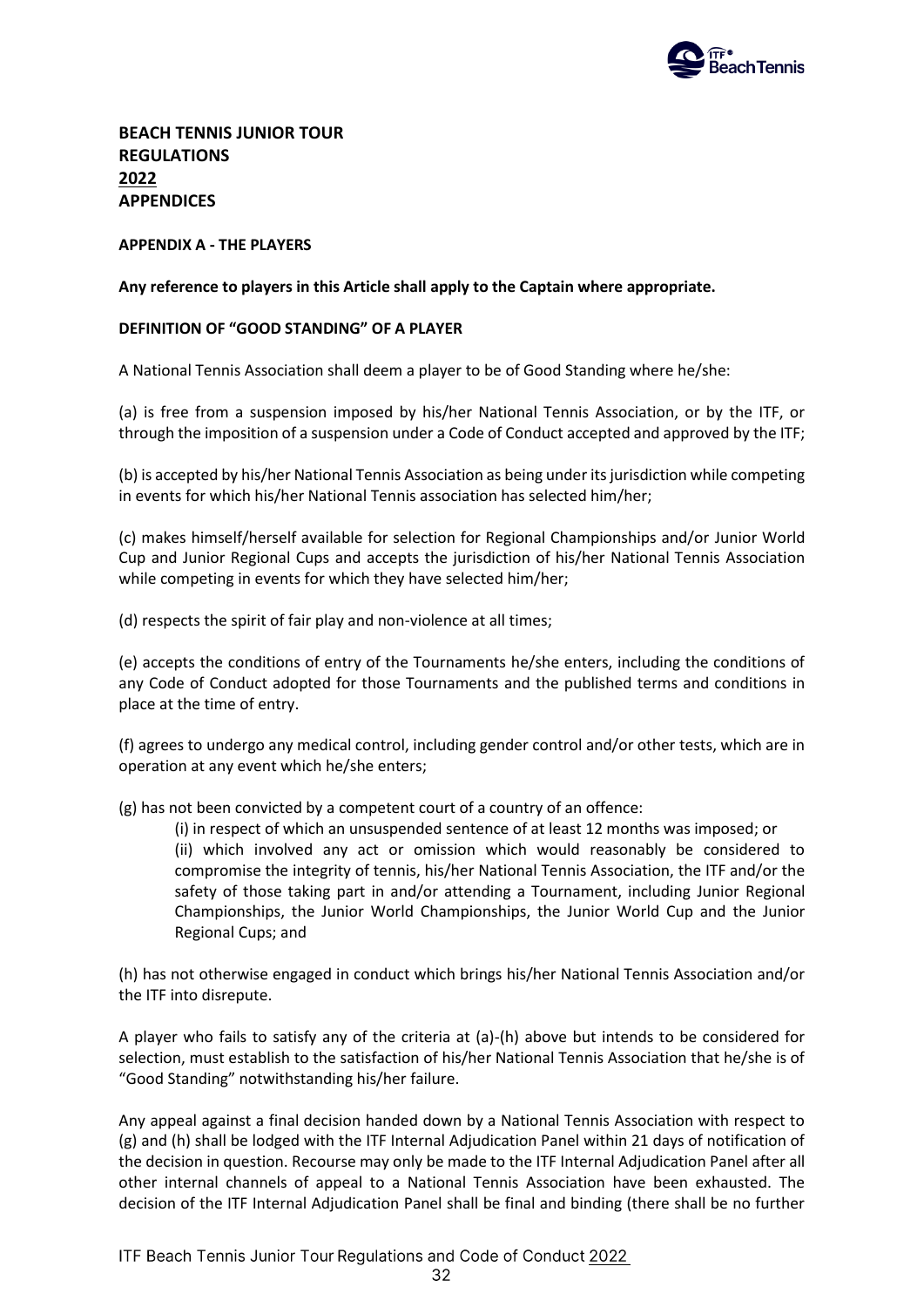

rights of appeal). The ITF Internal Adjudication Panel in its absolute discretion may set aside the determination of a National Tennis Association.

#### **ELIGIBILITY OF A PLAYER OR CAPTAIN TO REPRESENT A NATION**

- 1 Any player or Captain who is in good standing with his/her National Association in accordance with Appendix A shall be qualified to represent that nation as a player or Captain at a Junior World Cup or Junior Regional Cup (subject to additional eligibility requirements and conditions) if he/she:
	- (a) has not previously represented any other nation at Junior World Cup or Junior Regional Cup; and
	- (b) (i) is a citizen of that nation and holds a current valid passport of that nation; or
		- (ii) is a citizen of that nation, but in circumstances where that nation does not issue its own passport holds a qualifying passport issued by or on behalf of that nation which confirms the player's or captain's place of birth as that nation; or
		- (iii) after a consecutive period of two (2) years (24 months) residence in that nation, can provide a genuine reason for being unable to hold or make application to hold a current valid passport where:
			- (a) he/she was born, or has a parent or grandparent born in that nation; or
			- (b) he/she has obtained or procured the right to remain permanently or has been granted humanitarian protection in that nation.
- 2 A National Association may apply to the ITF Internal Adjudication Panel to nominate a player or captain who is not eligible under the above Regulations on the basis that the full circumstances of the player's case demonstrate he/she has a sufficient, genuine connection or commitment to life and tennis in the nation that he/she wishes to represent. The complete application and all supporting materials must be received by the ITF Internal Adjudication Panel at least two months prior to the competition for which the National Association wishes to nominate the Player/Captain.
- 3 If a player or captain is qualified under paragraph 1 or 2 above to represent more than one nation and the National Association of one of those nations wishes to nominate him/her to represent it, that Association must submit an application to the ITF Executive Director, who will forward a copy to any other National Association concerned, which shall be entitled to comment within 15 days of receipt. The initial application must be received by the ITF Executive Director at least two months prior to the event for which the player or captain wishes to be nominated. The ITF Executive Director will give a ruling having taken into account all relevant matters. The decision of the ITF Executive may be appealed to the ITF Internal Adjudication Panel (save that there shall be no right of appeal against the ITF Internal Adjudication Panel's decision). The appeal shall be made in writing, must detail the basis for the appeal, and must be filed with the ITF Executive within fourteen (14) days of notification of the decision.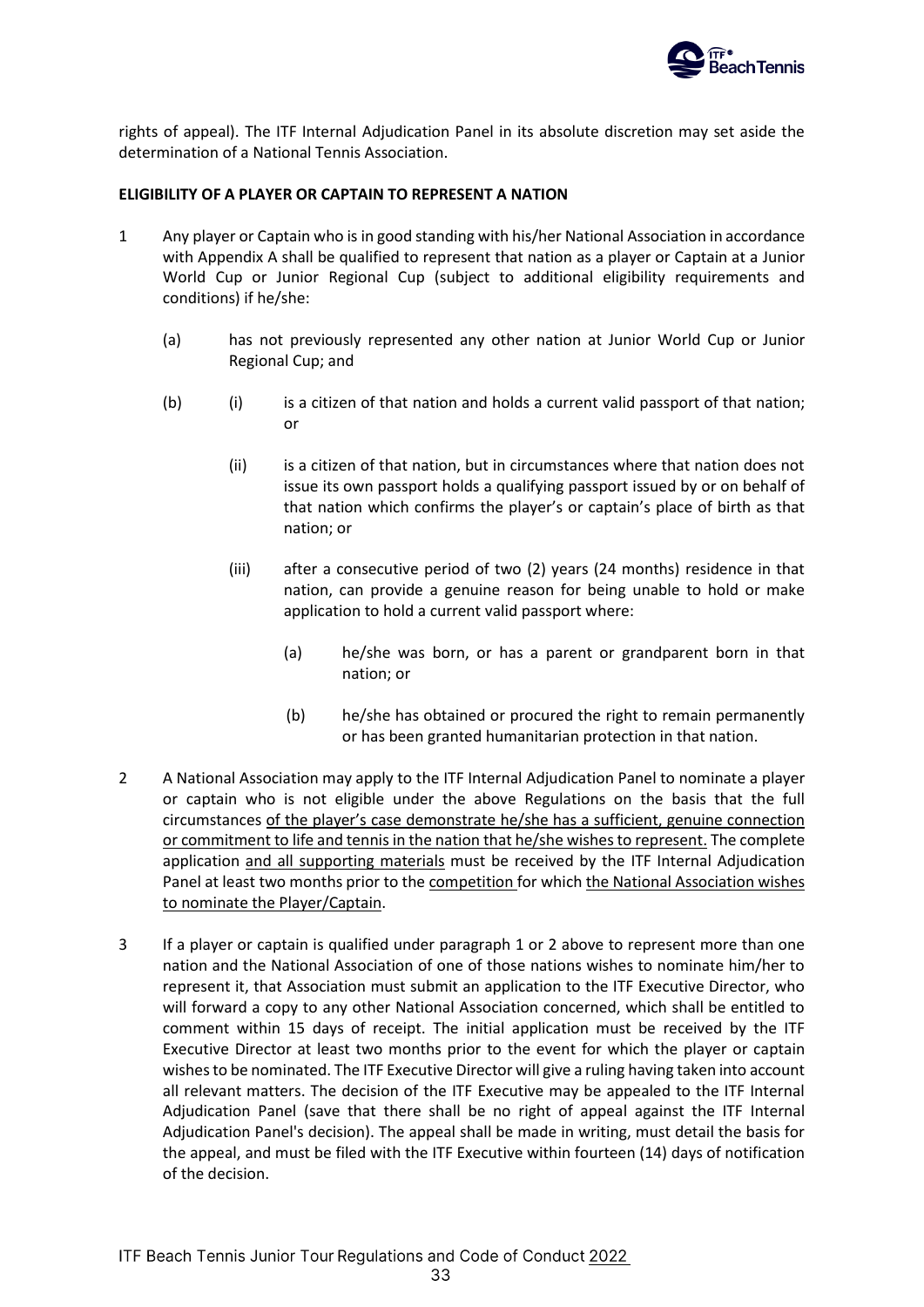

- 4 The ITF Internal Adjudication Panel has the right to ask a National Association to produce evidence to show how a player or captain is qualified to represent that nation.
- 5 A player or captain who has represented, or has been eligible to represent, a nation and such a nation is divided into two or more nations shall immediately be eligible to represent any one of those nations.
- 6 A player or captain who has represented or has been eligible to represent a nation and such nation is absorbed in whole or in part by another nation, shall immediately be eligible to represent such other nation.
- 7 A player shall be deemed to have represented a nation if he/she shall have been nominated at the time of the draw.

#### TRANSGENDER POLICY

The ITF will deal with any cases involving transgender players in accordance with the principles set out in the ITF Transgender Policy, which can be found on the ITF website: <https://www.itftennis.com/en/about-us/governance/rules-and-regulations/>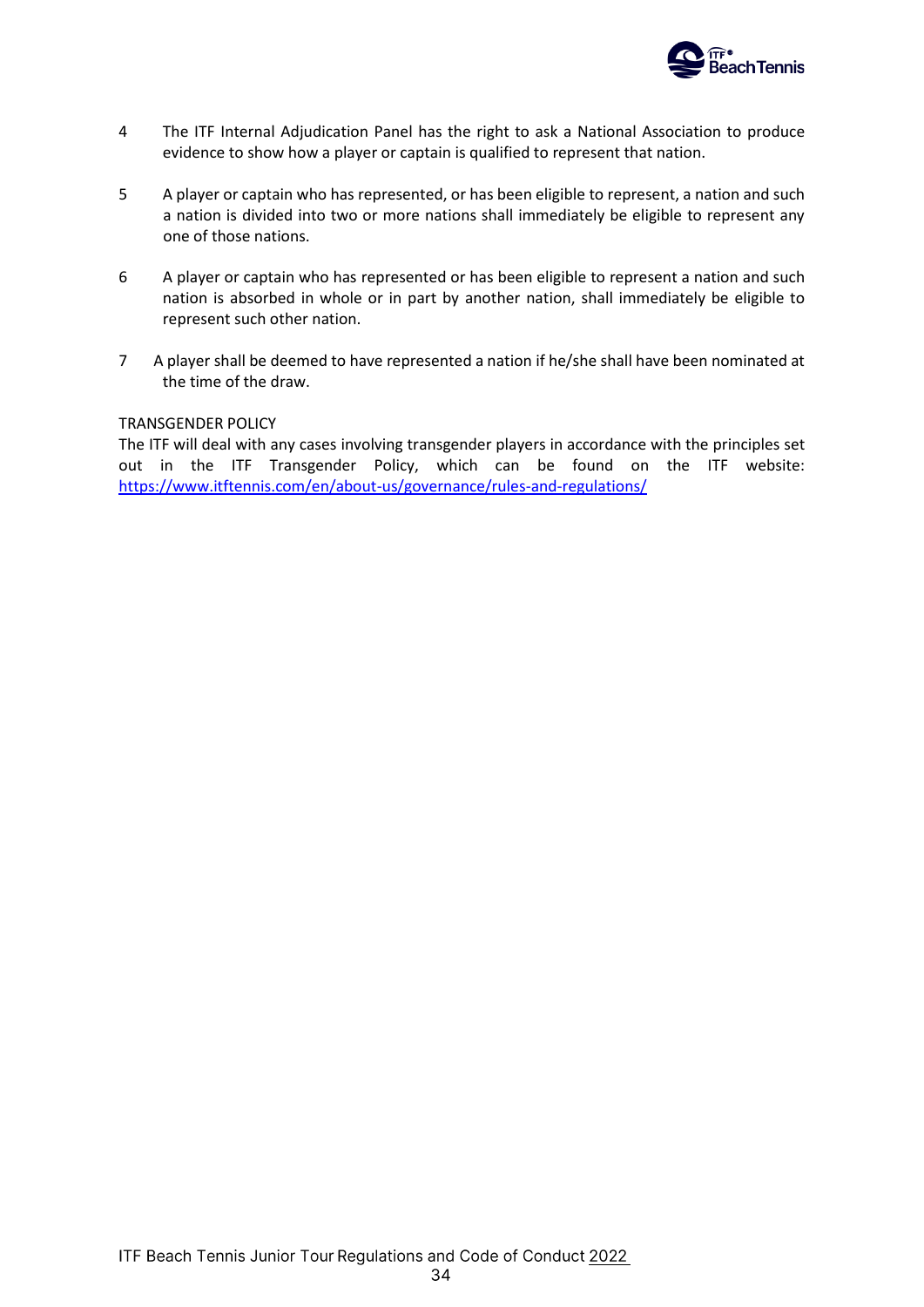

# **APPENDIX B - TOURNAMENT CATEGORIES AND RANKING POINTS**

### **Junior Tour Tournaments**

The following ranking points will be awarded at U18 Junior Tour tournaments:

a) Knockout Competitions

|                               |        |              | Semi         | Quarter      |            |            |
|-------------------------------|--------|--------------|--------------|--------------|------------|------------|
| <b>Tournament Category</b>    | Winner | <b>Final</b> | <b>Final</b> | <b>Final</b> | <b>R16</b> | <b>R32</b> |
| <b>World Championships</b>    | 200    | 120          | 72           | 36           | 18         | 9          |
| <b>Regional Championships</b> | 100    | 60           | 36           | 18           |            |            |
| <b>BTJ100</b>                 | 100    | 60           | 36           | 18           |            |            |

# b) Round Robin Competitions

| <b>Tournament Category</b>    | Winner | <b>Final</b> | $3rd - 4th$ | 5th-8 <sup>th</sup> |
|-------------------------------|--------|--------------|-------------|---------------------|
| <b>World Championships</b>    | 200    | 120          | 72          | 36                  |
| <b>Regional Championships</b> | 100    | 60           | 36          | 18                  |
| <b>BTJ100</b>                 | 100    | 60           | 36          | 18                  |

### **Junior Tour World Cup Ranking Points**

| <b>Nation's Position</b> | <b>Ranking points</b> | <b>Nation's Position</b> | <b>Ranking points</b> |
|--------------------------|-----------------------|--------------------------|-----------------------|
| 1st                      | 150                   | 17th                     | 30                    |
| 2nd                      | 130                   | 18th                     | 29                    |
| 3rd                      | 110                   | 19th                     | 28                    |
| 4th                      | 90                    | 20th                     | 27                    |
| 5th                      | 70                    | 21st                     | 24                    |
| 6th                      | 68                    | 22nd                     | 23                    |
| 7th                      | 66                    | 23rd                     | 22                    |
| 8th                      | 64                    | 24th                     | 21                    |
| 9th                      | 56                    | 25th                     | 18                    |
| 10th                     | 54                    | 26th                     | 17                    |
| 11th                     | 52                    | 27th                     | 16                    |
| 12th                     | 50                    | 28th                     | 15                    |
| 13th                     | 42                    | 29th                     | 12                    |
| 14th                     | 40                    | 30th                     | 11                    |
| 15th                     | 38                    | 31st                     | 10                    |
| 16th                     | 36                    | 32nd                     | 9                     |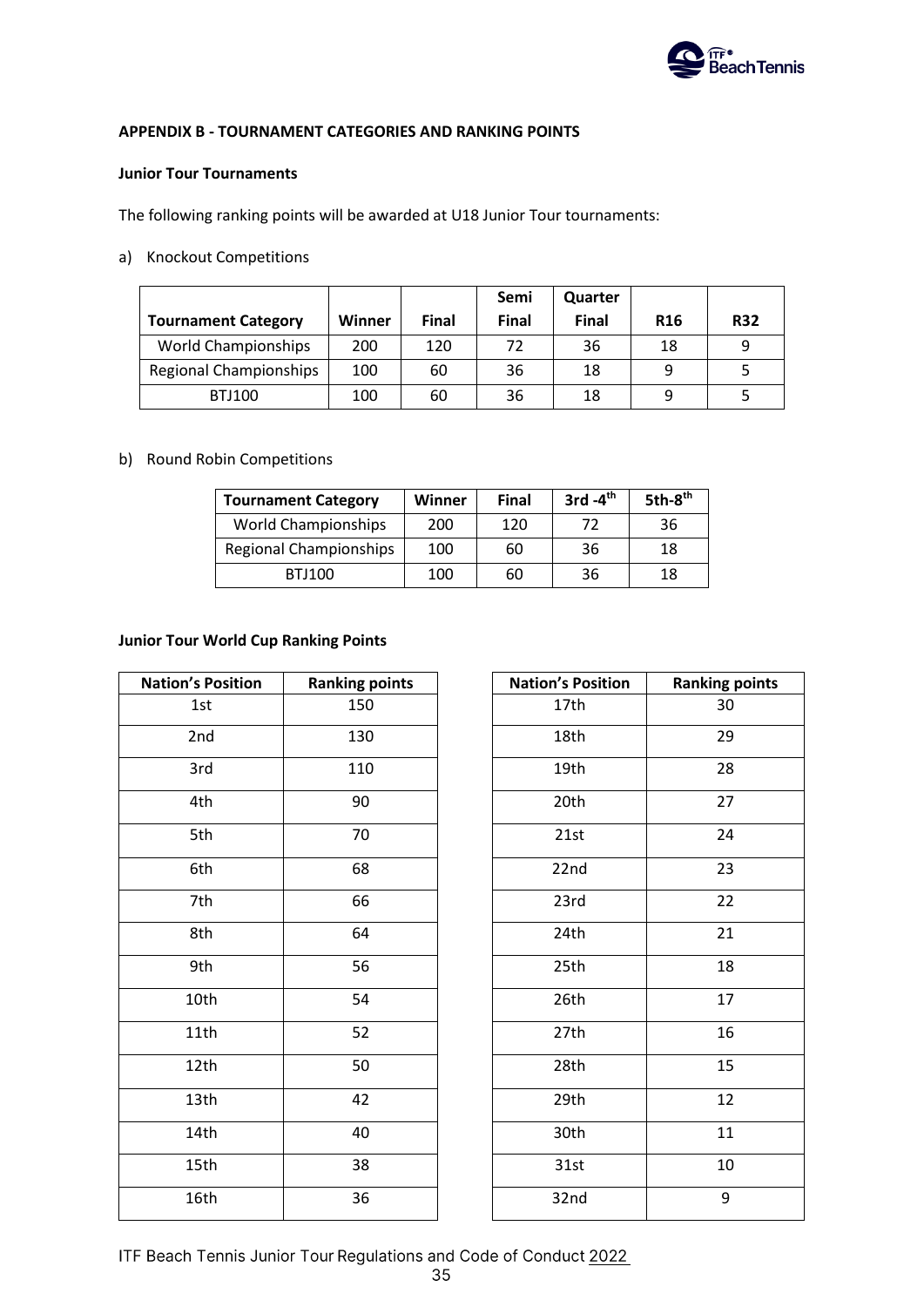

| <b>Nation's Position</b> | <b>Ranking points</b> | <b>Nation's Position</b> | <b>Ranking points</b> |
|--------------------------|-----------------------|--------------------------|-----------------------|
| 1st                      | 100                   | 17th                     | 21                    |
| 2nd                      | 87                    | 18th                     | 20                    |
| 3rd                      | 73                    | 19th                     | 19                    |
| 4th                      | 60                    | 20th                     | 18                    |
| 5th                      | 47                    | 21st                     | 17                    |
| 6th                      | 45                    | 22nd                     | 16                    |
| 7th                      | 44                    | 23rd                     | 15                    |
| 8th                      | 43                    | 24th                     | 14                    |
| 9th                      | 37                    | 25th                     | 13                    |
| 10th                     | 36                    | 26th                     | 12                    |
| 11th                     | 35                    | 27th                     | 11                    |
| 12th                     | 33                    | 28th                     | 10                    |
| 13th                     | 28                    | 29th                     | 9                     |
| 14th                     | 27                    | 30th                     | 8                     |
| 15th                     | 25                    | 31st                     | 7                     |
| 16th                     | 24                    | 32nd                     | 6                     |

# **Junior Regional Cup Ranking Points**

| 's Position | <b>Ranking points</b> | <b>Nation's Position</b> | <b>Ranking points</b> |
|-------------|-----------------------|--------------------------|-----------------------|
| 1st         | 100                   | 17th                     | 21                    |
| 2nd         | 87                    | 18th                     | 20                    |
| 3rd         | 73                    | 19th                     | 19                    |
| 4th         | 60                    | 20th                     | 18                    |
| 5th         | 47                    | 21st                     | 17                    |
| 6th         | 45                    | 22nd                     | 16                    |
| 7th         | 44                    | 23rd                     | 15                    |
| 8th         | 43                    | 24th                     | 14                    |
| 9th         | 37                    | 25th                     | 13                    |
| I0th        | 36                    | 26th                     | 12                    |
| L1th        | 35                    | 27th                     | 11                    |
| L2th        | 33                    | 28th                     | 10                    |
| L3th        | 28                    | 29th                     | 9                     |
| L4th        | 27                    | 30th                     | 8                     |
| L5th        | 25                    | 31st                     | $\overline{7}$        |
| L6th        | 24                    | 32nd                     | 6                     |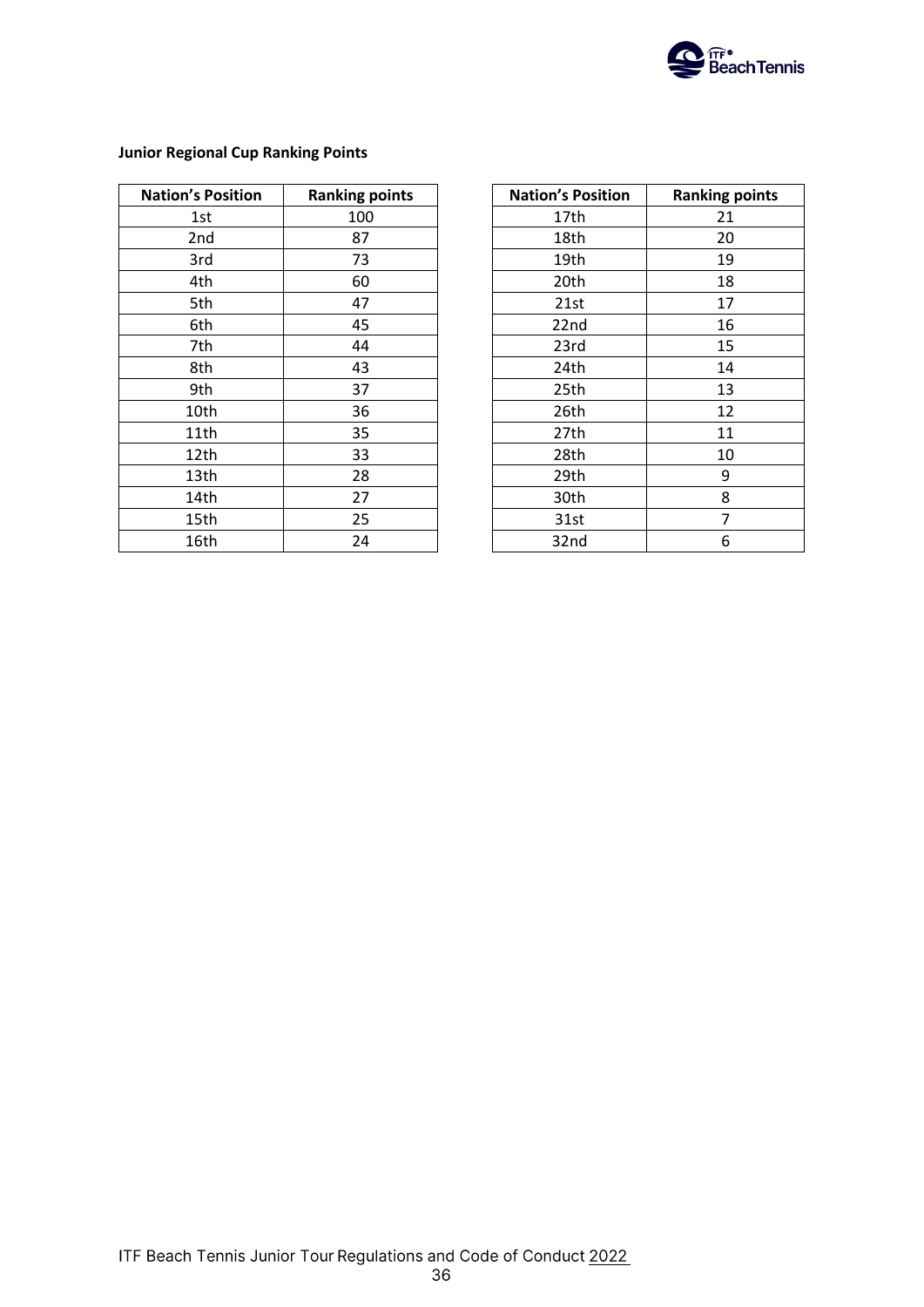

# **APPENDIX C - DATA RIGHTS**

# 1. Definitions

The following terms shall have the following ascribed meanings:

| "DATA RIGHTS"         | shall mean the right to in any way use or create or assemble<br>official data including without limitation the right to collect,<br>collate, store, use, reproduce, exploit, onward supply or make<br>available any and all official data including but not limited to<br>the live scoring rights.                                                                                                                         |
|-----------------------|----------------------------------------------------------------------------------------------------------------------------------------------------------------------------------------------------------------------------------------------------------------------------------------------------------------------------------------------------------------------------------------------------------------------------|
| "MATCH PERIOD"        | shall mean in respect of each match the period commencing<br>at the start of that match and expiring 30 seconds after<br>conclusion of the last game in said match.                                                                                                                                                                                                                                                        |
| "LIVE SCORING RIGHTS" | shall mean the right to exercise data rights during the<br>applicable match period.                                                                                                                                                                                                                                                                                                                                        |
| "OFFICIAL DATA"       | shall mean any order of play/schedule, draw, scoring<br>(including, without limitation live match scores/in-match<br>incident such as match starting, challenge, a point being<br>scored, number of aces etc.) And/or other statistical<br>information relating to the competition, any match and/or<br>the participants therein, howsoever generated and including<br>without limitation PAT data;                        |
| "PAT DATA"            | shall mean player performance analysis data and/or other<br>data or information (and any analysis derived from that data<br>or information) that is collected (a) during a match in a<br>tournament, and (b) by means of any system of Player<br>analysis technology that is approved by ITF for use in the<br>Competition, whether or not it is collected by or in co-<br>operation with the ITF, a nation or the Player. |

2. Data rights

The ITF will have the exclusive right to exercise the data rights including without limitation the live scoring rights in respect of any and all matches and/or any and all elements of the competition. Each host organiser will assist the ITF in its efforts to exercise the data rights.

ITF hereby confirms that each host organiser may on a royalty free basis use official data by the following means:

- (a) the right to use the official data excluding PAT data in official publications and on official websites, mobile applications and/or other media outlets provided that any such use takes place after the applicable match period and is for non-gambling purposes;
- (b) the right to supply the official data excluding PAT data to official sponsors provided that any such supply takes place after the match period and is for non-gambling purposes; and
- (c) the right to use the official data excluding PAT data for in-venue purposes (including by way of example and not limitation on in-venue scoreboards) before the expiry of the match period for non-gambling purposes;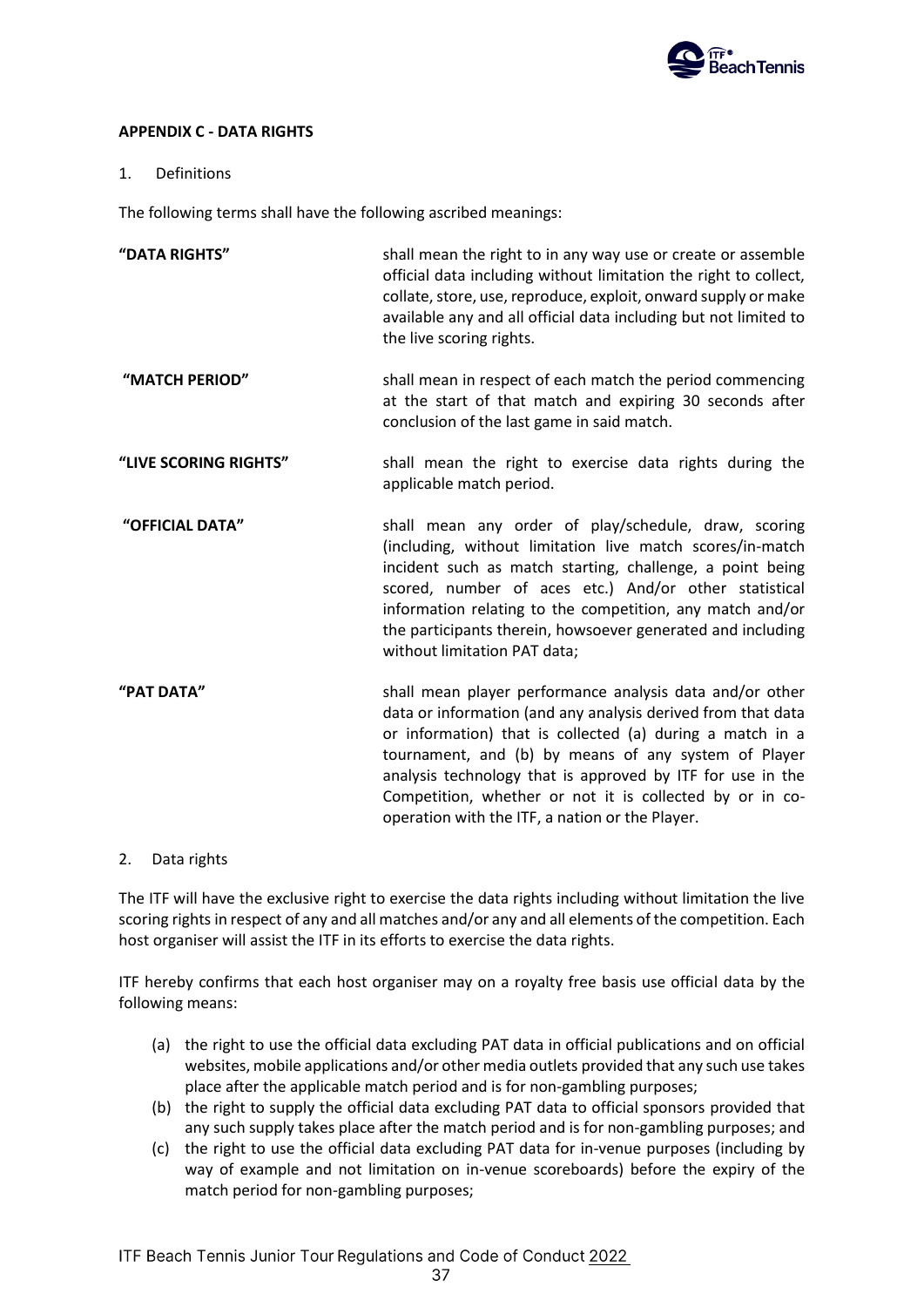

In addition the host organiser of an event and (if applicable) the licensees of traditional broadcast television in the host country may use official data in their live and/or delayed transmissions of that event provided that (i) such use is an integral part of the transmission of the television signal of the event; (ii) the official data is not used in connection with gambling or for gambling purposes; and (iii) the official data used relates only to the event which is being broadcast.

In addition, ITF confirms that where ITF provides a live score centre of any match on the ITF website the host organiser may request ITF's permission to incorporate a link on their respective official websites that enables viewers to access and view such live score centre. ITF will not unreasonably refuse any request to incorporate such a link provided that the link is incorporated in accordance with ITF directions.

All other rights to use or create or assemble official data or in any way to exercise the data rights are reserved exclusively to ITF and may be exploited by ITF at its sole election.

3. Data rights protection

Host organiser shall not allow or authorise the dissemination, transmission, publication or release of any official data and/or any match score or other related statistical data from the venue.

The use of laptop computers, mobile phones or other handheld electronic devices within the venues to collate, collect, use, store, reproduce, onward supply or make available any official data and/or any match score or other related statistical data or for purposes relating to gambling shall be prohibited and each host organiser national association shall take reasonable steps to enforce such prohibition (including without limitation by means of venue regulations, ticket conditions and accreditation terms), save for incidental use within editorial reporting. The exception to this provision is host organiser and/or ITF credentialed personnel when used in the performance of their duties.

The host organiser shall co-operate with the ITF in relation to:

- Any system or scheme that the ITF implements for the exercise, collection, supply and/or licensing (in each case by the ITF itself or via an appointed  $3<sup>rd</sup>$  party) of live scoring rights;
- Any measures that the ITF takes to protect the exclusivity of live scoring rights and the prevention of any unauthorised collation, collection, use, storage, reproduction, onward supply or making available of official data.

The ITF and the host organiser shall at all times co-operate with and comply with the requirements of the tennis anti-corruption program.

# 4. PAT data exploitation

The ITF has, subject to the rules of tennis, agreed that players using approved PAT systems may collect, collate, assemble and store PAT data from matches played in the competition subject to the following conditions:

i. During the match the coaches and players and any technology providers or service operators involved in the collection, collation and/or analysis of PAT data shall only use such PAT data for internal analysis and coaching purposes of the respective player and/or team and such use shall be strictly subject to rule 30 of the Rules of Tennis.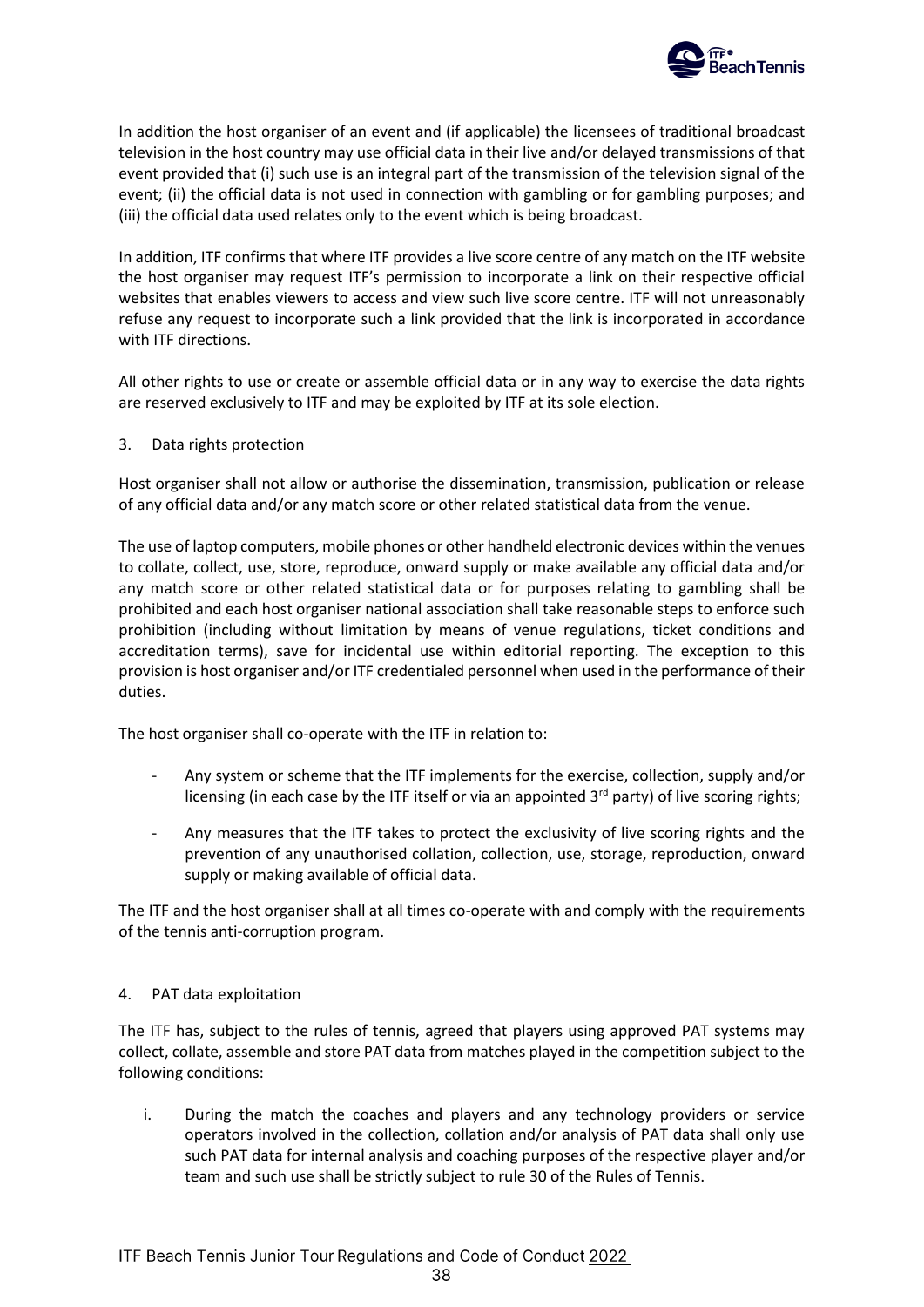

- ii. Each host organiser coach and player shall and undertakes to procure that any technology provider or service operator involved in the collection, collation and/or analysis of PAT data at any time shall:
	- a) Not publish, use or otherwise exploit any PAT data or supply any PAT data or analysis derived therefrom to third parties for any purposes other than as described in 4(i) above or that have otherwise been pre-approved in writing by ITF and shall take such steps as ITF may reasonably require to prevent any unauthorised access to and/or use of such PAT data, in particular but without limitation no PAT data or analysis or product derived therefrom shall be used or supplied to any third party for any purpose related to betting and/or gambling;
	- b) Ensure that ITF shall be able to access free of charge any and all such PAT data live and/or delayed at the venue of the match and/or such other point as may be agreed and ITF shall be free to use such PAT data and authorise third parties to use such PAT data for any purposes;

In the event that such PAT data is accessed by unauthorised third parties and/or ITF reasonably believes that PAT data and/or PAT equipment and/or services are being used for any purposes in breach of these regulations ITF shall be entitled to rescind its approval and the coaches and players will immediately cease use of the PAT system pending resolution.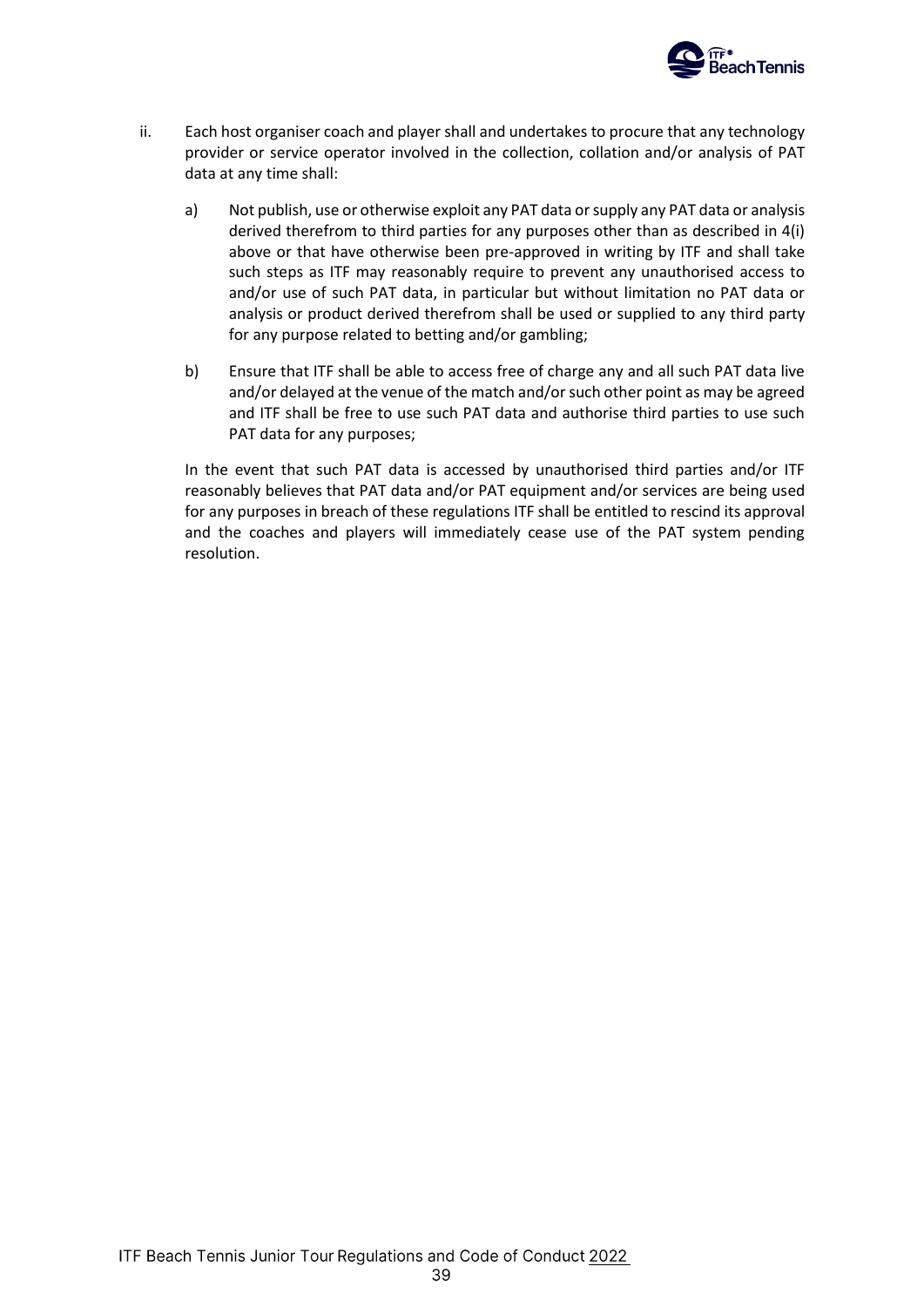

# **APPENDIX D - MEDICAL, EXTREME WEATHER CONDITIONS AND TOILET/CHANGE OF ATTIRE BREAKS**

### MEDICAL

# **a. Medical Condition**

A medical condition is a medical illness or a musculoskeletal injury that warrants medical evaluation and/or medical treatment by the Sports Physiotherapist (as defined in the *ITF Guide to Recommended Health Standards*) during the warm-up or the match.

Treatable Medical Conditions

- i. Acute medical condition: the sudden development of a medical illness or musculoskeletal injury during the warm-up or the match that requires immediate medical attention.
- ii Non-acute medical condition: a medical illness or musculoskeletal injury that develops or is aggravated during the warm-up or the match and requires medical attention at the changeover or set break.

Non-Treatable Medical Conditions

- i. Any medical condition that cannot be treated appropriately, or that will not be improved by available medical treatment within the time allowed.
- ii. Any medical condition (inclusive of symptoms) that has not developed or has not been aggravated during the warm-up or the match.
- iii. General player fatigue.
- v. Any medical condition requiring injections or intravenous infusion, except for diabetes, for which prior medical certification has been obtained, and for which subcutaneous injections of insulin may be administered. The use of supplemental oxygen on-court is not permitted at any time.
- vi. Any medical condition requiring oxygen, unless prior medical approval has been given by the ITF. Except as permitted by this provision, the use of supplemental oxygen is not permitted at any time, for any reason.

# **b. Medical Evaluation**

During the warm-up or the match, the player may request through the Chair Umpire for the Sports Physiotherapist to evaluate him/her during the next change over or set break. Only in the case that a player develops an acute medical condition that necessitates an immediate stop in play may the player request through the Chair Umpire for the Sports Physiotherapist to evaluate him/her immediately.

The purpose of the medical evaluation is to determine if the player has developed a treatable medical condition and, if so, to determine when medical treatment is warranted. Such evaluation should be performed within a reasonable length of time, balancing player safety on the one hand, and continuous play on the other.

At the discretion of the Sports Physiotherapist, such evaluation may be performed in conjunction with the Tournament Doctor and may be performed off-court. \*

If the Sports Physiotherapist determines that the player has a non-treatable medical condition, then the player will be advised that no medical treatment will be allowed.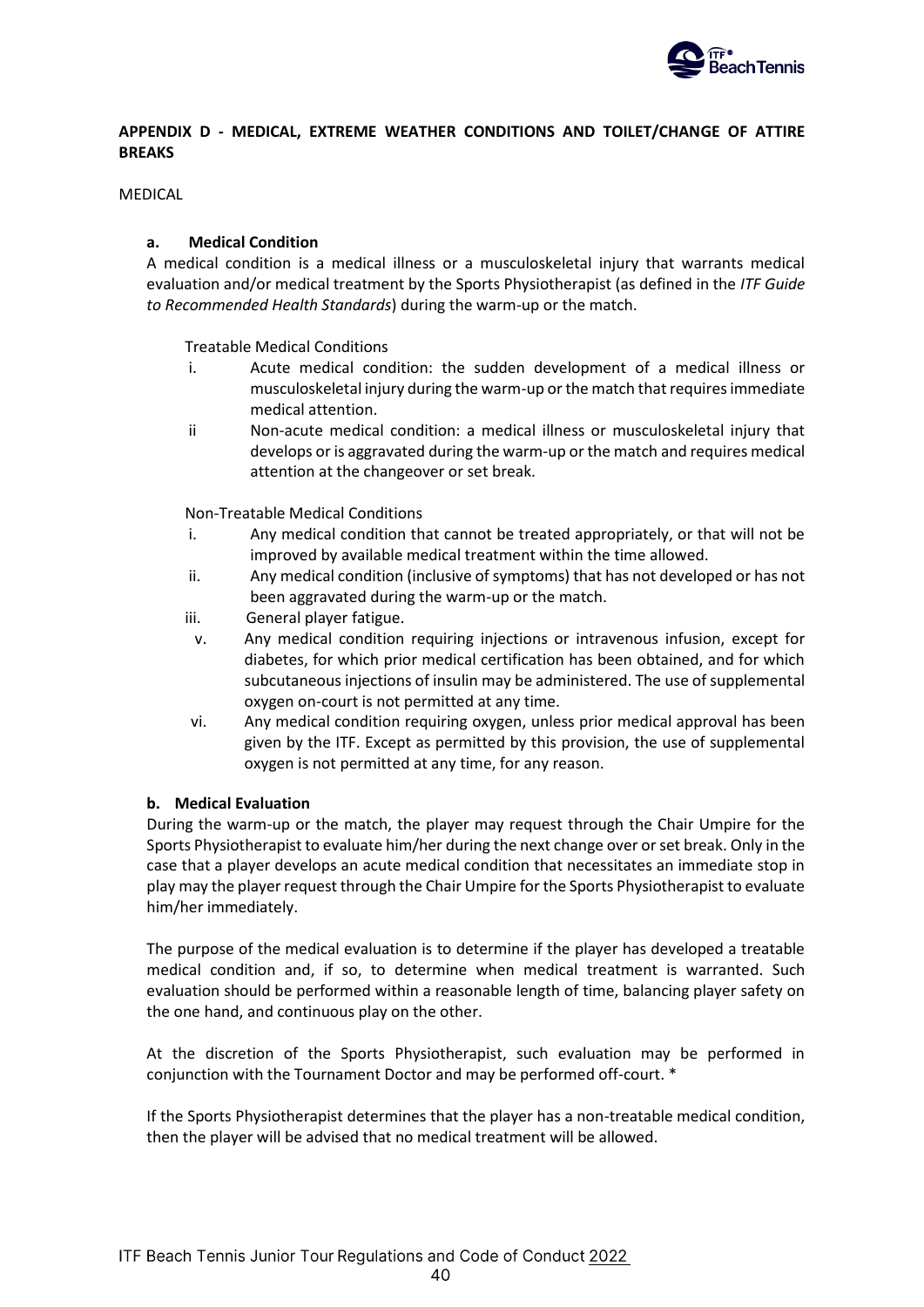

# **c. Medical Time-Out**

A Medical Time-Out is allowed by the ITF Supervisor or Chair Umpire when the Sports Physiotherapist has evaluated the player and has determined that additional time for medical treatment is required. The Medical Time-Out takes place during a change over or set break, unless the Sports Physiotherapist determines that the player has developed an acute medical condition that requires immediate medical treatment.

The Medical Time-Out begins when the Sports Physiotherapist is ready to start treatment. At the discretion of the Sports Physiotherapist, treatment during a Medical Time-Out may take place off-court and may proceed in conjunction with the Tournament Doctor. \*

The Medical Time-Out is limited to three (3) minutes of treatment.

A player is allowed one (1) Medical Time-Out for each distinct treatable medical condition. All clinical manifestations of heat illness shall be considered as one (1) treatable medical condition. All treatable musculoskeletal injuries that manifest as part of a kinetic chain continuum shall be considered as one (1) treatable medical condition.

*Muscle Cramping:* A player may receive treatment for muscle cramping only during the time allotted for change of ends and/or set breaks. Players may not receive a Medical Time-Out for muscle cramping.

In cases where there is doubt about whether the player suffers from an acute medical condition, non-acute medical condition inclusive of muscle cramping, or non-treatable medical condition, the decision of the Sports Physiotherapist, in conjunction with the Tournament Doctor, if appropriate, is final. If the Sports Physiotherapist believes that the player has heat illness, and if muscle cramping is one of the manifestations of heat illness, then the muscle cramping may only be treated as part of the recommended treatment by the Sports Physiotherapist for the heat illness condition.

# Note:

A player who has stopped play by claiming an acute medical condition, but is determined by the Sports Physiotherapist and/or Tournament Doctor to have muscle cramping, shall be ordered by the Chair Umpire to resume play immediately.

If the player cannot continue playing due to severe muscle cramping, as determined by the Sports Physiotherapist and/or Tournament Doctor, he/she may forfeit the point(s)/game(s) needed to get to a change of end or set-break in order to receive immediate evaluation, and treatment if time allows. There may be a total of two (2) additional change of ends treatments for muscle cramping in a match, not necessarily consecutive.

If it is determined by the Chair Umpire or ITF Supervisor that gamesmanship was involved, then a Code Violation for Unsportsmanlike Conduct could be issued.

A total of two (2) consecutive Medical Time-Outs may be allowed by the ITF Supervisor or Chair Umpire for the special circumstance in which the Sports Physiotherapist determines that the player has developed at least two (2) distinct acute and treatable medical conditions. This may include: a medical illness in conjunction with a musculoskeletal injury; two or more acute and distinct musculoskeletal injuries. In such cases, the Sports Physiotherapist will perform a medical evaluation for the two or more treatable medical conditions during a single evaluation, and may then determine that two consecutive Medical Time-Outs are required.

# **d. Medical Treatment**

A player may receive on-court medical treatment and/or supplies from the Sports Physiotherapist and/or Tournament Doctor during any changeover or set break. As a guideline,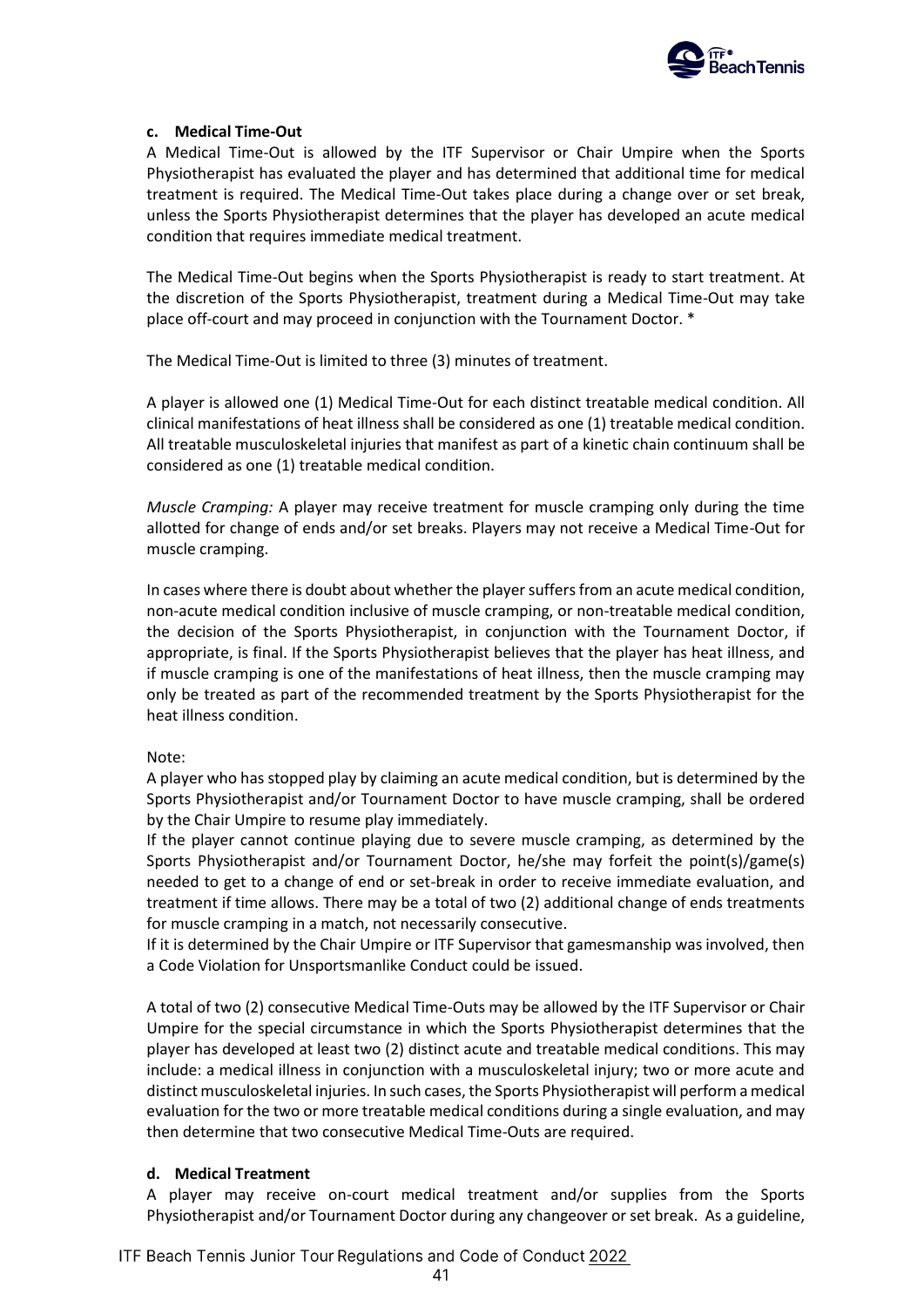

such medical treatment should be limited to two (2) changeovers/set breaks for each treatable medical condition, before or after a Medical Time-Out, and need not be consecutive. Players may not receive medical treatment for non-treatable medical conditions.

### **e. Penalty**

After completion of a Medical Time-Out or medical treatment, any delay in resumption of play shall be penalized by Code Violations for Delay of Game.

Any player abuse of this Medical Rule will be subject to penalty in accordance with the Unsportsmanlike Conduct section of the Junior Tour Code of Conduct.

### **f. Bleeding**

If a player is bleeding, the Chair Umpire must stop play as soon as possible, and the Sports Physiotherapist must be called to the court by the Chair Umpire for evaluation and treatment. The Sports Physiotherapist, in conjunction with the Tournament Doctor if appropriate, will evaluate the source of the bleeding, and will request a Medical Time-Out for treatment if necessary.

If requested by the Sports Physiotherapist and/or Tournament Doctor, the ITF Supervisor or Chair Umpire may allow up to a total of five (5) minutes to assure control of the bleeding.

If blood has spilled onto the court or its immediate vicinity, play must not resume until the blood spill has been cleaned appropriately.

### **g. Vomiting**

If a player is vomiting, the Chair Umpire must stop play if vomiting has spilled onto the court, or if the player requests medical evaluation. If the player requests medical evaluation, then the Sports Physiotherapist must determine if the player has a treatable medical condition, and if so, whether the medical condition is acute or non-acute.

If vomiting has spilled onto the court, play must not resume until the vomit spill has been cleaned appropriately.

### **h. Incapacity**

If any concern arises about a player's medical condition (whether physical or psychological), they are unable to compete, or they pose a serious health risk to players, officials or tournament organisers or staff, the Sports Physiotherapist and/or Tournament Doctor should be called to assist the player as soon as possible.

If the issue arises during a match, the Chair Umpire should immediately call for the Tournament Doctor to assist the player.

The Tournament Doctor is responsible for ensuring that the player is afforded the best medical attention, that his/her well-being is not put at risk, and that his/her medical condition is not a risk to other players or the public at large. All discussions between the Tournament Doctor and the player take place within the context of a doctor-patient relationship and are therefore confidential and may not be divulged to a third party without the informed consent of the player. However, if the Tournament Doctor determines that the player's medical condition makes the player unable to participate safely in the tournament, the player must permit the Tournament Doctor to advise the ITF Supervisor of their determination (only disclosing medical information to which the player has consented). Upon receipt of that advice from the Tournament Doctor, the ITF Supervisor shall declare whether to retire the player from the match in progress or withdraw the player from the match to be played (as applicable). The ITF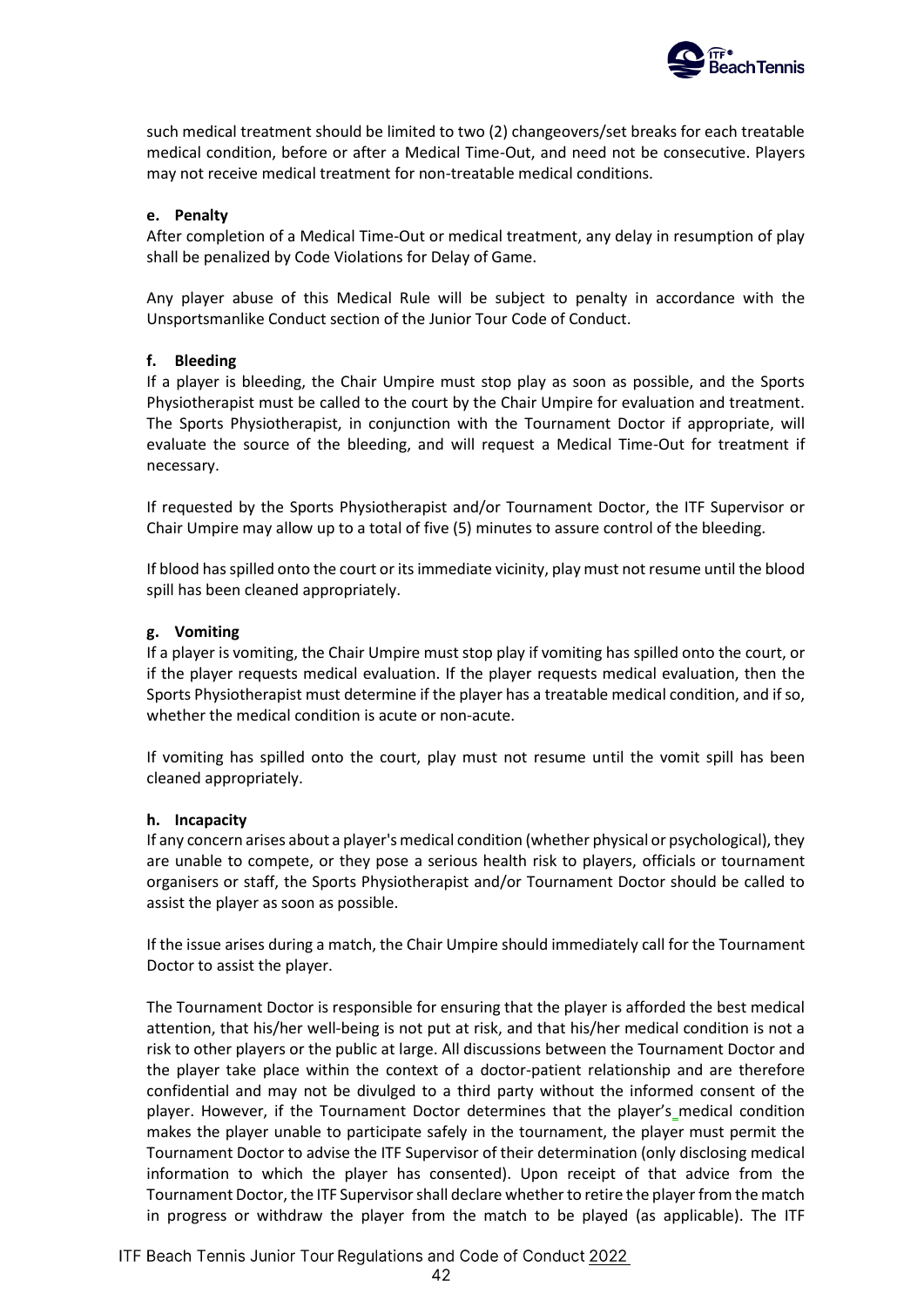

Supervisor shall use great discretion before taking this action, and should base the decision on the best interests of Beach Tennis, as well as taking all medical opinion and advice, and any other relevant information into consideration.

If the player's medical condition improves sufficiently to return to match play, the Tournament Doctor may inform the ITF Supervisor accordingly. At the discretion of the ITF Supervisor, the player may subsequently compete in another event at the same tournament (e.g. mixed doubles), either that day or on a subsequent day.

It is recognized that national laws or governmental or other binding Regulations imposed upon the tournament by authorities outside its control may require more compulsory participation by the Tournament Doctor in all decisions regarding diagnosis and treatment.

### **EXTREME WEATHER CONDITIONS**

Extreme Weather Conditions

a. Definitions

### **Extreme Heat Condition: Modification of Play**

Extreme Heat Condition: Modification of Play criterion is defined as when the Web-Bulb Globe Temperature (WBGT) on court meets or exceeds 30.1°C (86.2°F). If the WBGT cannot be measured, then the Heat Index should be calculated using the chart below, and Extreme Heat Condition: Modification of Play criterion is defined as when the Heat Index meets or exceeds 34.0°C (93.2°F).

### **Extreme Heat Condition: Suspension of Play**

Extreme Heat Condition: Suspension of Play criterion is defined as when the WBGT on court meets or exceeds 32.2°C (90.0°F). If the WBGT cannot be measured, then the Heat Index should be calculated using the chart below, and Extreme Heat Condition: Suspension of Play criterion is defined as when the Heat Index meets or exceeds 40.1°C (104.2°F).

|                | Air temperature |                                                           |                |                |                |                |                 |                 |                 |                 |                 |
|----------------|-----------------|-----------------------------------------------------------|----------------|----------------|----------------|----------------|-----------------|-----------------|-----------------|-----------------|-----------------|
|                | $21.1^\circ$    | $23.9^\circ$                                              | $26.7^\circ$   | $29.4^{\circ}$ | $32.2^\circ$   | $35^{\circ}$ C | $37.8^\circ$    | $40.6^\circ$    | $43.3^\circ$    | $46.1^\circ$    | $48.9^\circ$    |
|                | C               | C                                                         | C              | C              | C              | $95^{\circ}$ F | C               | C               | C               | C               | C               |
|                | $70^{\circ}$ F  | $75^{\circ}$ F                                            | $80^{\circ}$ F | $85^{\circ}$ F | $90^{\circ}$ F |                | $100^{\circ}$ F | $105^{\circ}$ F | $110^{\circ}$ F | 115°F           | $120^{\circ}$ F |
| <b>Relativ</b> |                 |                                                           |                |                |                |                |                 |                 |                 |                 |                 |
| e              |                 | <b>Heat Index</b>                                         |                |                |                |                |                 |                 |                 |                 |                 |
| humidit        |                 | (combined index of air temperature and relative humidity) |                |                |                |                |                 |                 |                 |                 |                 |
| ۷              |                 |                                                           |                |                |                |                |                 |                 |                 |                 |                 |
|                | $17.8^\circ$    | $20.6^\circ$                                              | $22.8^\circ$   | $25.6^\circ$   | $28.3^\circ$   | $30.6^\circ$   | $32.8^\circ$    | $35^{\circ}$ C  | $37.2^\circ$    | $39.4^\circ$    | $41.7^\circ$    |
| 0%             | C               | C                                                         | C              | C              | C              | C              | C               | $95^{\circ}$ F  | C               | С               | C               |
|                | $64^{\circ}F$   | $69^{\circ}F$                                             | $73^{\circ}F$  | 78°F           | $83^{\circ}$ F | $87°$ F        | $91^{\circ}$ F  |                 | $99^{\circ}$ F  | 103°F           | $107^{\circ}$ F |
|                | $18.3^\circ$    | $21.1^\circ$                                              | $23.9^\circ$   | $26.7^{\circ}$ | $29.4^\circ$   | $32.2^\circ$   | $35^{\circ}$ C  | $37.8^\circ$    | $40.6^\circ$    | $43.9^\circ$    | $46.7^\circ$    |
| 10%            |                 | C                                                         | C              | C              | C              | C              | $95^{\circ}$ F  | C               | C               | C               | C               |
|                | $65^{\circ}$ F  | $70^{\circ}$ F                                            | $75^{\circ}F$  | $80^{\circ}$ F | $85^{\circ}$ F | $90^\circ F$   |                 | $100^{\circ}$ F | $105^{\circ}$ F | $111^{\circ}$ F | 116°F           |
|                | $18.9^\circ$    | $22.2^\circ$                                              | $25^{\circ}$ C | $27.8^\circ$   | $30.6^\circ$   | $33.9^\circ$   | $37.2^\circ$    | $40.6^\circ$    | $44.4^\circ$    | $48.9^\circ$    | $54.4^\circ$    |
| 20%            |                 |                                                           | $77^{\circ}$ F | C              | C              | C              | C               | C               | C               |                 | C               |
|                | $66^{\circ}$ F  | $72^{\circ}$ F                                            |                | $82^{\circ}$ F | $87°$ F        | $93^\circ F$   | $99^{\circ}$ F  | $105^{\circ}$ F | $112^{\circ}F$  | $120^{\circ}$ F | $130^\circ$ F   |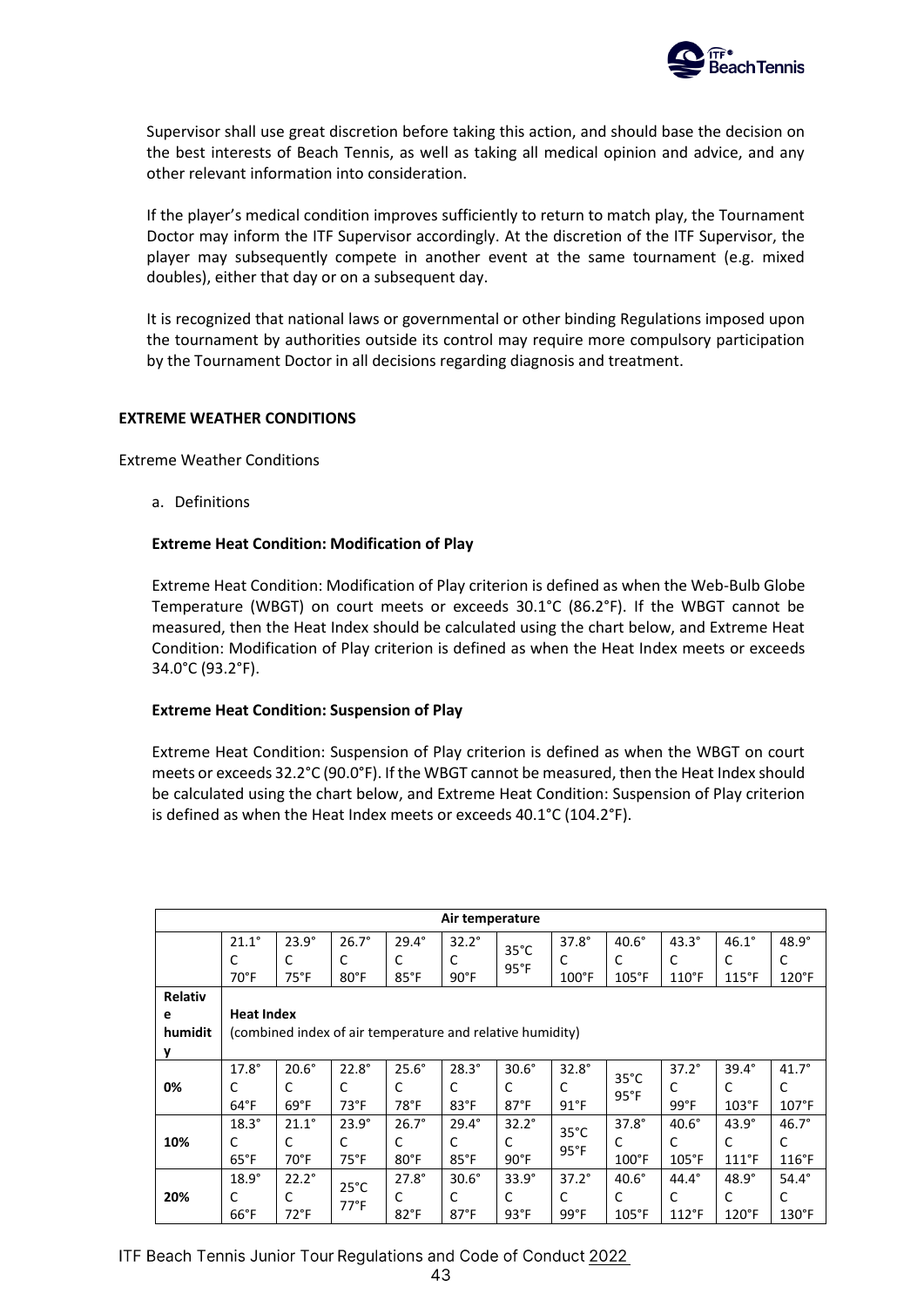

| 30% | $19.4^\circ$<br>C<br>$67^{\circ}$ F | $22.8^\circ$<br>C<br>$73^{\circ}F$  | $25.6^\circ$<br>C<br>78°F           | $28.9^\circ$<br>C<br>$84^{\circ}$ F | $32.2^\circ$<br>C<br>$90^\circ F$    | $35.6^\circ$<br>C<br>$96^{\circ}$ F  | $40.1^\circ$<br>C<br>104.2<br>$\degree$ F | $45^{\circ}$ C<br>113°F              | $50.6^\circ$<br>C<br>$123^{\circ}F$  | $57.2^\circ$<br>C<br>$135^{\circ}$ F | $64.4^\circ$<br>C<br>148°F |
|-----|-------------------------------------|-------------------------------------|-------------------------------------|-------------------------------------|--------------------------------------|--------------------------------------|-------------------------------------------|--------------------------------------|--------------------------------------|--------------------------------------|----------------------------|
| 40% | $20^{\circ}$ C<br>68°F              | $23.3^\circ$<br>C<br>74°F           | $26.1^\circ$<br>C<br>$79^{\circ}F$  | $30^{\circ}$ C<br>86°F              | $33.9^\circ$<br>C<br>$93^{\circ}F$   | $38.3^\circ$<br>C<br>$101^{\circ}F$  | $43.3^\circ$<br>C<br>$110^{\circ}$ F      | $50.6^\circ$<br>C<br>$123^{\circ}F$  | $58.3^\circ$<br>C<br>$137^{\circ}F$  | $66.1^\circ$<br>C<br>$151^{\circ}$ F |                            |
| 50% | $20.6^\circ$<br>C<br>69°F           | $23.9^\circ$<br>C<br>$75^{\circ}$ F | $27.2^\circ$<br>C<br>$81^\circ$ F   | $31.1^\circ$<br>C<br>88°F           | $35.6^\circ$<br>C<br>$96^{\circ}$ F  | $41.7^\circ$<br>C<br>$107^{\circ}$ F | $48.9^\circ$<br>C<br>$120^{\circ}$ F      | $57.2^\circ$<br>C<br>$135^{\circ}$ F | $65.6^\circ$<br>C<br>$150^{\circ}$ F |                                      |                            |
| 60% | $21.1^\circ$<br>C<br>$70^{\circ}$ F | $24.4^\circ$<br>C<br>$76^{\circ}$ F | $27.8^\circ$<br>C<br>$82^{\circ}$ F | $32.2^\circ$<br>C<br>$90^{\circ}$ F | $37.8^\circ$<br>C<br>$100^{\circ}$ F | 45.6°<br>C<br>$114^{\circ}$ F        | $55.6^\circ$<br>C<br>$132^{\circ}F$       | $65^{\circ}$ C<br>149°F              |                                      |                                      |                            |
| 70% | $21.1^{\circ}$ C<br>$70^{\circ}$ F  | $25^{\circ}$ C<br>$77^{\circ}$ F    | $29.4^{\circ}$ C<br>$85^{\circ}$ F  | $33.9^{\circ}$ C<br>$93^{\circ}F$   | $41.1^{\circ}$ C<br>106°F            | $51.1^{\circ}$ C<br>$124^{\circ}F$   | $62.2^{\circ}$ C<br>$144^{\circ}$ F       |                                      |                                      |                                      |                            |
| 80% | $21.7^{\circ}$ C<br>$71^{\circ}$ F  | $25.6^{\circ}$ C<br>78°F            | $30^{\circ}$ C<br>$86^{\circ}$ F    | $36.1^{\circ}$ C<br>$97^{\circ}F$   | $45^{\circ}$ C<br>113°F              | 57.8°C<br>136°F                      |                                           |                                      |                                      |                                      |                            |
| 90% | $21.7^{\circ}$ C<br>$71^{\circ}$ F  | $26.1^{\circ}$ C<br>$79^{\circ}$ F  | $31.1^{\circ}$ C<br>$88^{\circ}$ F  | 38.9°C<br>$102^{\circ}$ F           | $50^{\circ}$ C<br>$122^{\circ}$ F    |                                      |                                           |                                      |                                      |                                      |                            |

### b. Measurement Procedure

The WBGT or Heat Index should be measured at least three (3) times daily by the ITF Supervisor or his/her designee. Ideally, measurements should be taken every 2 hours, but a minimum three (3) readings should be taken at the following times:

- 1. 30 minutes before match play begins;
- 2. Middle of the scheduled day's play; and
- 3. Just prior to beginning the last match of the day, or just prior to the start of the first evening session match.

The WBGT or Heat Index should also be measured under the following circumstances:

- 1. Following any suspension of play; and
- 2. At the discretion of the ITF Supervisor, in consultation with the Tournament Doctor and/or Sports Physiotherapist.

Details on the measurement of WBGT and Heat Index are provided in the current edition of the *ITF Guide to Recommended Health Care Standards for Tennis Tournaments*.

c. Extreme Heat Condition: Modification of Play

When the Extreme Heat Condition: Modification of Play criterion is met before the start or resumption of a match, the procedures set out below in sub-section (d) should be followed. For the avoidance of doubt, the ITF Supervisor has the discretion to apply the procedures set out in sub-section (d) at a WBGT or Heat Index below the Extreme Heat Condition: Modification of Play criterion, if in his or her opinion it is required in the safety and wellbeing of players, officials, spectators or others.

If there is a change in weather conditions and the Extreme Heat Condition: Modification of Play criterion is met while a match is in progress, as determined by the periodic monitoring set out above in sub-section (b), the procedures set out below in sub-section (d) should be followed on all courts, including matches already in progress. Once notified that the Extreme Weather Condition: Modification of Play criterion is met, the Chair Umpire must inform the players at the next change of ends or set break.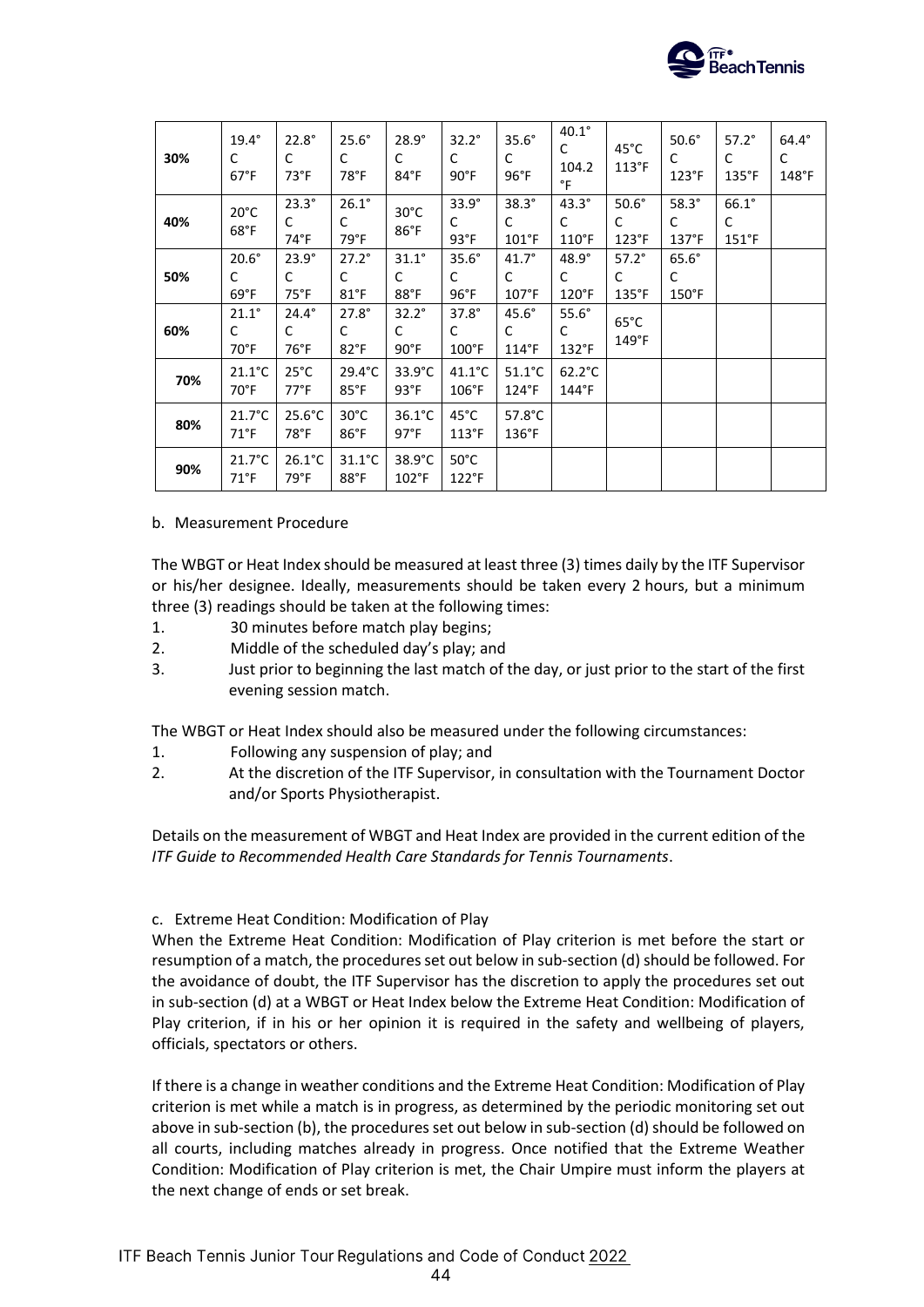

If there is a change in weather conditions and the Extreme Heat Condition: Modification of Play criterion is no longer met, as determined by the periodic monitoring set out above in subsection (b), those matches already in progress should continue to follow the procedures set out below in sub-section (d) until they are completed or suspended.

d. Modification of Play Procedures

A 10-minute break will be allowed between the second and third sets (in a best of 3 tie-break sets match only) if one or more of the players requests such a break. If no player requests such a break, then play will continue.

However, if a match has already resumed following the suspension of play and one set was completed before the suspension of play (in a best of 3 sets match), the 10-minute break will no longer be available, unless otherwise decided by the ITF Supervisor.

The ITF Supervisor, in consultation with the Tournament Doctor/Sports Physiotherapist, may choose to delay the starting time for matches until such a time as the Extreme Heat Condition: Modification of Play criterion is no longer met.

i.During the 10-minute break:

a. No coaching is allowed.

b. A Medical Evaluation, Medical Time-Out or Medical Treatment is not allowed, unless approved by the ITF Supervisor. This would normally be restricted to requests for the Tournament Doctor/Sports Physiotherapist that are made on-court to the Chair Umpire, or were already agreed before the end of the second set (in a best of 3 sets match). However, a player is allowed to receive an adjustment of medical support, medical equipment and/or medical advice from the Tournament Doctor/Sports Physiotherapist during the 10-minute break.

ii.Immediately following the 10-minute break:

- a. Any delay in resumption of play will subject a player to Time Violations (Warning, Point Penalties only apply).
- b. No re-warm up is allowed.
- c. A player is not allowed to receive a Medical Evaluation, Medical Time-Out or Medical Treatment, unless approved by the ITF Supervisor.

iii.Consecutive Breaks

An Extreme Weather Condition: Modification of Play 10-minute break and a Bathroom/Change of Attire break cannot be taken consecutively.

e. Extreme Heat Condition: Suspension of Play

When the Extreme Heat Condition: Suspension of Play criterion is met before the start or resumption of a match, the start or resumption of play should be suspended until Extreme Heat Condition: Suspension of Play criterion is no longer met. If a game is in progress when the Extreme Heat Condition: Suspension of Play criterion is met, play should be suspended at the end of that game. Once the Extreme Heat Condition: Suspension of Play criterion is no longer met, the ITF Supervisor should give the players reasonable notice of the time at which play will resume. For the avoidance of doubt, the ITF Supervisor has the discretion to suspend play at a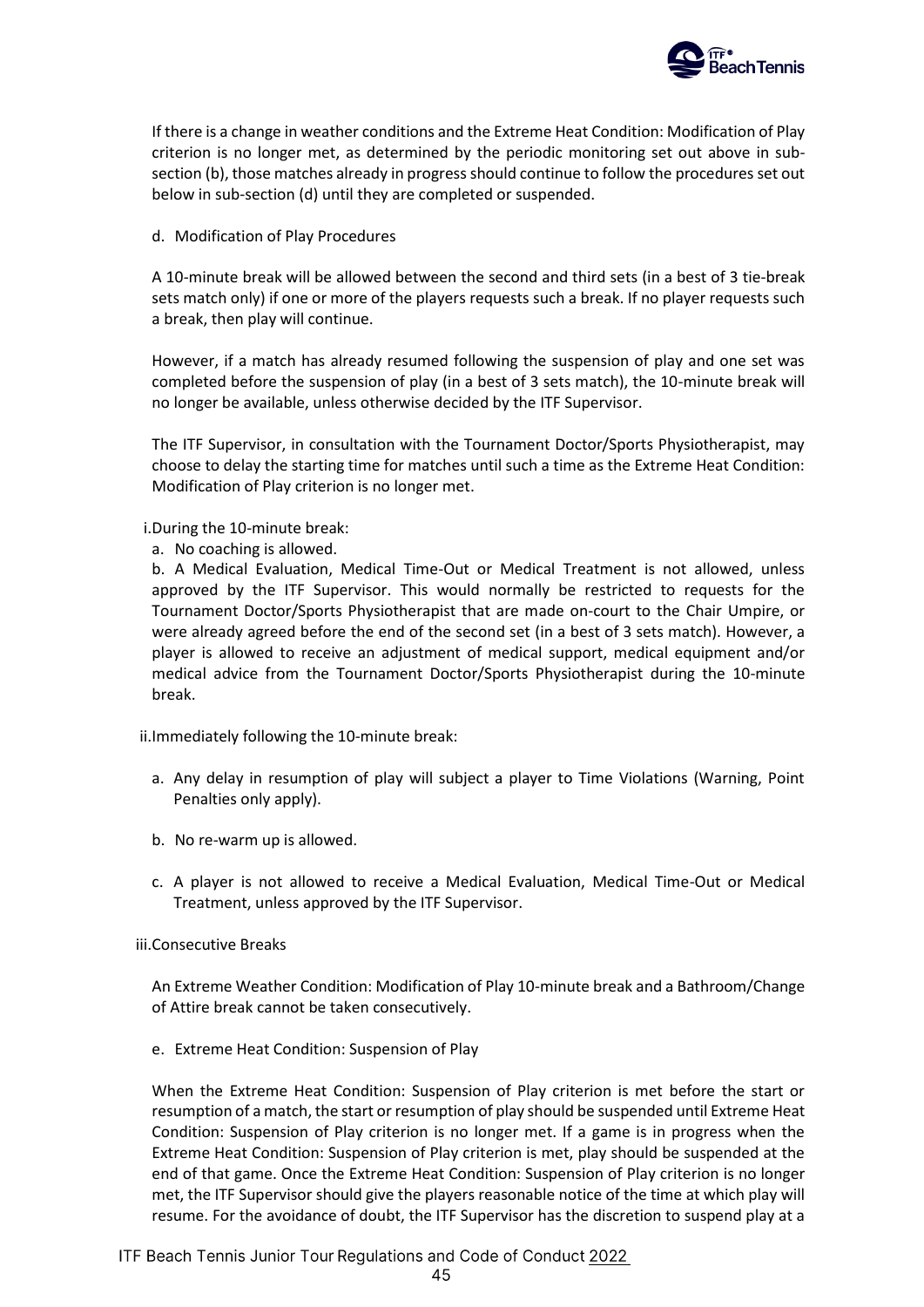

WBGT or Heat Index below the Extreme Heat Condition: Suspension of Play criterion, if in his or her opinion it is required in the safety and wellbeing of players, officials, spectators or others.

f. Lightning

The ITF Supervisor or his/her designee is responsible for monitoring the local weather for lightning. The ITF Supervisor has the authority to suspend play when a thunderstorm appears imminent (for instance if lightning is sighted and thunder occurs in 30 seconds or less). Everyone on-site should be advised to seek appropriate shelter immediately. Play should not resume until the likelihood of a lightning strike has passed (as a guideline, at least 30 minutes after the last lightning strike is seen and the last sound of thunder is heard). Additional information on thunderstorms and lightning is provided in the *ITF Guide to Recommended Health Care Standards for Tennis Tournaments*.

### **TOILET/CHANGE OF ATTIRE BREAKS**

A player is allowed to request permission to leave the court for a reasonable time for a toilet break / change of attire break. Change of attire breaks must be taken on a set break and toilet breaks should be taken on a set break.

Each team is entitled to a maximum of two (2) breaks. If partners leave the court together, it counts as one (1) of the team's authorised breaks. These breaks may be taken for toilet visits, change of attire, or both, but for no other reason whatsoever.

Any time a player leaves the court for a toilet or change of attire break, it is considered one of the authorised breaks regardless of whether or not the opponent has left the court. Any toilet break taken after a warm-up has started is considered one of the authorised breaks.

Additional breaks will be authorised but will be penalised in accordance with the Point Penalty Schedule if a player/team is not ready to play within the allowed time. The ITF Supervisor shall have the authority to deny a player permission to leave the court during a match for a toilet and/or change of attire break if it is interpreted by the ITF Supervisor as gamesmanship and/or flagrant abuse of the Rules.

A player should not take a toilet break / change of attire break and a medical time out consecutively unless approved by the ITF Supervisor.

A player may change his/her attire during a toilet break.

Any player abuse of this rule will be subject to penalty in accordance with the Unsportsmanlike Conduct section of the Junior Tour Code of Conduct.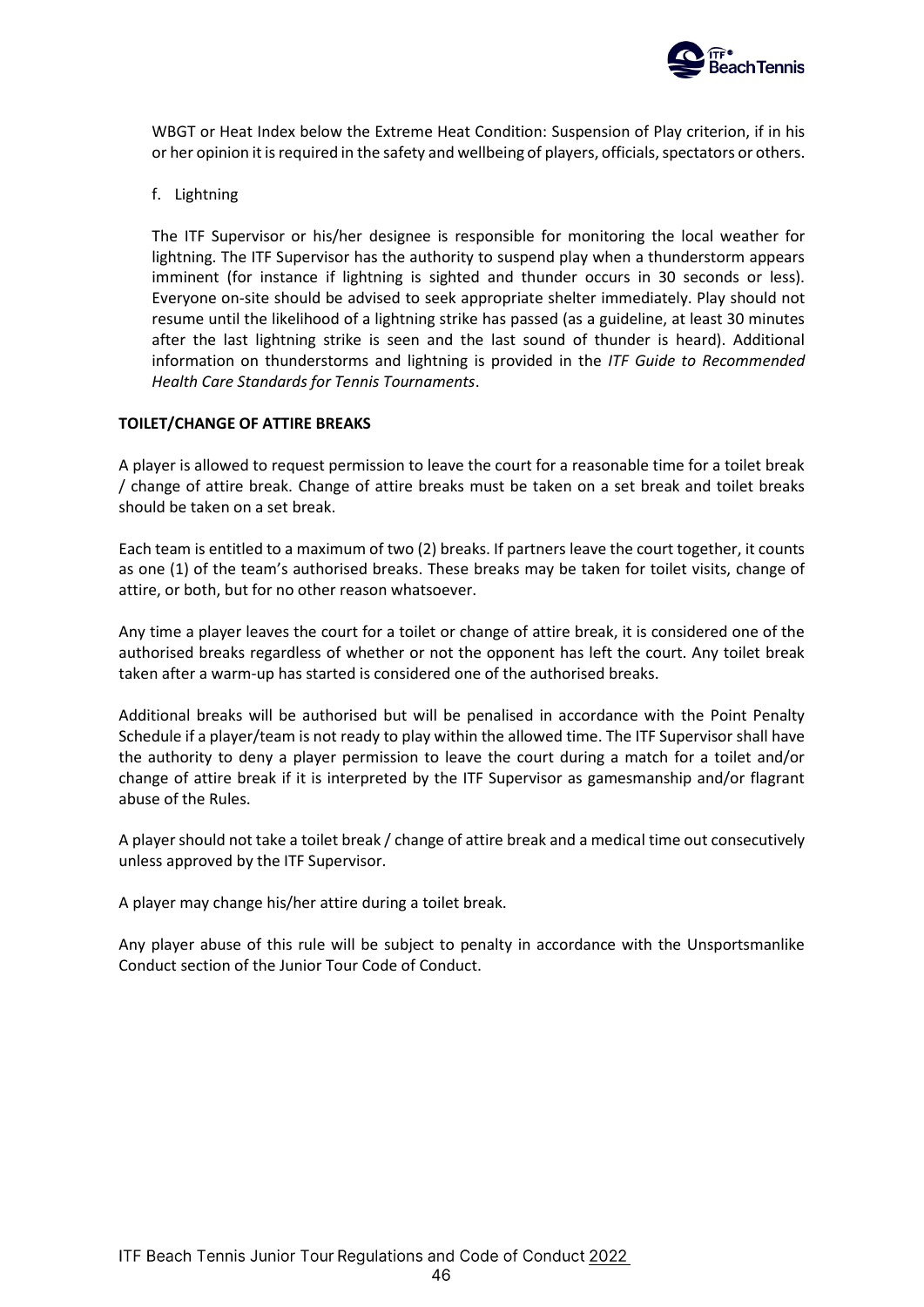

### **APPENDIX E - JUNIOR AGE ELIGIBILITY**

### **1) Junior Tour (U18s)**

Only boys and girls who were born between the below dates may compete and receive Ranking points in any of the Tournaments that comprise the ITF Beach Tennis Junior Tour (U18s):

| Category | Age      | Date of Birth (D.O.B)                                           |
|----------|----------|-----------------------------------------------------------------|
| BTJ100   | 13 to 18 | 1 <sup>st</sup> January $2004 - 31$ <sup>st</sup> December 2008 |

### **2) World & Regional Championships**

The below age category table defines the age eligibility for players competing at junior events at the ITF Beach Tennis Junior World Championships, Junior Regional Championships, Junior World Cup and Junior Regional Cups.

| <b>Category</b> | Age        | Date of Birth (D.O.B)                                  |
|-----------------|------------|--------------------------------------------------------|
| l U-18          | $13$ to 18 | $1^{st}$ January 2004 – 31 <sup>st</sup> December 2008 |

### **3) Other Non-official Age Categories**

U14 and U16 categories are additional promotional junior categories, not sanctioned by ITF Beach Tennis.

Tournaments wishing to hold additional age category events to the U18s are recommended to use the below age category table for these. Please note that such additional age category events are not eligible for ITF Ranking points.

| Category | Age      | Date of Birth (D.O.B)                     |
|----------|----------|-------------------------------------------|
| $U - 14$ | 11 to 14 | $1st$ January $2008 - 31st$ December 2010 |
| $U-16$   | 13 to 16 | $1st$ January $2006 - 31st$ December 2009 |

Players born outside of the dates specified in the tables above are not eligible to play in any given category.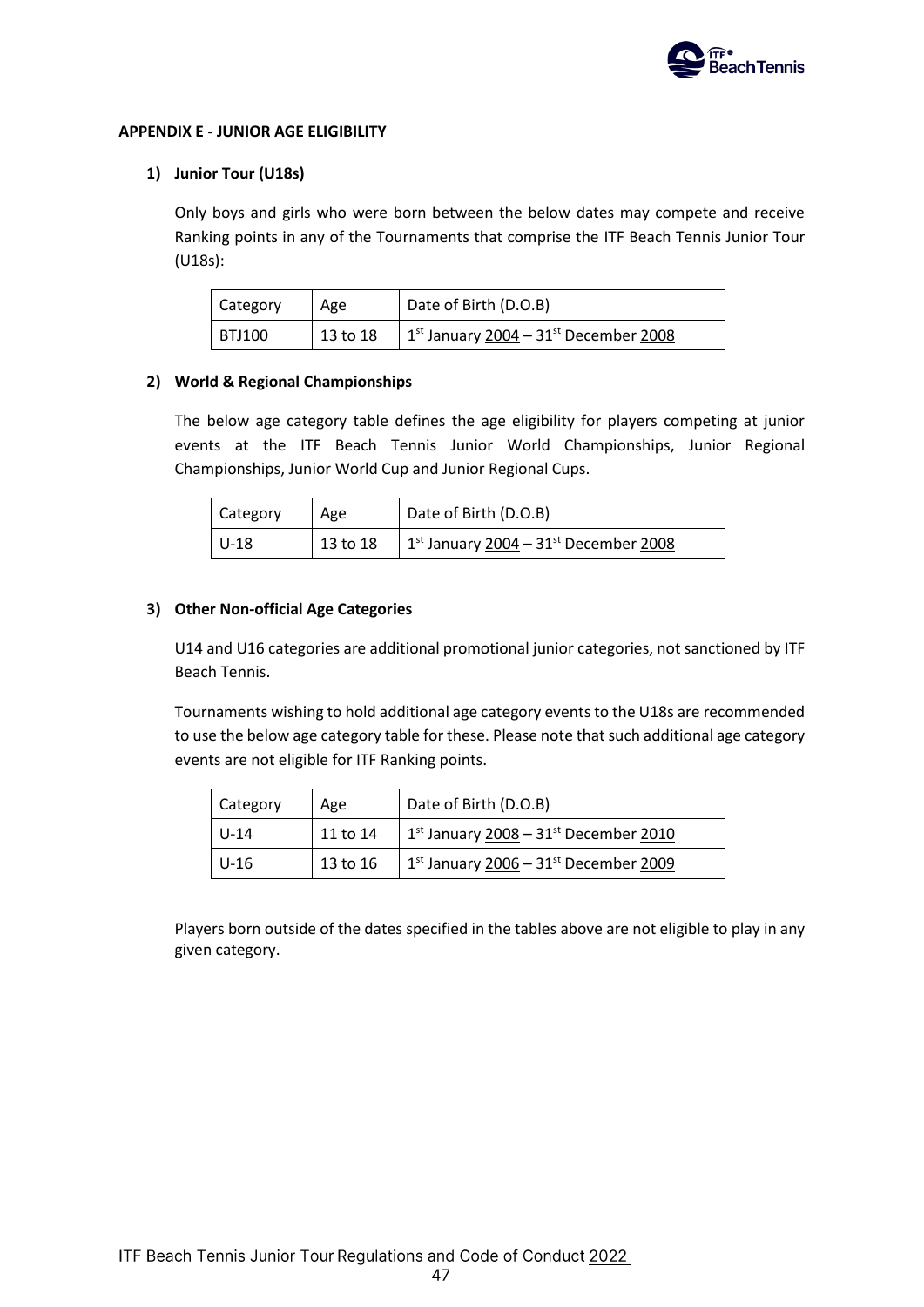

# **APPENDIX F - ITF BEACH TENNIS JUNIOR TOUR CODE OF CONDUCT 2022**

### **ARTICLE I: GENERAL**

**References in this Code of Conduct ("Code") to the "ITF Executive Director" shall hereafter mean the ITF Senior Executive Director of ITF Tours and Player Pathway.**

For the purposes of this Code 'Related Person' is defined as any coach, trainer, therapist, physician, management representative, agent, family member, Tournament guest, business associate or other affiliate or associate of any player, or any other person who receives accreditation at a Beach Tennis Tour Junior Tournament, Junior World Cup or Junior Regional Cup at the request of the player or any other Related Person.

For the purposes of Article IV, (Covid-19 Protocols), "Covered Persons" is defined as any player, and any player's coach, trainer, manager, agent, medical or para-medical personnel and/or family member, tournament guest, or other similar associate of any player, and any tournament personnel, such as an official, tournament director, staff, volunteer, sponsor, health care provider, ITF staff member and members of the media that accredited to attend a Junior Tour tournament or Junior World Cup.

### **A. PURPOSE**

The International Tennis Federation (ITF) promulgates this Code in order to maintain fair and reasonable standards of conduct by junior players, Related Persons, Covered Persons (for the purposes of Article IV) and the organisers of all ITF Beach Tennis World Junior Tour Tournaments, regional championships and international team competitions included in the ITF Beach Tennis Junior Tour, and to protect their respective rights, the rights of the public and the integrity of the Sport of Beach Tennis. All references to the International Tennis Federation or the ITF shall mean the ITF Limited.

# **B. EXCLUSIVE APPLICABILITY**

This 2022 Code shall be the exclusive basis for disciplinary action against any player, Related Person, Covered Persons (for the purposes of Article IV) or Tournament in the ITF sanctioned Beach Tennis World Junior Tour tournaments including the Junior World Cup and Junior Regional Cups ("**Tournament**"), and to protect their respective rights, the rights of the public and the integrity of the sport of Beach Tennis, except to the extent that disciplinary jurisdiction is established in relation to such tournaments under (i) the Tennis Anti-Doping Programme; and/or (ii) the ITF Welfare Policy.

### **C. ITF SUPERVISOR**

The approved ITF Supervisor for each Tournament shall be the final authority for the interpretation of the Regulations, Code and the Rules of Beach Tennis as to all matters arising that require immediate resolution at the Tournament site.

### **ARTICLE II: ENTRY OFFENCES**

# **A. APPLICABILITY**

This Article shall only apply to ITF Beach Tennis World Junior Tour Tournaments.

# **B. ENTRY OFFENCES**

### **1. Late Withdrawal**

A player who has entered and been accepted as a Direct Acceptance into the Main Draw or Qualifying and not timely withdrawn therefrom, shall appear for play. Any withdrawal from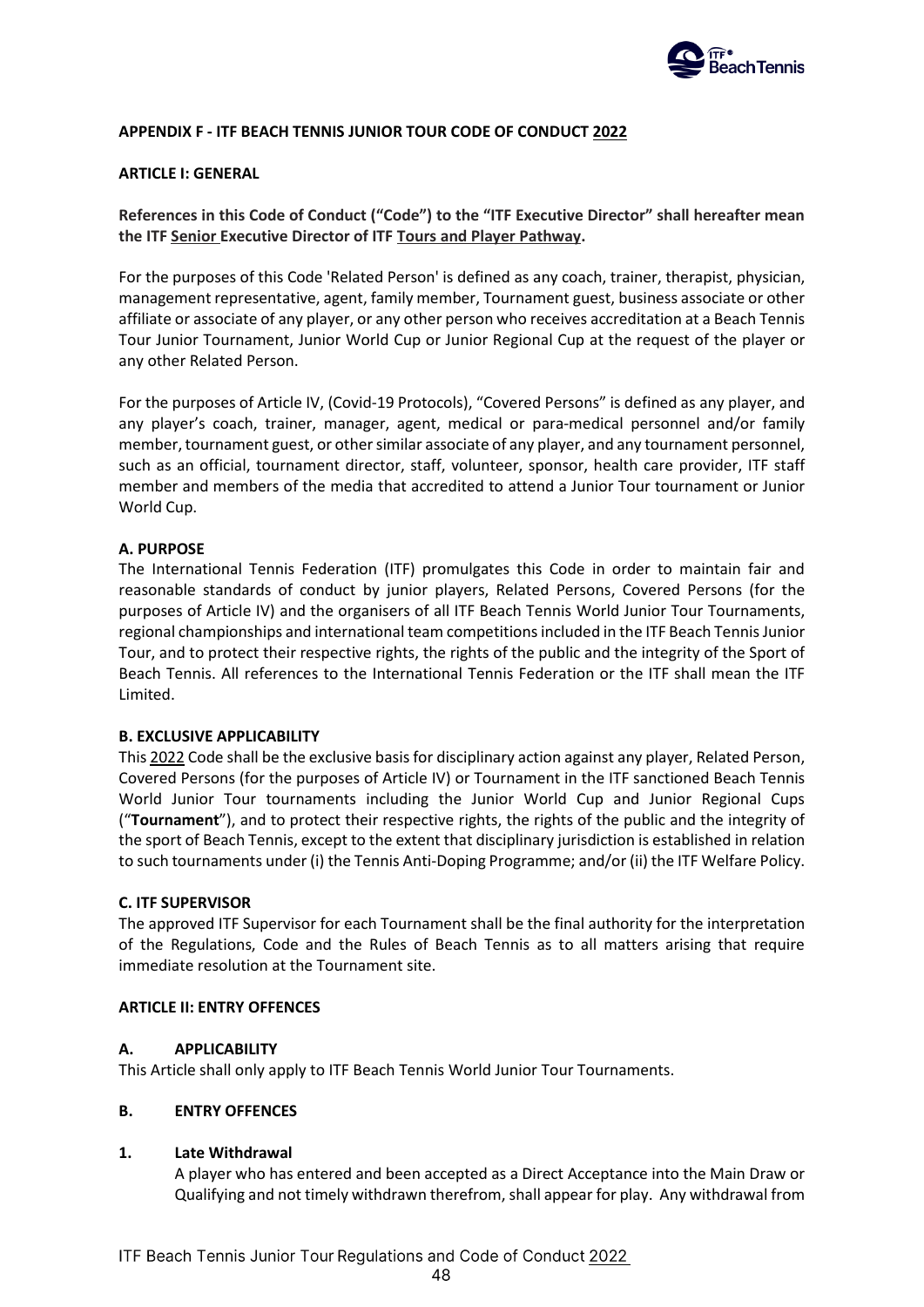

a player accepted into Main Draw or Qualifying that occurs after the Withdrawal Deadline shall be considered a late withdrawal.

### **2. No-Show**

- . A doubles team will have committed a No-Show Offence if:
	- a) the team is accepted into the Main Draw or Qualifying and fails to sign in by the relevant Sign-In Deadline; or
- b) the team is accepted into the Main Draw of a Tournament and fails to arrive on-site for his/her first match in the Tournament. The ITF Supervisor may waive the No-Show offence for a player who arrives on-site after the scheduled commencement time for the team's first match, and penalise the team for the On-Site Offence of Punctuality instead.

A player that commits a No-Show violation may not use an on-site medical certificate to appeal a penalty.

For the purpose of this rule, both players in a team shall be penalised under the Code.

In circumstances that are flagrant and particularly injurious to the success of the Tournament, or are singularly egregious, a single violation of this Section shall also constitute the Major Offence of "Aggravated Behaviour".

### **3. On-Site Medical Withdrawal**

- a) If a player is forced to withdraw on-site at a Tournament for medical reasons, the ITF Medical Certification form must be completed (in English) by the medically qualified physician on-site indicating the nature of the medical condition and verifying that the player is unfit to continue playing in the current Tournament. For the purpose of this rule, the player must withdraw before the start of his first match and the ITF Medical Certification form must be completed and submitted to the ITF no later than the last day of the Tournament.
- b) A player that has endured a medical condition during the Tournament Week, Tournament may obtain a Medical Certificate from the Tournament Doctor/Sports Physiotherapist that can be used to withdraw from the following week's Tournament without penalty. The player must obtain the Medical Certificate within 24 hours of completing their final match or of retiring from a match.

 If the player wishes to use the Medical Certificate to withdraw from the following week's Tournament then the player must inform the ITF and the ITF Supervisor (if after the Freeze deadline) no more than 48 hours after obtaining the Medical Certificate or before the Qualifying Sign-in, whichever is sooner.

 Players/teams who complete their final match of the Tournament after the Qualifying Sign-in of the following week's Tournament must obtain a Medical Certificate before leaving the site and must inform the following week's ITF Supervisor as soon as possible.

c) A valid ITF Medical Certification form will excuse a late withdrawal penalty for any subsequent Tournament until the player next competes in any tennis event, provided a withdrawal form for each Tournament is submitted prior to the relevant sign-in deadline.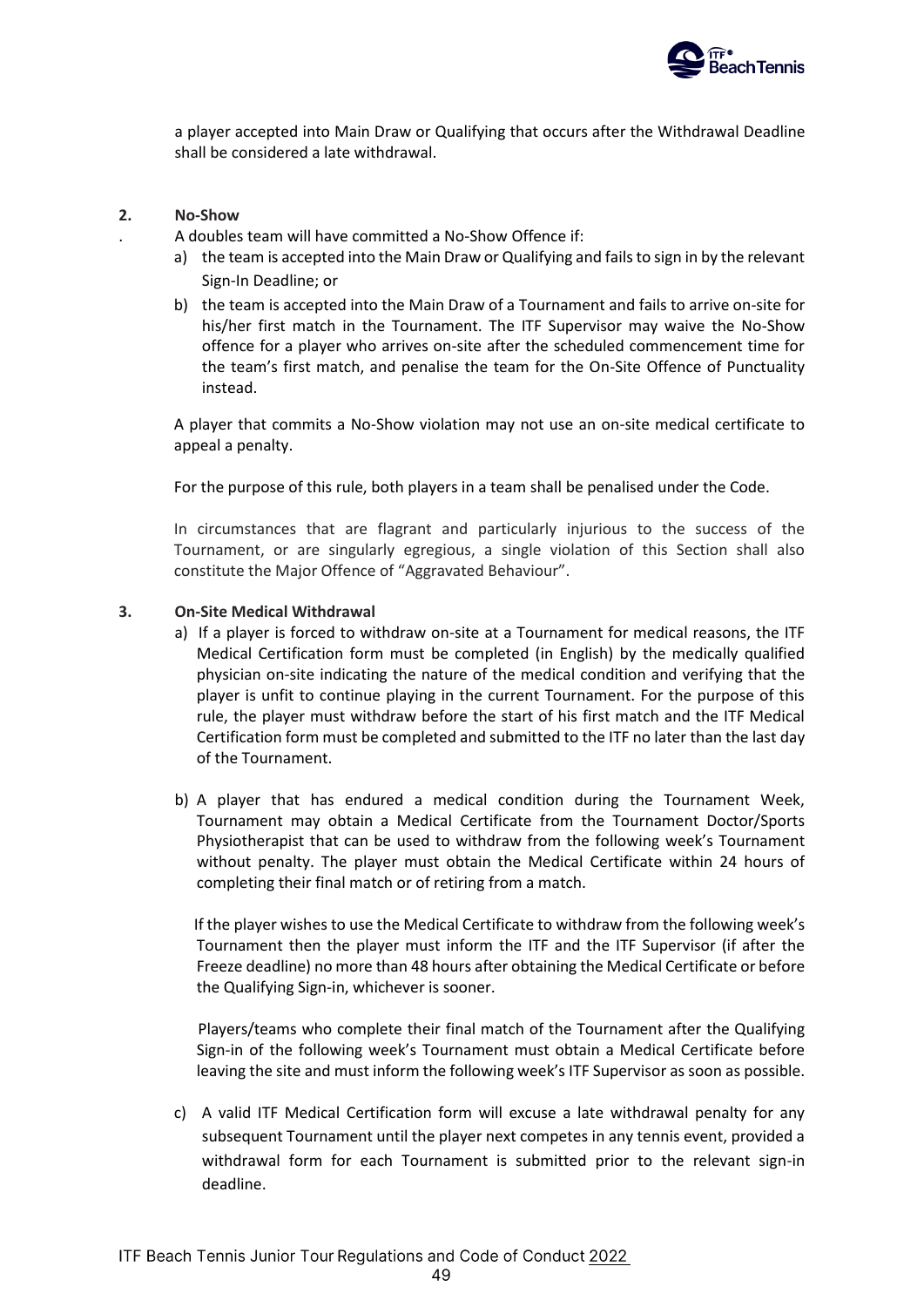

# **4. One Tournament**

- a) a) No player who has entered and been accepted into the Qualifying or Main Draw of a Tournament shall play in any other ITF Beach Tennis Tournament during the period of such Tournament except as hereinafter provided.
- b) Participation by a player in an alternative Tournament is permitted in the following specific circumstances, provided the player first submits an official withdrawal for the Tournament he/she was originally committed to, prior to the Sign-in Deadline:
	- i) A player is nominated to represent his/her country in an official Team competition recognised by the ITF;
	- ii)  $\overline{\phantom{a}}$ Player is nominated to receive a Wild Card offering higher event status (i.e. moving from a Qualifying event to a Main Draw);
	- iii) A player is nominated to receive a Wild Card into the Main Draw or Qualifying of a Pro Tour Tournament,
- c) No player who has played in the Qualifying or Main Draw of a Junior Tour Tournament shall play in any other Tournament, including national and regional Tournaments, during the period of such Tournament, except in the following circumstances:

A player may represent his/her country in an official Team competition recognized by the ITF in the same period as he/she has competed in a Junior Tour Tournament in which he/she has competed, provided the player has already lost in the ITF Beach Tennis Junior Tour Tournament prior to being nominated for the team competition.

A player may represent his/her country in a Team Competition in the same week as he/she has competed in an official Team competition recognized by the ITF, if the Junior Tour Tournament finished before the start of the Team Competition.

Any player who is found to have played in another tennis Tournament in the same Tournament period in which they have played an ITF Beach Tennis Junior Tour Tournament will not receive ranking points for the ITF Beach Tennis Junior Tour Tournament.

# **C. WILD CARDS**

No player or Related Person directly or indirectly, shall offer, give, solicit, receive or accept, or agree to offer, give, solicit, receive or accept anything of value in exchange for a Wild Card. Violation of this section by a player shall result in disciplinary procedures.

In circumstances that are flagrant and particularly injurious to the success of a Tournament, or are singularly egregious, a single violation of this section shall also constitute the Major Offence of "Aggravated Behaviour".

### **D. FALSIFYING OFFICIAL DOCUMENTATION**

Should a player submit documentation that the ITF deems to be false evidence, including but not limited to documents pertaining to Tournament Entry and Withdrawal and Code appeals, the player shall be subject to disciplinary procedures.

In circumstances that are flagrant and particularly injurious to the success of the Tournament, or are singularly egregious, a single violation of this section shall also constitute the Major Offence of "Aggravated Behaviour".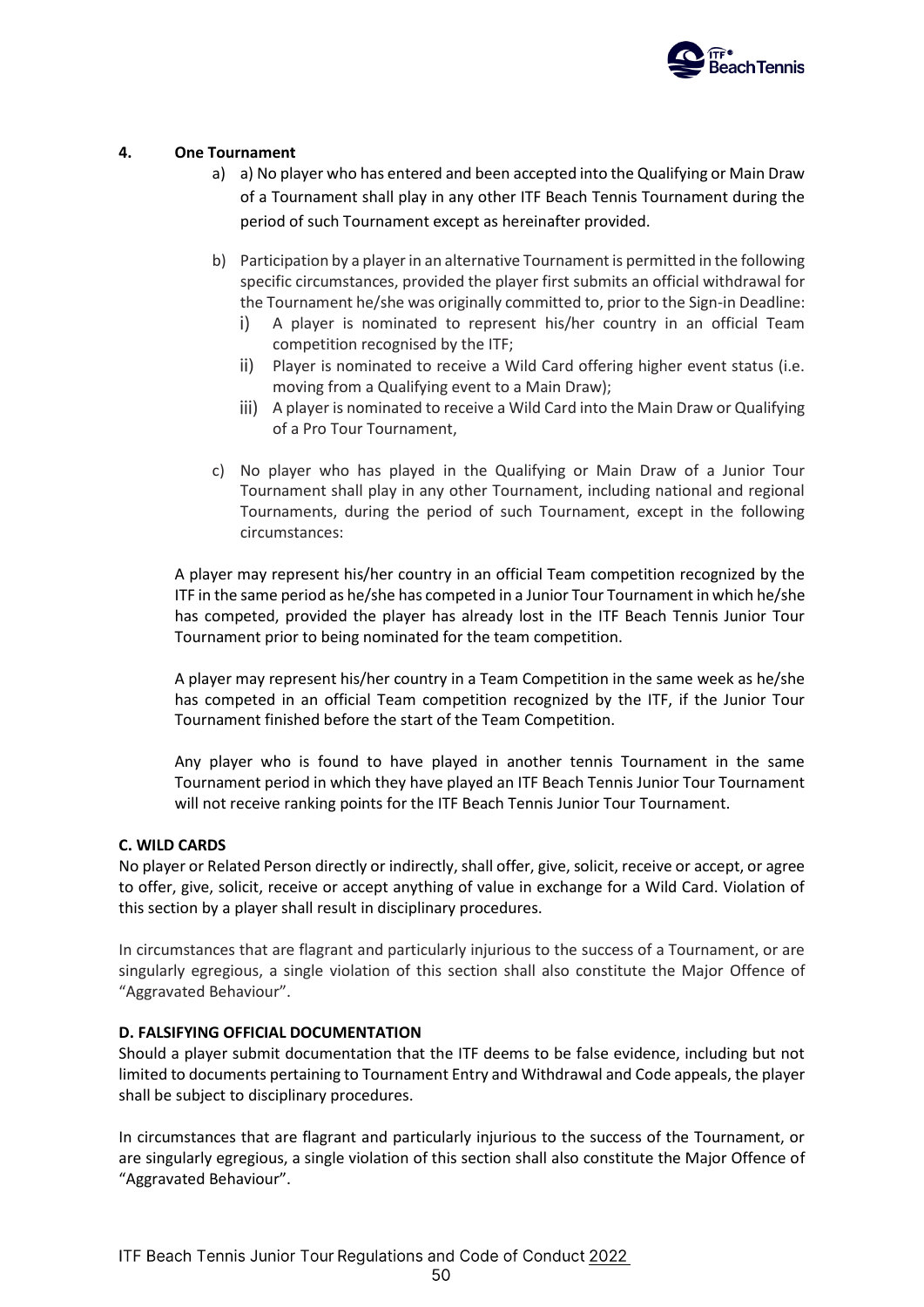

# **E. DETERMINATION AND PENALTY**

The ITF or ITF Supervisor shall make such investigation as is reasonable to determine the facts regarding all Entry Offences and upon determining that a violation has occurred shall specify the punishment therefore and where possible notify the player.

### **F. APPEALS**

Any player found to have committed an Entry Offence may appeal to the ITF Internal Adjudication Panel, which shall determine the matter in accordance with its Procedural Rules (save that there shall be no right of appeal against the ITF Internal Adjudication Panel's decision). The appeal shall be made in writing and must be filed with the ITF by 5.00pm GMT within fourteen (14) days from the date the player is notified of the violation (the "Notice of Appeal"). The Notice of Appeal must include a statement by the player as to the facts and circumstances of the incident along with any other evidence the player wishes to submit.

Please note that appeals made more than fourteen (14) days following the notification to a player of an Entry Offence will not be accepted.

### **ARTICLE III: ON-SITE OFFENCES**

### **A. GENERAL**

Every player, and in relation to team competitions the team Captain, team members, extra players, coach, trainer, other medical personnel, relative, parent or guardian, or other support personnel of the participating teams ("**Team Member**") shall, during all matches and at all times while within the precincts of the site of a Tournament, conduct himself/herself in a professional manner. The provisions below shall apply while within the precincts of each such site, and references to the site shall include tournament hotels, transport, all tournament facilities and locations of tournament functions or activities.

# **B. PUNCTUALITY**

Matches shall follow each other without delay in accordance with the announced order of play. The order of play shall be posted in a highly visible place in a general players' area as designated by the ITF Supervisor.

Matches shall be called in accordance with the order of play using all available and reasonable means. Players shall be ready to play when their matches are called.

Any player not ready to play within fifteen (15) minutes after his/her match is called shall be defaulted unless the ITF Supervisor in his/her sole discretion, after consideration of all relevant circumstances, elects not to declare a default.

The player may also be subject to the additional penalties set out in *Article III. P*.

This Section applies only to those players who are or have been on-site during the Tournament Week.

# **C. DRESS AND EQUIPMENT**

Every player shall dress and present himself/herself for play in a professional manner. Clean and customarily acceptable beach tennis attire shall be worn.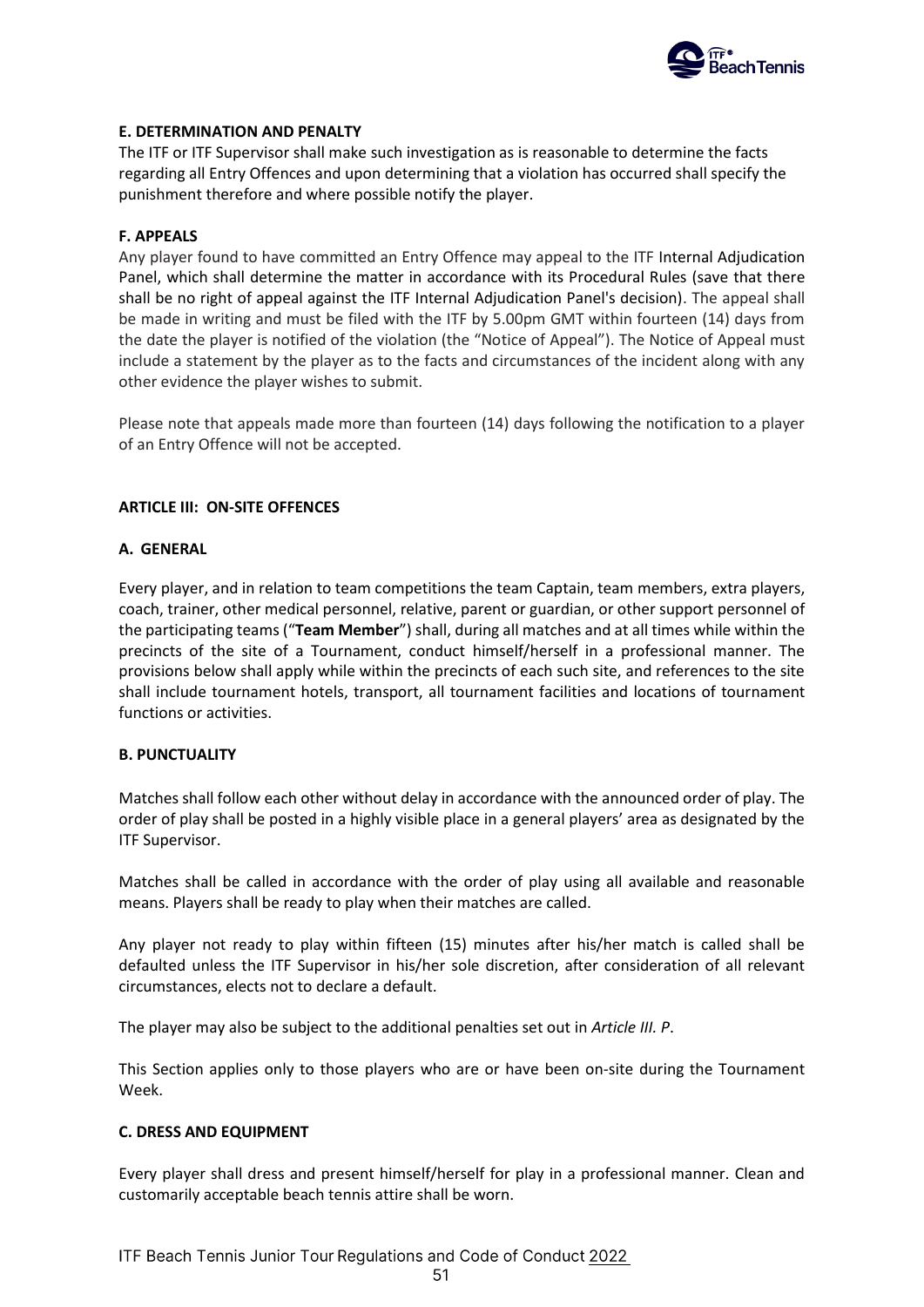

Any player who violates this Section may be ordered by the Chair Umpire or ITF Supervisor to change his/her attire or equipment immediately. Failure of a player to comply with such order may result in an immediate default. (The ITF reserves the right to interpret the following rules so as to give effect to the intent and purposes of these Rules and Regulations.)

# **1. Unacceptable Attire**

Players shall wear appropriate clothing at all times during play including warm-up (i.e. no bare chest).

# **a) Footwear**

The use of shoes, including trainers and tennis shoes, is not permitted. The use of sand socks (as determined by the Referee) is permitted. The Tournament Referee has the authority to determine that the footwear being used does not constitute a sand sock and can prohibit its use at ITF Beach Tennis Tour events.

# **2. Doubles Teams**

In an official ITF or regional team competition, members of a doubles team shall be dressed in substantially the same colours. At other Tournaments members of a doubles team should make best efforts to be dressed in substantially the same colours.

# **3. Identification/Advertising/Slogans**

Manufacturer's and non-manufacturer's identification are allowed on clothing, accessory (such as hat, wristband, headband and face coverings) and equipment. No identification shall be permitted on player's clothing or equipment that promotes/displays betting companies, tobacco or e-cigarette products, alcohol products, political activity or other category deemed to be detrimental to the sport of tennis, the ITF or the Junior Tour.

Notwithstanding anything to the contrary hereinabove set forth the identification by use of the name, emblem, logo, trademark, symbol or other description of any tennis circuit, series of tennis events, tennis exhibition, tennis Tournament, any other sport or entertainment event other than the ITF Beach Circuit is prohibited on all dress or equipment, unless otherwise approved by the ITF.

In the event the utilisation of any of the foregoing permitted commercial identifications would violate any governmental regulation with respect to television, then the same shall be prohibited.

# **4. Warm-up Clothing**

Players may wear warm-up clothing during the warm-up and during a match provided it complies with the foregoing provisions and provided further that the players obtain approval of the ITF Supervisor prior to wearing warm-up clothing during a match.

# **D. TIME VIOLATION / DELAY OF GAME**

A maximum of sixty (60) seconds shall elapse from when the last player arrives to his/her seat on court until the players are ready for the pre-match meeting with the Chair Umpire. This will be followed immediately by the warm-up period. At the end of the warm-up period the players have sixty (60) seconds to be ready to start the match. Any player not ready in time for the warm-up or ready to play after the warm-up period is subject to a Code Violation for Delay of Game.

Following the expiration of the warm-up period play shall be continuous and a player shall not unreasonably delay a match for any cause.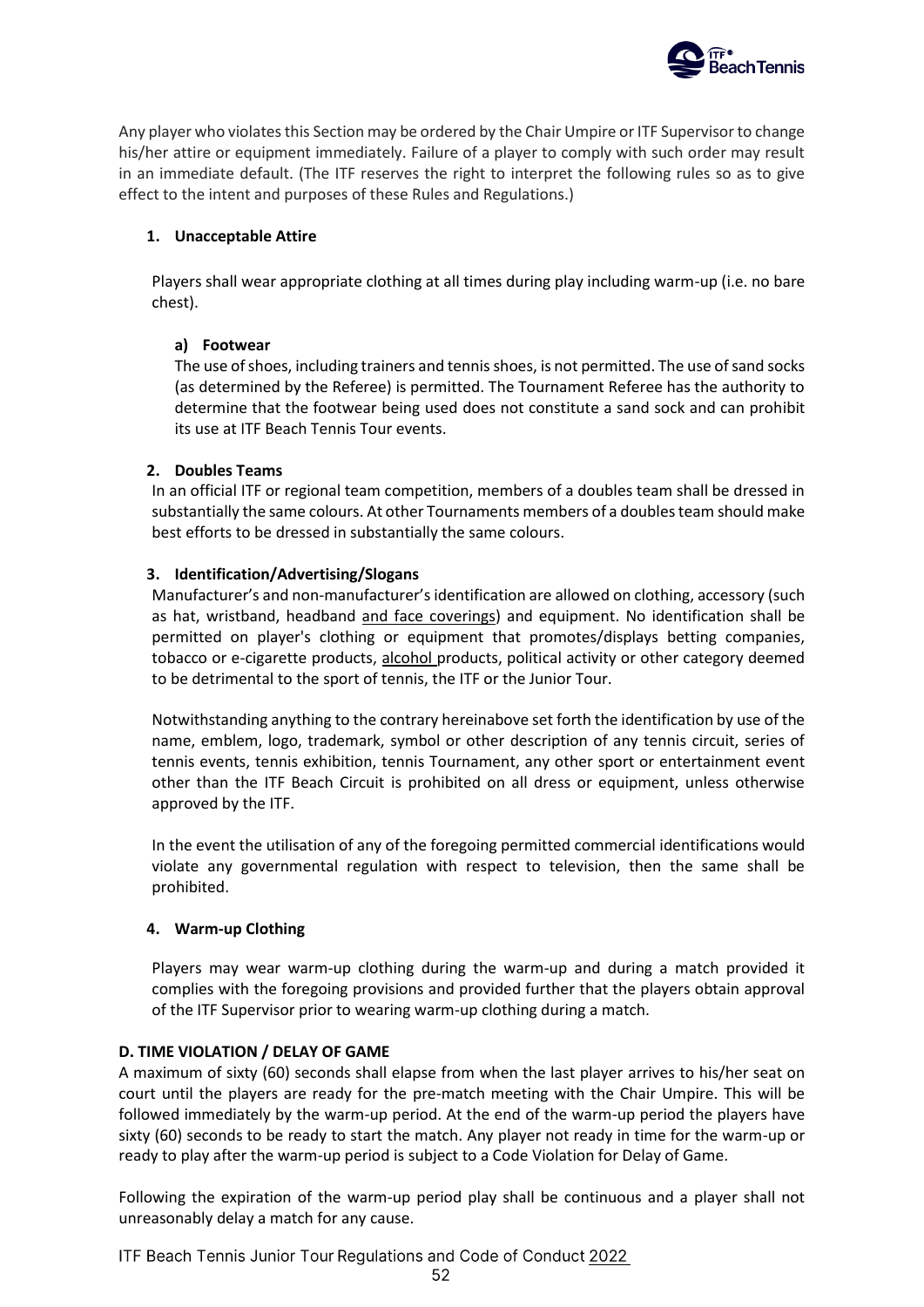

A maximum of twenty (20) seconds shall elapse from the moment the ball goes out of play at the end of the point until the time the ball is struck for the first serve of the next point. If such serve is a fault then the second serve must be struck by the server without delay.

When changing ends a maximum of ninety (90) seconds shall elapse from the moment the ball goes out of play at the end of the game until the time the first serve is struck for the next game. If such first serve is a fault the second serve must be struck by the server without delay. However, after the first game of each set and during a tie-break, play shall be continuous and the players shall change ends without a rest period.

At the conclusion of each set, regardless of the score, there shall be a set break of one hundred and twenty (120) seconds from the moment the ball goes out of play at the end of the set until the time the first serve is struck for the next set.

If a set ends after an even number of games, there shall be no change of ends until after the first game of the next set.

The receiver shall play to the reasonable pace of the server and shall be ready to receive within a reasonable time of the server being ready. A Time Violation may be issued prior to the expiration of twenty (20) seconds if the receiver's actions are delaying the reasonable pace of the server.

The first violation of this Section, as either server or receiver, shall be penalised by a Time Violation - Warning and each subsequent violation, as either server or receiver, shall be penalised as follows:

- Server The Time Violation shall result in a "fault"
- Receiver The Time Violation shall result in a "point penalty"

In each case, the Chair Umpire/ITF Supervisor may determine that an extension of time is necessary and/or decide not to impose any penalty.

When a violation is a result of a medical condition, refusal to play or not returning to the court within the allowed time a Code Violation (Delay of Game) penalty shall be assessed in accordance with the Point Penalty Schedule.

# **E. AUDIBLE OBSCENITY (AOb)**

Players and Team Members shall not use audible obscenity within the precinct of the Tournament site. If such violation occurs during a match (including the warm-up), the player shall be penalised in accordance with the Point Penalty Schedule below. In circumstances that are flagrant and particularly injurious to the success of a Tournament, or are singularly egregious, a single violation of this Section shall also constitute the Major Offence of "Aggravated Behaviour" and shall be subject to the additional penalties below.

For the purposes of this Rule, audible obscenity is defined as the use of words commonly known and understood to be profane and uttered clearly and loudly enough to be heard by Court Officials or spectators.

# **F. VISIBLE OBSCENITY (VOb)**

Players and Team Members shall not make obscene gestures of any kind within the precincts of the Tournament site. If such violation occurs during a match (including the warm-up), the player shall be penalised in accordance with the Point Penalty Schedule below. In circumstances that are flagrant and particularly injurious to the success of a Tournament, or are singularly egregious, a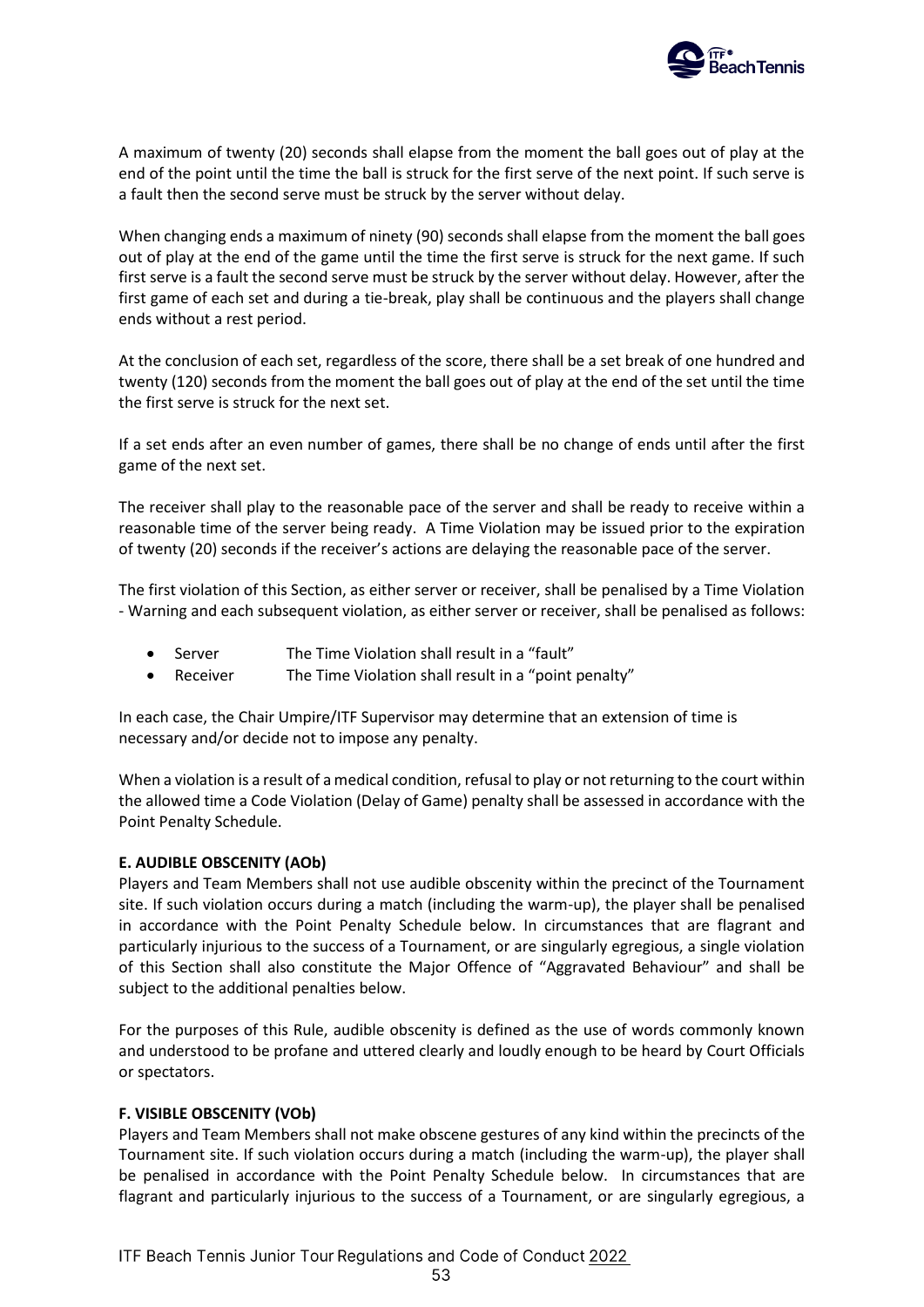

single violation of this Section shall also constitute the Major Offence of "Aggravated Behaviour" and shall be subject to the additional penalties below.

For the purposes of this Rule, visible obscenity is defined as the making of signs by a player with his/her hands and/or racquet or balls that commonly have an obscene meaning.

### **G. VERBAL ABUSE (VA)**

Players and Team Members shall not at any time verbally abuse any official, opponent, spectator or other person within the precincts of the Tournament site. If such violation occurs during a match (including the warm-up), the player shall be penalised in accordance with the Point Penalty Schedule below. In circumstances that are flagrant and particularly injurious to the success of a Tournament, or are singularly egregious, a single violation of this Section shall also constitute the Major Offence of "Aggravated Behaviour" and shall be subject to the additional penalties below.

For the purposes of this Rule, verbal abuse is defined as a statement about an official, opponent, sponsor, spectator or other person that implies dishonesty or is derogatory, insulting or otherwise abusive.

### **H. PHYSICAL ABUSE (PhA)**

Players and Team Members shall not at any time physically abuse any official, opponent, spectator or other person within the precincts of the Tournament site. If such violation occurs during a match (including the warm-up), the player shall be penalised in accordance with the Point Penalty Schedule below. In circumstances that are flagrant and particularly injurious to the success of a Tournament, or are singularly egregious, a single violation of this Section shall also constitute the Major Offence of "Aggravated Behaviour" and shall be subject to the additional penalties below.

For the purposes of this Rule, physical abuse is the unauthorised touching of an official, opponent, spectator or other person.

# **I. ABUSE OF BALLS (BA)**

Players shall not violently, dangerously or with anger hit, kick or throw a tennis ball within the precincts of the Tournament site except in the reasonable pursuit of a point during a match (including warm-up). If such violation occurs during a match (including the warm-up) the player shall be penalised in accordance with the Point Penalty Schedule below. In circumstances that are flagrant and particularly injurious to the success of a Tournament, or are singularly egregious, a single violation of this Section shall also constitute the Major Offence of "Aggravated Behaviour" and shall be subject to the additional penalties below.

For the purposes of this Rule, abuse of balls is defined as intentionally or recklessly hitting a ball out of the enclosure of the court, hitting a ball dangerously or recklessly within the court or hitting a ball with negligent disregard of the consequences.

# **J. ABUSE OF RACQUETS OR EQUIPMENT (RA)**

Players shall not violently or with anger hit, kick or throw a racquet or other equipment within the precincts of the Tournament site. If such violation occurs during a match (including the warm-up), the player shall be penalised in accordance with the Point Penalty Schedule below. In circumstances that are flagrant and particularly injurious to the success of a Tournament, or are singularly egregious, a single violation of this Section shall also constitute the Major Offence of "Aggravated Behaviour" and shall be subject to the additional penalties below.

For the purposes of this Rule, abuse of racquets or equipment is defined as intentionally and violently destroying or damaging racquets or equipment or intentionally and violently hitting the net, court, umpire's chair or other fixture during a match out of anger or frustration.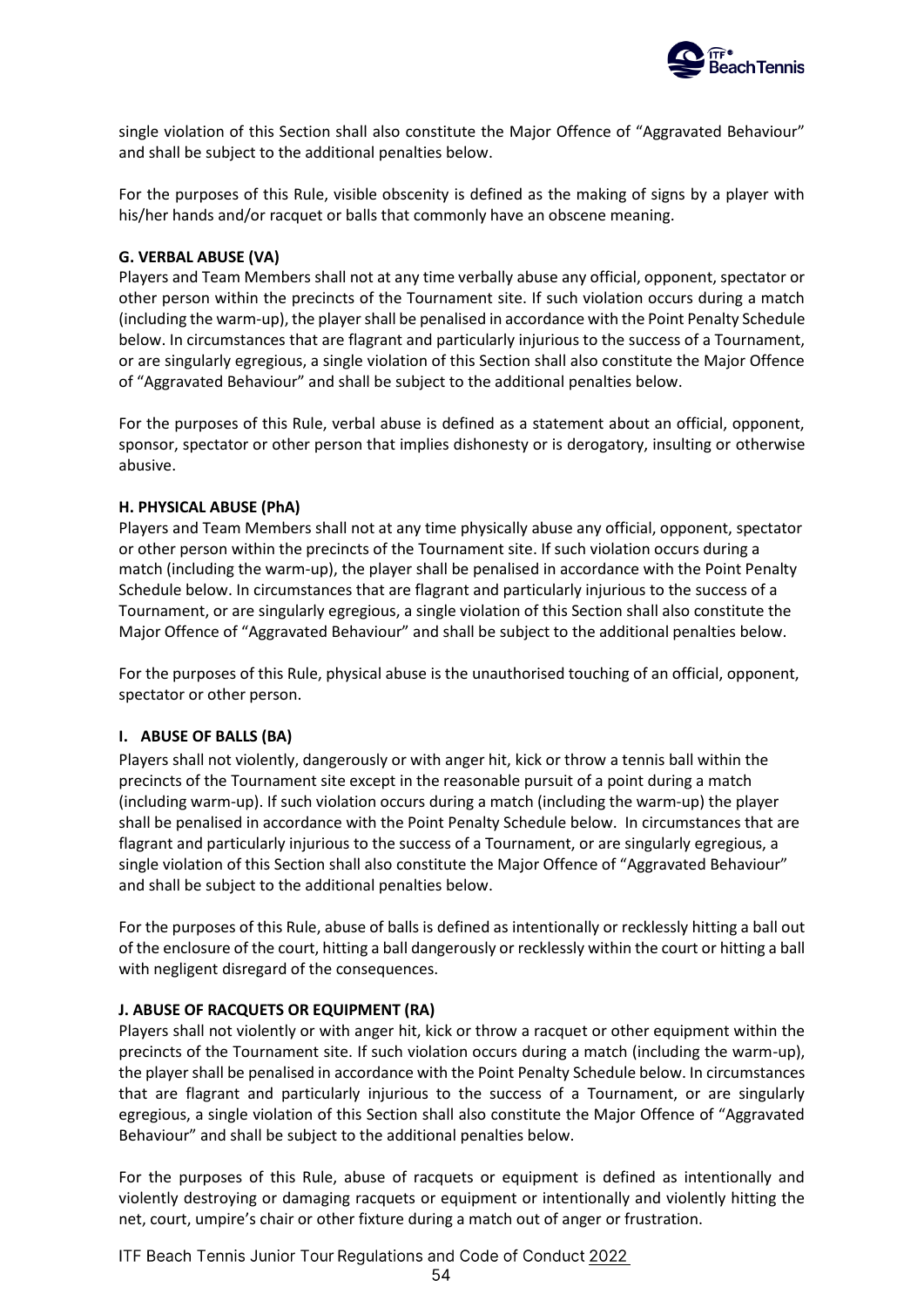

# **K. COACHING AND COACHES (CC)**

Players shall not receive coaching during a match (including the warm-up) (except in team competitions by the captain as permitted by the Rules of Tennis and the regulations). Communications of any kind, audible or visible, between a player and an off-court individual (includes representative or relative of player) may be construed as coaching. Players shall also prohibit their coaches (1) from using audible obscenity within the precincts of the Tournament site, (2) from making obscene gestures of any kind within the precincts of the Tournament site, (3) from verbally abusing any official, opponent, spectator or other person within the precincts of the Tournament site, (4) from physically abusing any official, opponent, spectator or other person within the precincts of the Tournament site and (5) from giving, making, issuing, authorising or endorsing any public statement within the precincts of the Tournament site having, or designed to have, an effect prejudicial or detrimental to the best interests of the Tournament and/or of the officiating thereof.

If such violation occurs during a match (including the warm-up), the player shall be penalised in accordance with the Point Penalty Schedule below. In circumstances that are flagrant and particularly injurious to the success of a Tournament, or are singularly egregious a single violation of this section shall also constitute the Major Offence of "Aggravated Behaviour" and shall be subject to the additional penalties below therefore and the ITF Supervisor may order the Coach to be removed from the site of a match or the precincts of the Tournament site and may declare an immediate default of such player.

For the purposes of this Rule, a "coach" shall also include any representative and/or relative of a player.

### **L. UNSPORTSMANLIKE CONDUCT (UnC)**

Players and Team Members shall at all times conduct themselves in a sportsmanlike manner and give due regard to the authority of officials and the rights of opponents, spectators and others. If such violation occurs during a match (including the warm-up), the player shall be penalised in accordance with the Point Penalty Schedule below. In circumstances that are flagrant and particularly injurious to the success of a Tournament, or are singularly egregious, a single violation of this Section shall also constitute the Major Offence of "Aggravated Behaviour" and shall be subject to the additional penalties below.

For the purposes of this Rule, Unsportsmanlike Conduct is defined as any misconduct by a player that is clearly abusive or detrimental to the Competition, the ITF or the sport of beach tennis. In addition, unsportsmanlike conduct shall include, but not be limited to, the giving, making, issuing, authorising or endorsing any public statement having, or designed to have, an effect prejudicial or detrimental to the best interests of the Tournament and/or the officiating thereof.

### **M. BEST EFFORTS (BE)**

A player shall use his/her best efforts to win a match when competing in an ITF Beach Tennis Junior Tour Tournament.

For purposes of this Rule, the ITF Supervisor and/or Chair Umpire shall have the authority to penalise a player in accordance with the Point Penalty Schedule. In circumstances that are flagrant and particularly injurious to the success of the Tournament, or are singularly egregious, a single violation of this Section shall also constitute the Major Offence of "Aggravated Behaviour" and shall be subject to the additional penalties below.

# **N. LEAVING THE COURT (LC)**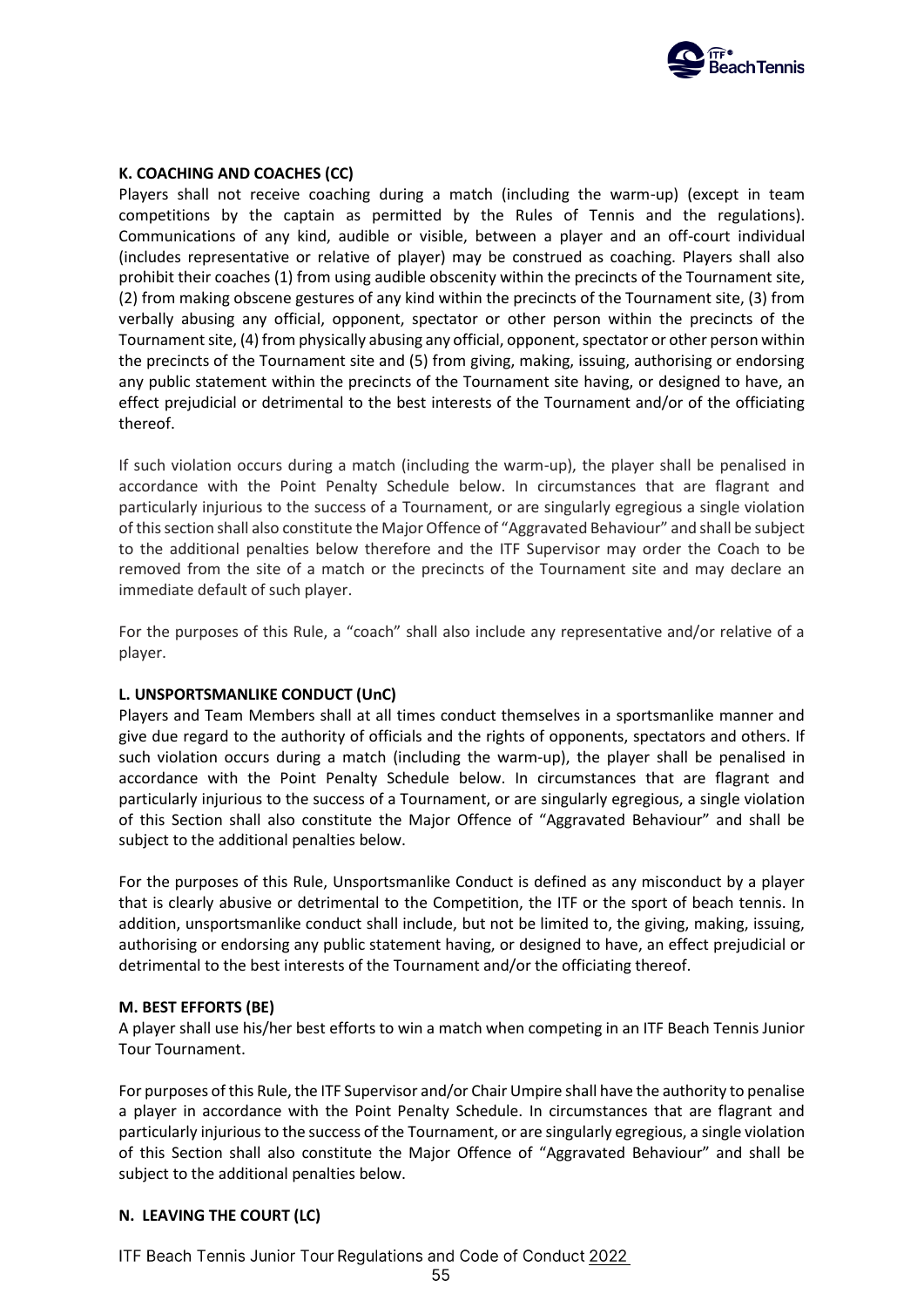

A player shall not leave the court area during a match (including the warm-up) without the permission of the Chair Umpire or ITF Supervisor. A player who violates this section may be defaulted by the ITF Supervisor and subjected to the additional penalties for "Failure to complete a match" at Article III.O below.

# **O. FAILURE TO COMPLETE MATCH (FCM)**

A player must complete a match in progress unless he is reasonably unable to do so. A player who violates this section may be defaulted forthwith by the ITF Supervisor.

If a doubles team fails to complete a match in progress, the ITF Supervisor shall have discretion over whether one or both of the team members will be sanctioned under this Section.

In circumstances that are flagrant and particularly injurious to the success of the Tournament, or are singularly egregious, a single violation of this Section shall also constitute the Major Offence of "Aggravated Behaviour".

# **P. LEAVING THE TOURNAMENT (LT)**

Any player that leaves a Tournament prior to his/her elimination from all entered events, or retires from a Tournament for medical reasons, without a valid medical certificate (from the Tournament doctor), will forfeit all ranking points won in all events at that Tournament and be subject to the penalties set forth in *Article III, X. Suspension Points*.

If a doubles team fails to complete the Tournament, the ITF Supervisor shall have discretion over whether one or both of the team members will be sanctioned under this Section.

In circumstances that are flagrant and particularly injurious to the success of the Tournament, or are singularly egregious, a single violation of this Section shall also constitute the Major Offence of "Aggravated Behaviour".

# **Q. CEREMONIES (CER)**

A player participating in the finals of an ITF Beach Tennis Junior Tour Tournament event must attend and participate in the final ceremonies after the match unless he is reasonably unable to do so.

In circumstances that are flagrant and particularly injurious to the success of the Tournament, or are singularly egregious, a single violation of this Section shall also constitute the Major Offence of "Aggravated Behaviour".

# **R. MEDIA CONFERENCE (MC)**

Unless injured and physically unable to appear, a player or team must attend the post- match media conference(s) organised immediately or within thirty (30) minutes after the conclusion of each match whether the player or team was the winner or loser, unless such time is extended or otherwise modified by the ITF Supervisor for good cause.

In circumstances that are flagrant and particularly injurious to the success of the Tournament, or are singularly egregious, a single violation of this Section shall also constitute the Major Offence of "Aggravated Behaviour".

# **S. POINT PENALTY SCHEDULE**

The Point Penalty Schedule to be used for violations set forth above is as follows: FIRST offence WARNING SECOND offence POINT PENALTY THIRD AND EACH SUBSEQUENT offence GAME PENALTY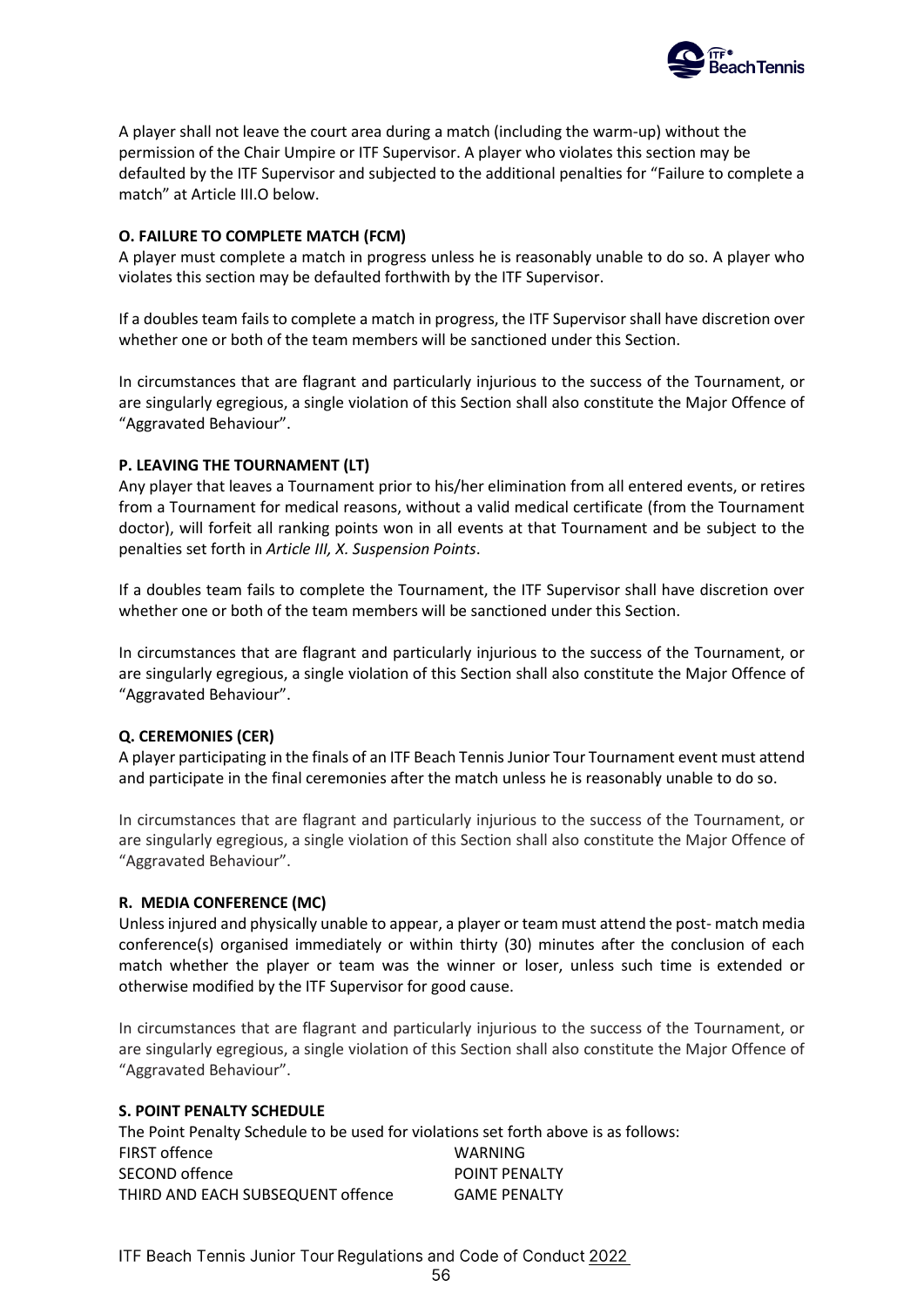

However, after the third Code Violation, the ITF Supervisor shall determine whether each subsequent offence shall constitute a default.

The imposition of a penalty under the Point Penalty Schedule shall be final and unappealable.

### **T. DEFAULTS**

The ITF Supervisor may declare a default for either a single violation of this Code (Immediate Default) or pursuant to the Point Penalty Schedule set out above.

In all cases of default, the decision of the ITF Supervisor shall be final and unappealable.

Subject to the exceptions specified below, any player who is defaulted shall be subject to the following additional penalties:

- a. Loss of all points earned for that event at that Tournament, and
- b. At the ITF Supervisor's discretion, default from all other events, if any, in that Tournament

The exceptions to the additional penalties set out above are:

- a. The Player or team was defaulted for a violation of the Punctuality or Dress and Equipment provisions set forth in *Article III. B and C*, or
- b. The Player or team was defaulted as a result of a medical condition, or
- c. The Player's doubles partner committed the Code Violation which caused the default.

Default of a player from the remainder of the Tournament or competition may include at the ITF Supervisor's discretion the removal of accreditation and denial of access to the site. A default as a result of a violation by a Team Member / person other than a player may subject that person to removal of accreditation, and at the ITF Supervisor's discretion, denial of access to the site.

### **U. DOUBLES EVENTS**

### **Warnings/Point Penalties/Game Penalties/Defaults**

Warnings, Point Penalties, Game Penalties and/or a Default if assessed for violation of the Code shall be assessed against the team.

### **V. DETERMINATION AND PENALTY**

The ITF Supervisor shall make such investigation as is reasonable to determine the facts regarding all On-Site Offences and upon determining that a violation has occurred shall specify the punishment, other than under the Point Penalty Schedule, and give written notice thereof to the player.

### **W. APPEALS**

Any player found to have committed an On-Site Offence may appeal the determination of a violation and/or the punishment imposed under Article III. V. Determination and Penalty (but not any point penalties or defaults) to the ITF Internal Adjudication Panel, which shall determine the matter in accordance with its Procedural Rules (save that there shall be no right of appeal against the ITF Internal Adjudication Panel's decision). The appeal shall be made in writing using the form prescribed by the ITF and must be filed with the ITF by 5.00pm GMT within fourteen (14) days from the date the player is notified of the violation (the "**Notice of Appeal**"). The Notice of Appeal must include a statement by the player as to the facts and circumstances of the incident along with any other evidence the player wishes to submit.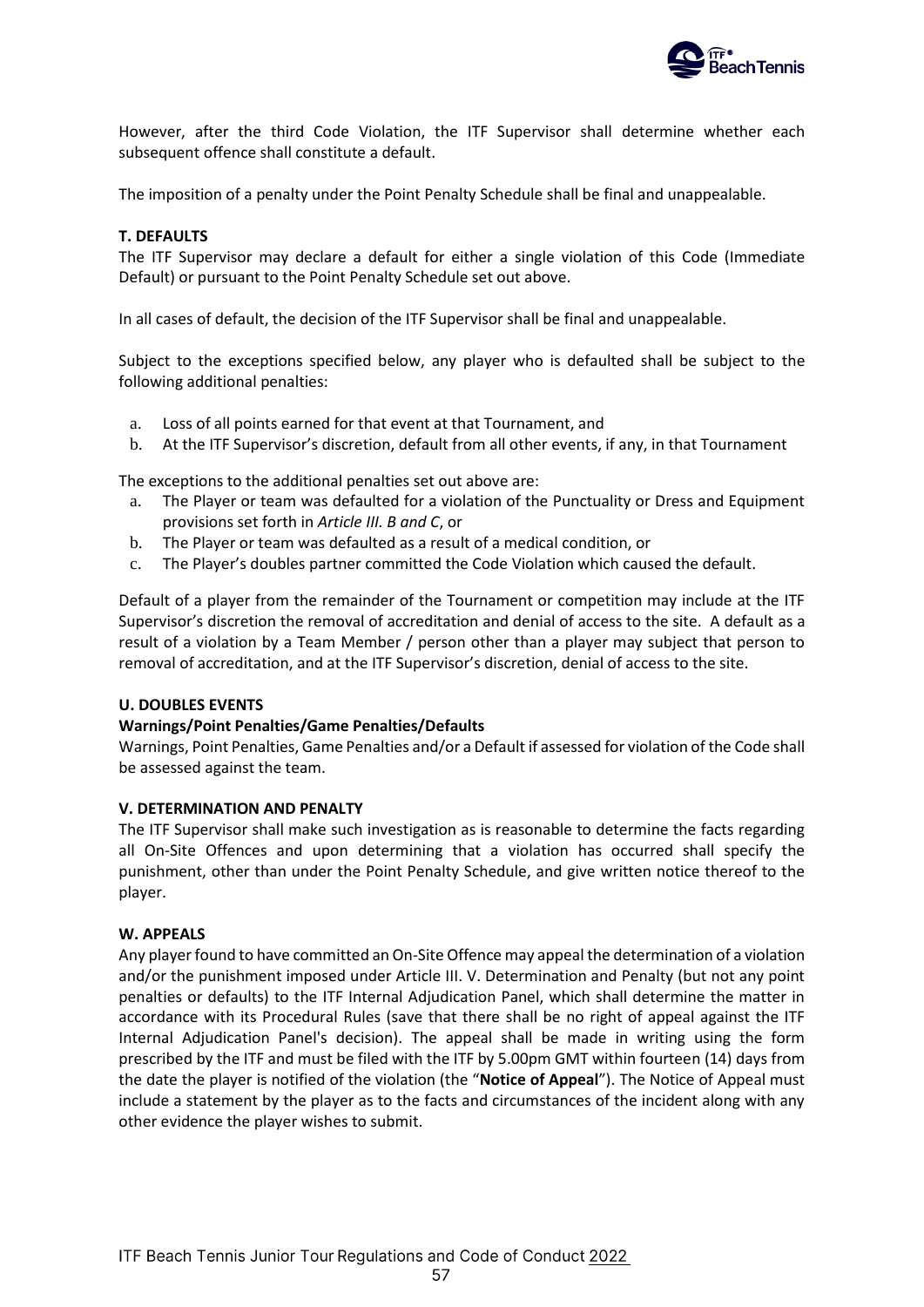

# **X. SUSPENSION POINTS**

Suspension points shall be recorded against a player for the following:

|                                                                       | <b>Suspension Points</b> |
|-----------------------------------------------------------------------|--------------------------|
| a) Late withdrawal                                                    |                          |
| 13-7 days (14:00 GMT) before Monday of Main Draw week                 | 1                        |
| 7 days before the Monday of Main Draw week to Freeze Deadline         | 2                        |
| After Freeze Deadline                                                 | 3                        |
| After Qualifying Sign-in Deadline                                     | 4                        |
| b) No Show/Failure to sign in at a Tournament                         | 6                        |
| c) For first warning given                                            |                          |
| $d$ ) For warning + point penalty                                     | 2                        |
| e) For warning + point penalty + first game penalty                   | 3                        |
| f) For warning $+$ point penalty $+$ second game penalty              | 4                        |
| g) For any subsequent game penalty                                    | $+1$                     |
| h) Default after any of the above                                     | $+1$                     |
| i) Any Default for a single violation of the Code (Immediate Default) | 6                        |
| j) Any Default for punctuality                                        | 4                        |
| k) Leaving the Tournament                                             | 5                        |
|                                                                       |                          |

The ITF Internal Adjudication Panel may reduce or waive the suspension points on appeal.

Any player receiving a total of ten (10) suspension points within one 52-week period shall be suspended from competing in ITF Beach Tennis Junior Tour for a period of four (4) weeks. At the Appeal Deadline, the suspended player will be automatically removed from the entry list of any Tournament entered that is due to commence during the period of suspension and prevented from entering any Tournament due to commence during the period of suspension. Once the period of suspension has been served, the ten (10) points will be deducted from the player's suspension points total. Should a player have more than ten (10) suspension points when he/she commences his/her period of suspension, the balance of the points will be carried over.

The suspension shall commence from a date to be specified by the ITF, which shall take into account the time required to notify the player's National Association and all other relevant parties.

The ITF is responsible for notifying the National Associations and entry authorities of the ITF Beach Tennis Junior Tour Tournaments of any suspension incurred by a player.

Supervisors of ITF Beach Tennis Junior Tour Tournaments shall be in breach of the regulations governing these Tournaments if they allow any player appearing on the suspension list sent to them by the ITF to play. (Such players will be red flagged in the Tournament Planner system, when it will become available).

# **ARTICLE IV: COVID-19 PROTOCOLS (COVERED PERSONS)**

# **A. MINIMUM STANDARDS OF BEHAVIOUR**

A Tournament Participant shall comply with the *ITF Return to International Tennis Protocols,*  including but without limitation the *Minimum Standard of Behaviour* (**the 'Protocols'**). Any failure to comply with the Protocols shall amount to a violation of this Article IV. Violation of this Article IV may result in the following sanctions: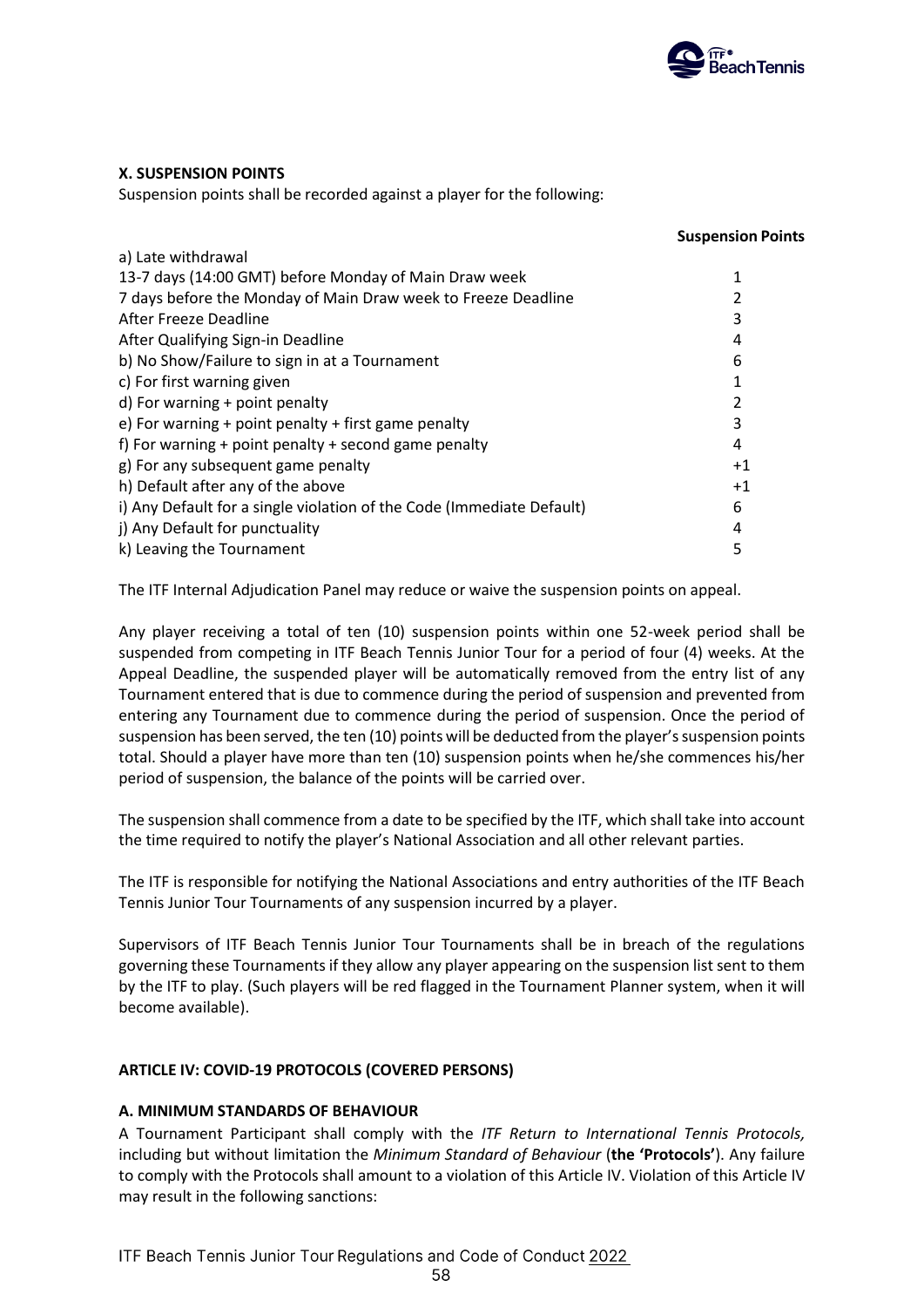

- (i) For a player: one or more point penalties in accordance with the Suspension Points Schedule pursuant to Article III.X (Suspension Points) or an Immediate Default and six (6) suspension points in accordance with Article III.T (Defaults). If such violation occurs during a match (including the warm-up), the player shall be penalised in accordance with the Point Penalty Schedule at Article III.S.
- (ii) One violation of this Article IV.A that is flagrant and particularly injurious to the success of the tournament, or is singularly egregious, or a series of two (2) or more violations of this Article IV.A within a twelve (12) month period which when viewed together establish a pattern of conduct that is collectively egregious and is detrimental or injurious to the tournament may also constitute the Major Offence of "Aggravated Behaviour"
- (iii) For a Related Person or any other Covered Person: immediate revocation of accreditation and denial of access to the tournament. One or more violations which are singularly or collectively flagrant or egregious or detrimental or injurious to the tournament may also result in permanent revocation of accreditation and denial of access to all ITF tournaments, competitions and events as determined by the ITF.

### **B. DETERMINATION AND PENALTY**

The ITF Supervisor shall make such investigation as is reasonable to determine the facts regarding an alleged violation of Article IV.A. Upon determining that a violation has occurred, the ITF Supervisor shall specify the sanction(s) to be imposed and give written notice thereof to the Covered Person. The ITF Supervisor shall not revoke a Covered Person's entry and/or access to an ITF Beach Tennis Juniors tournament without first consulting the ITF Executive Director save where the immediate revocation of entry and/or access to a tournament is, in the reasonable opinion of the ITF Supervisor, necessary to preserve the health and safety of other Covered Persons.

### **C. APPEAL**

Any Covered Person found to have committed an offence under Article IV.A may appeal the determination of a violation and/or the punishment imposed under section A. above (but not any Immediate Default issued to a player) to the ITF Internal Adjudication Panel, which shall determine the matter in accordance with its Procedural Rules (save that there shall be no right of appeal against the ITF Internal Adjudication Panel's decision). The appeal shall be made in writing, using the form prescribed by the ITF and must be filed with the ITF by 17:00 (5.00pm) GMT within fourteen (14) days from the date the Covered Person is notified of the violation. The Notice of Appeal must include a statement by the Covered Person as to the facts and circumstances of the incident along with any other evidence the Covered Person wishes to submit.

# **ARTICLE V: MAJOR OFFENCES**

### **A. AGGRAVATED BEHAVIOUR**

No player, Related Person or team Captain at any Tournament shall engage in "Aggravated Behaviour" which is defined as follows:

**1.** One or more incidents of behaviour designated in this Code as constituting "Aggravated Behaviour".

**2.** One incident of behaviour that is flagrant and particularly injurious to the success of a Tournament or is singularly egregious.

**3.** A series of two (2) or more violations of this Code within a twelve (12) month period which singularly do not constitute "Aggravated Behaviour", but when viewed together establish a pattern of conduct that is collectively egregious and is detrimental or injurious to the Tour.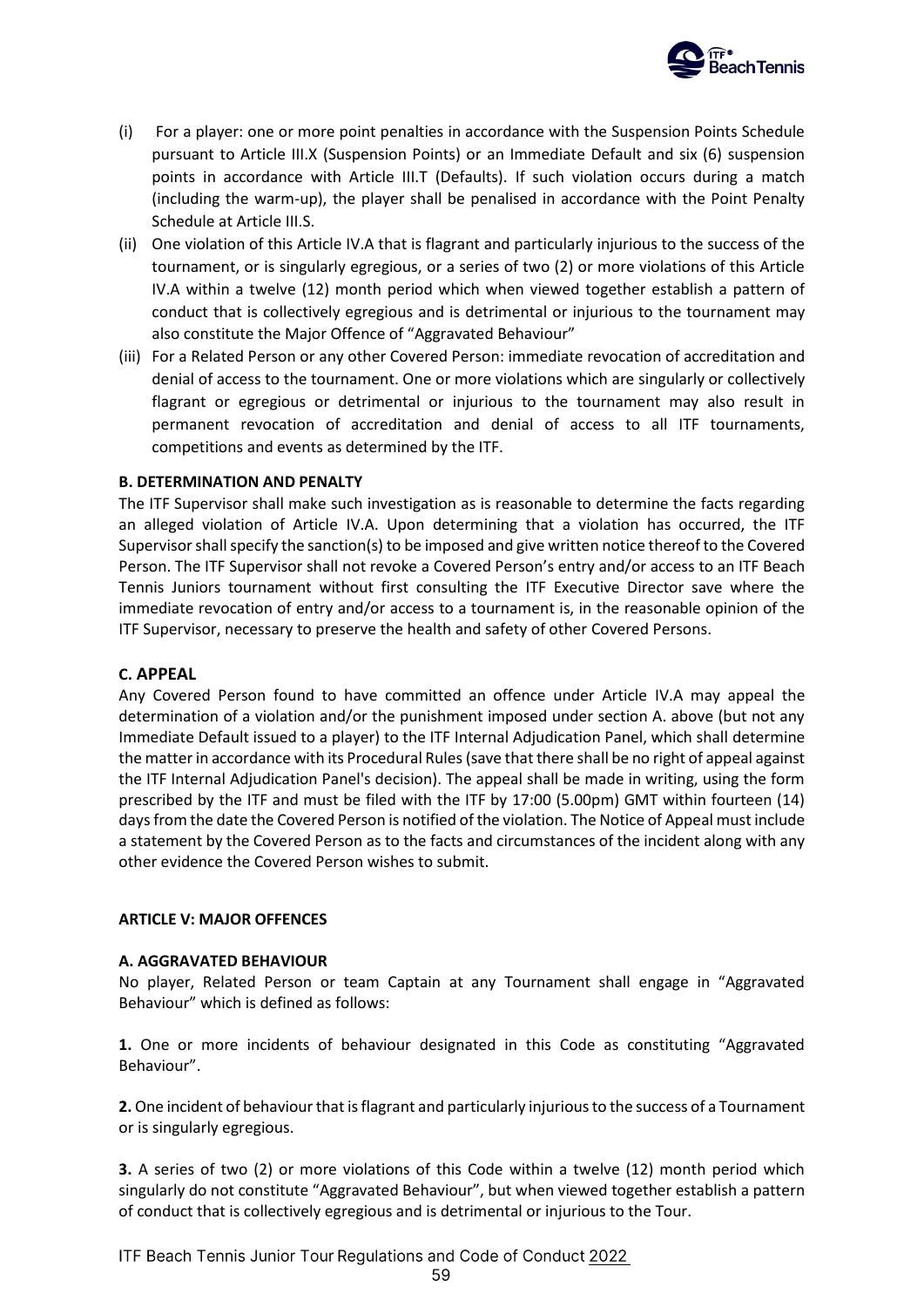

Any player or Related Person who, directly or indirectly, offers or provides or receives any money, benefit or consideration to or from any other covered person or third party in exchange for access and/or accreditation to the tournament site shall be deemed to have engaged in Aggravated Behaviour and be in violation of this section.

Any player who, directly or indirectly, receives money in exchange for his/her participation in a Tournament shall be in violation of this section.

Violation of this section by a player, directly or indirectly through a Related Person or others shall subject the player to a maximum penalty of permanent suspension from play in any ITF Tournament, event or circuit and ITF Beach Tennis team competitions organised by the ITF or any Regional Association.

Violation of this Section shall subject a Related Person to a maximum penalty of permanent denial of access to any ITF Tournament, event or circuit and ITF Beach Tennis team competitions organised by the ITF or any Regional Association.

### **B. CONDUCT CONTRARY TO THE INTEGRITY OF THE GAME**

No player or Related Person shall engage in conduct contrary to the integrity of the Game of Beach Tennis. If a player or Related Person is convicted of a violation of a criminal or civil law of any country, he/she may be deemed by virtue of such conviction to have engaged in conduct contrary to the integrity of the Game of Beach Tennis and the ITF Executive Director may provisionally suspend such player from further participation in any ITF Tournament, event or circuit and ITF Beach Tennis team competitions organized by the ITF or any Regional Association pending a final determination in *Article V, C*. In addition, if a player or Related Person has at any time behaved in a manner severely damaging to the reputation of the sport, he/she may be deemed by virtue of such behaviour to have engaged in conduct contrary to the integrity of the Game of Tennis and be in violation of this section.

Violation of this section by a player, directly or indirectly through a Related Person or others shall subject the player to a maximum penalty of permanent suspension from play in any ITF Tournament, event or circuit and ITF Beach Tennis team competitions organised by the ITF or any Regional Association.

Violation of this Section shall subject a Related Person to a maximum penalty of permanent denial of access to any ITF Tournament, event or circuit and ITF Beach Tennis team competitions organised by the ITF or any Regional Association.

### **C. DETERMINATION AND PENALTY**

The ITF will investigate all facts concerning any alleged Major Offence. All Players and Related Persons must cooperate fully with such investigations. The ITF may make a written demand to a Player or Related Person (a "Demand") to furnish to the ITF any information that may evidence or lead to the discovery of evidence of a Major Offence, including (without limitation) requiring the Player or other Related Person to attend an interview and/or to provide a written statement setting forth his/her knowledge of the relevant facts and circumstances. The Player or Related Person must furnish such information within seven business days of the making of such Demand, or within such other deadline as may be specified by the ITF.

Where, as the result of an investigation under this *Article V.C*, the ITF forms the view that a Player or Related Person has a case to answer for commission of a Major Offence, the ITF shall refer the matter to the Review Board.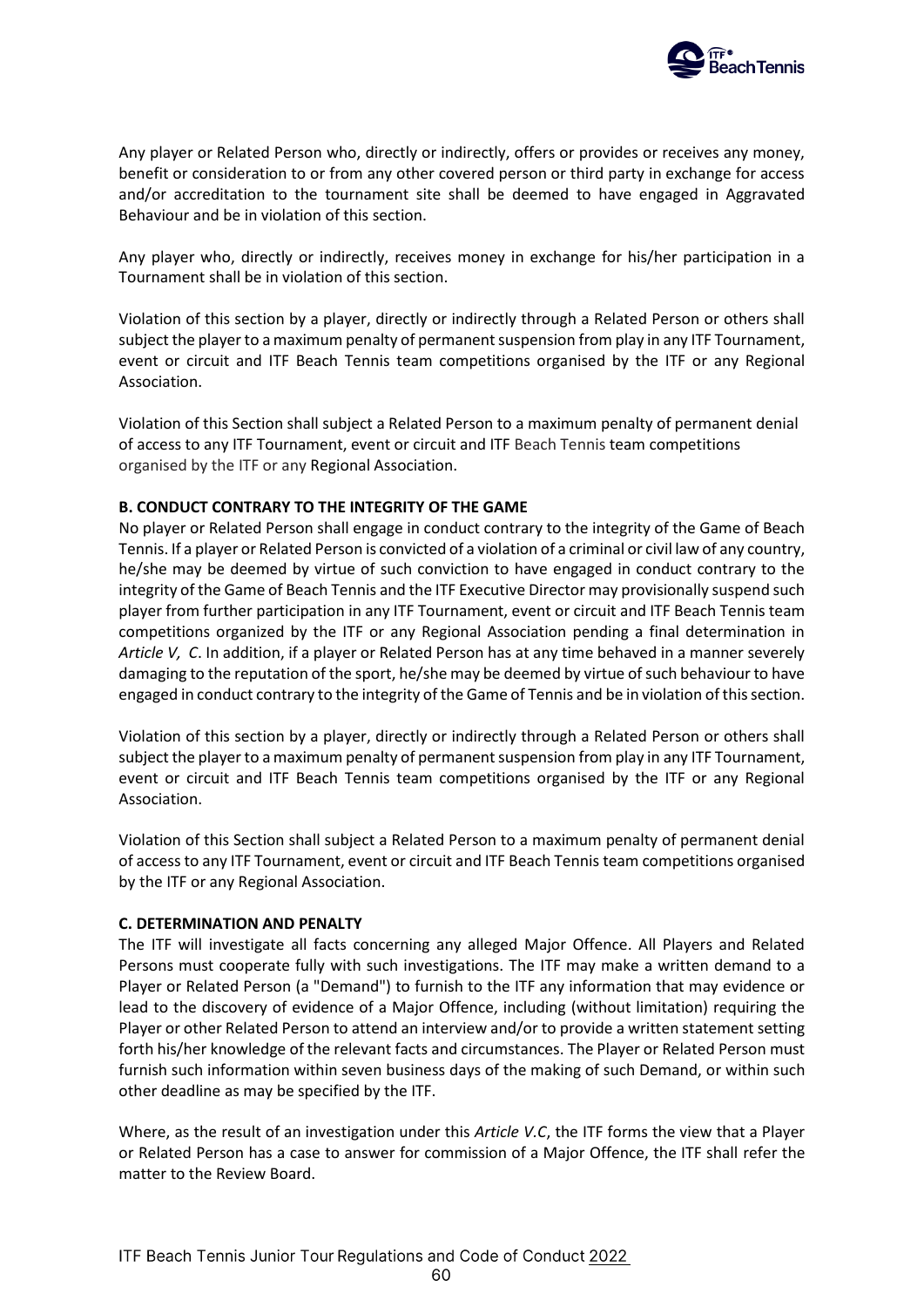

### **Review Board**

The ITF shall identify one or more individuals who are independent of the ITF and who have the expertise required by the nature of the particular case to form the Review Board and to review the evidence to determine whether there is a case to answer. The ITF shall send the entire dossier of evidence to the Review Board member(s). Where necessary, the Review Board may request that the ITF provide additional information for the Review Board's consideration. There shall be no obligation for the Review Board to meet in person to deliberate. However, any decision by the Review Board that the Player or other Person has a case to answer must be unanimous.

Where the Review Board concludes that there is no case to answer, then the ITF shall notify the Player or Related Person and any other party with a right of appeal, and (subject to the rights of appeal) the matter shall not proceed any further.

When the Review Board determines that a Player or Related Person has a case to answer, the ITF will send a written notice to the Player or Related Person (the "Notice of Charge"), with a copy to the Chairman of the Independent Tribunal, setting out:

- (a) the Major Offence(s) alleged to have been committed, a summary of the facts upon which such allegations are based;
- (b) the potential consequences applicable if it is determined that the alleged Major Offence has been committed; and
- (c) the Player or Related Person's entitlement to respond to the Notice of Charge in one of the following ways:
	- (i) to admit the Major Offence(s) charged, and accede to the consequences specified in the Notice of Charge;
	- (ii) to admit the Major Offence(s) charged, but to dispute and/or seek to mitigate the consequences specified in the Notice of Charge, and to have the Independent Tribunal determine the consequences at a hearing; or
	- (iii) to deny the Major Offence(s) charged, and to have the Independent Tribunal determine the charge and (if the charge is upheld) any consequences, at a hearing;
- (d) if the Player or Related Person wishes to exercise his/her right to a hearing before the Independent Tribunal, he/she must submit a written request for such a hearing so that it is received by the ITF as soon as possible, but in any event within 10 days of the Player or Related Person's receipt of the Notice. The request must also state how the Player or Related Person responds to the charge in the Notice and must explain (in summary form) the basis for such response. In the event no such response is received by that deadline, the Player or Related Person will be deemed to have admitted the Major Offence(s) charged, and to have acceded to the consequences specified in the Notice of Charge.

In the event that the ITF withdraws the Notice of Charge, or the Player or Related Person admits the Major Offence(s) charged and accedes to the consequences specified by the ITF (or is deemed to have done so), a hearing before the Independent Tribunal shall not be required. Instead the ITF shall promptly issue a decision confirming (as applicable) its withdrawal of the Notice of Charge or the commission of the Major Offence(s) and the imposition of the specified consequences, and shall send a copy of the decision to the Player or Related Person.

# **Provisional Suspension**

At the time, afterwards, or (exceptionally) before, it issues a Notice of Charge, the ITF may impose a Provisional Suspension on the Player or Related Person in question pending determination of the charge(s), where it considers it necessary to protect the integrity and/or reputation of the Competition, the ITF, and/or the Sport of Beach Tennis.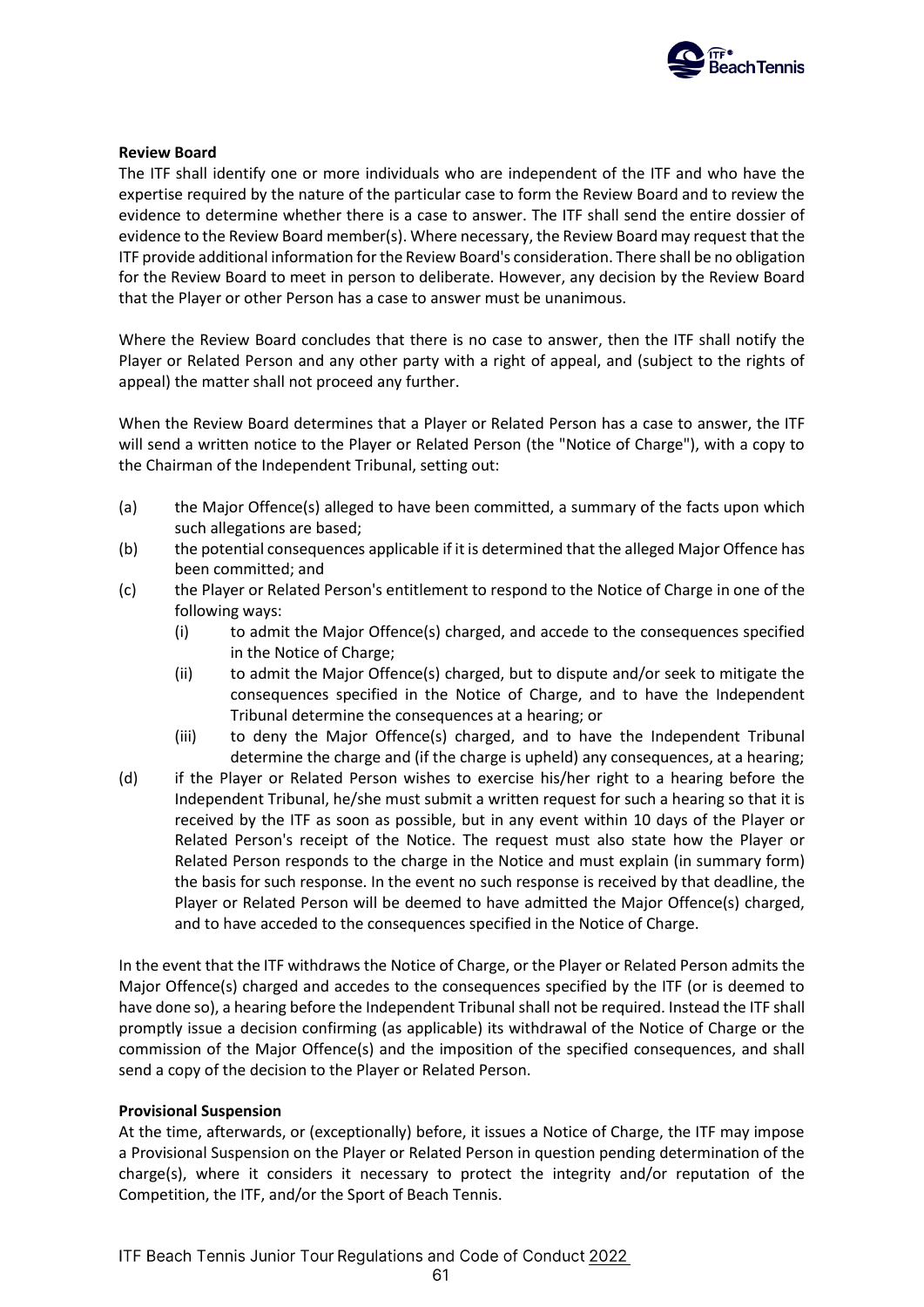

Where a Provisional Suspension is imposed, the ITF shall notify the Player or Related Person of his/her right:

(a)at his/her election, to make an application to the Chairman of the Independent Tribunal convened to hear his/her case, either immediately or at any time prior to the full hearing, for an order that the Provisional Suspension should not be imposed (or, if the Provisional Suspension has been imposed, that it should be vacated). The Chairman of the Independent Tribunal, sitting alone, will rule on the application as soon as reasonably practicable; and

(b)to have the proceedings before the Independent Tribunal expedited so that the hearing is held, and the charge against him/her is determined, as soon as possible, consistent with the requirements of due process.

In circumstances where the ITF decides not to impose a Provisional Suspension, the Player or Related Person shall be offered the opportunity to accept a voluntary Provisional Suspension pending the resolution of the matter. If the Player or Related Person wishes to accept the offer (and receive credit against any period of suspension that might be imposed), the Player or Related Person must communicate his/her acceptance in writing to the ITF, in a form acceptable to the ITF.

No admission shall be inferred, or other adverse inference drawn, from the decision of a Player or Related Person (a) not to make an application to avoid (or to vacate) a Provisional Suspension, or (b) to accept a voluntary Provisional Suspension.

A Player or Related Person may not, during the period of any Provisional Suspension, play, coach or otherwise participate in any capacity in any Tournament, event or circuit owned or sanctioned by the ITF.

Any period of Provisional Suspension served by the Player or Related Person (whether imposed or voluntarily accepted in writing, in a form acceptable to the ITF) shall be credited against any period of suspension imposed by the Independent Tribunal, provided that the Player or Related Person must have respected the terms of the Provisional Suspension in full. No credit against a period of suspension shall be given for any time period before the effective date of the Provisional Suspension (whether imposed or voluntarily accepted in writing, in a form acceptable to the ITF), regardless of the Player's or Related Person's status or lack of participation during such period. If a period of suspension is served pursuant to a decision that is subsequently appealed, then the Player or Related Person shall receive a credit for such period of Provisional Suspension served against any period of suspension that may ultimately be imposed on appeal.

# **Hearing**

If the player or Related Person charged exercises his/her right to a hearing, the matter shall be referred to the Independent Tribunal and shall be resolved in accordance with the Independent Tribunal's Procedural Rules.

### **D. APPEAL**

The ITF, the Player and/or the Related Person may appeal the Independent Tribunal's decision to the Court of Arbitration for Sport. The appeal proceedings shall be conducted in accordance with the CAS Code of Sports-related Arbitration, in the English language, and shall be governed by English Law.

### **E. COMMENCEMENT OF PENALTY**

A suspension imposed on a Player for a Major Offence shall take effect from the later of the following, unless specified otherwise by the Independent Tribunal or the ITF when issuing the suspension: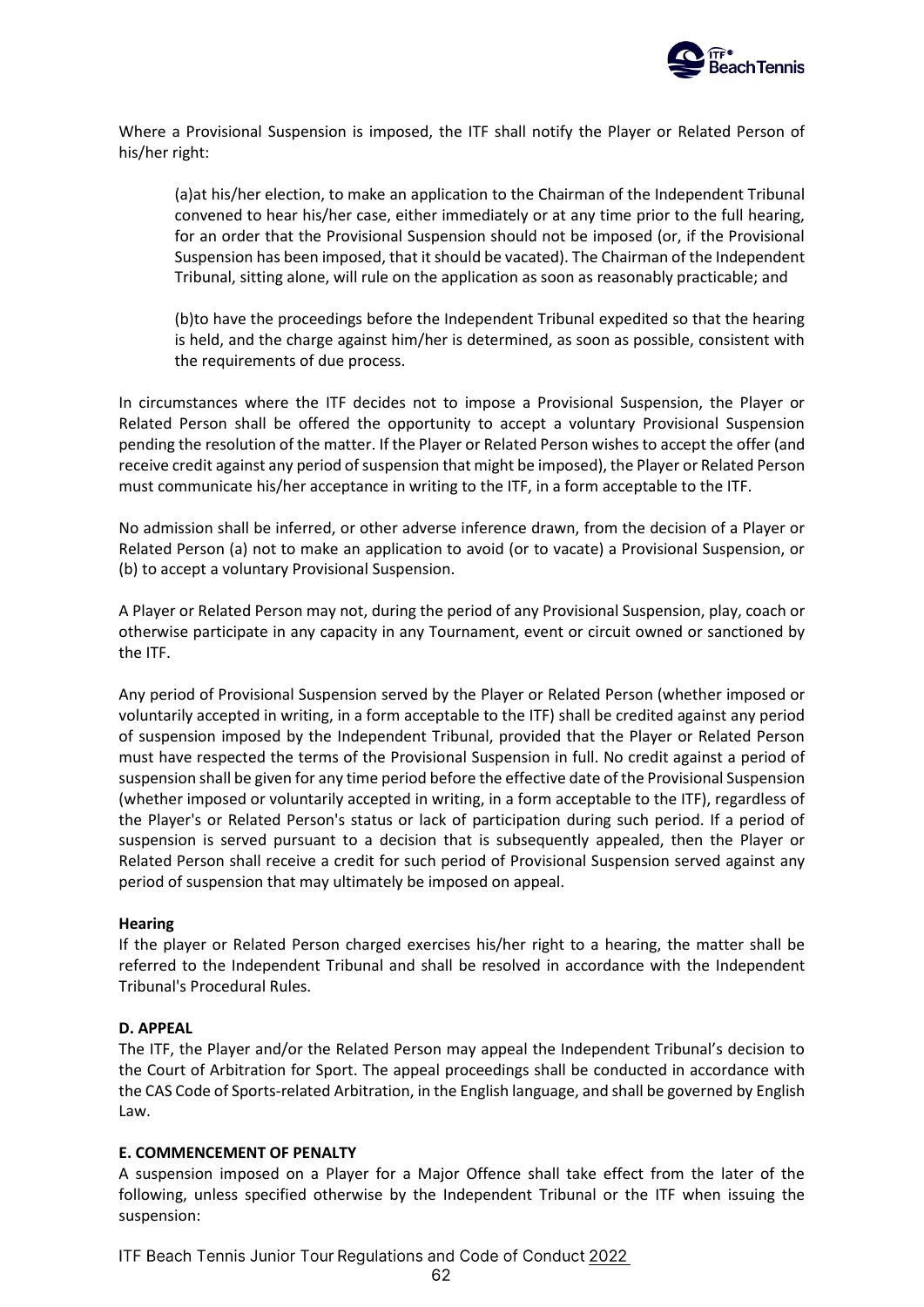

- a) the date of notification by the ITF or Independent Tribunal;
- b) if the player is participating in a Tournament on the date of the notification, the day after he/she finishes competing in that Tournament.

The revocation of accreditation or denial of access to all ITF Tournaments, events or circuits imposed on a Related Person shall take effect immediately upon notification.

Any breach by a player or Related Person of the terms of their sanction under this Article V shall be referred to the ITF Internal Adjudication Panel and dealt with pursuant to clause 5 of the Procedural Rules governing an Internal Adjudication Panel convened under ITF Rules.

# **ARTICLE VI: MEDICAL CONTROL - ANTI-DOPING POLICY**

Any Player, Related Person or team Captain should be aware of the provisions of the ITF Tennis Anti-Doping Programme.

The ITF Tennis Anti-Doping Programme 2022 is set out in full on the ITF website [\(https://www.itftennis.com/en/about-us/governance/anti-doping/\)](https://www.itftennis.com/en/about-us/governance/anti-doping/) and in a separate rulebook that is published and distributed by the ITF to all National Associations. The ITF Tennis Anti-Doping Programme 2022 is also available upon application.

# **ARTICLE VII: TOURNAMENT OFFENCES**

# **A. APPLICABILITY**

This Article shall apply to each ITF Beach Tennis Junior Tour Tournament and Applicant. References in this Article to a "Tournament" shall hereafter mean an ITF Beach Tennis Junior Tour Tournament or applicant for such a tournament, and where applicable refers to the legal entity (personal or corporate) that is administering, operating or otherwise organising the ITF Beach Tennis Junior Tour Tournament.

# **B. GUARANTEES**

The owner(s), operator(s), sponsor(s) or agent(s) of a Tournament shall not offer, give or pay money or anything of value, nor shall such a Tournament permit any other person or entity to offer, give or pay money or anything of value to a player, directly or indirectly, to influence or guarantee a player's appearance at a Tournament. Violation of this Section shall subject the Tournament to disqualification and loss of sanction. In the event the ITF Executive Director believes that a Tournament may be violating this Section, then upon demand the Tournament must furnish or cause to be furnished to the ITF Executive Director or his agent access to and copies of all records to which it has access relating in any way to such alleged guarantee, or, in the absence of such records, an affidavit setting forth the facts in detail with respect to any transaction under question by the ITF Executive Director.

# **C. WILD CARDS**

No Tournament, directly or indirectly, shall offer, give, solicit, receive or accept, or agree to offer, give, solicit, receive or accept anything of value in exchange for a Wild Card. Violation of this section shall subject the Tournament to a maximum fine of US\$1,000, downgrade and/or withdrawal of its sanction.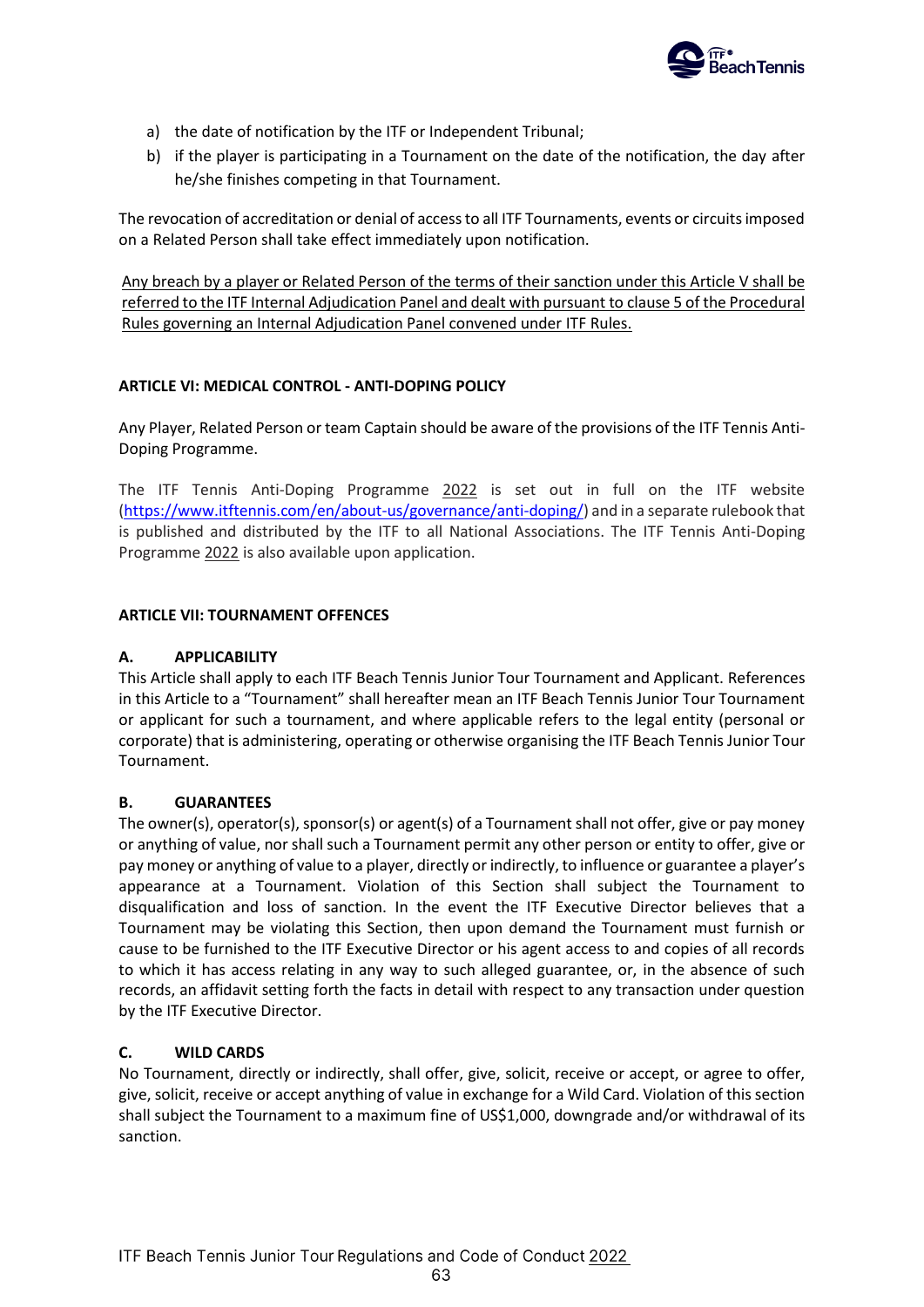

# **D. CONDUCT CONTRARY TO THE INTEGRITY OF THE GAME**

No Tournament, or any owner, promoter or operator thereof, shall engage in conduct contrary to the integrity of the Sport. Violation of this section shall subject the Tournament to a maximum fine of US\$1,000, downgrade and/or withdrawal of its sanction.

# **E. ITF BEACH TENNIS TOUR JUNIOR REGULATIONS**

No Tournament shall violate any provisions of these ITF Beach Tennis Tour Junior Regulations. Violation of this Section shall subject the Tournament to a maximum fine of US\$1,000, downgrade, forfeiture of all sums, if any, previously paid to the ITF, and/or withdrawal of its sanction.

# **F. LATE CANCELLATION**

No Tournament shall cancel less than sixty (60) days prior to the scheduled commencement of the event.

Violation of this section shall subject the Tournament to a fine of up to \$1,000, reimbursement of unrecoverable expenses incurred, downgrade and/or withdrawal of its sanction.

# **G. COVID-19 PROTOCOLS**

A Tournament shall comply with the *ITF Return to International Tennis Protocols,* including without limitation the *Minimum Standard of Behaviour* (the 'Protocols'). Any failure to comply with the Protocols shall amount to a violation of this Article VII.G. Violation of this Article VII.G shall subject the Tournament to a fine of up to \$1,000, forfeiture of all sums, if any, previously paid or due to the ITF, an order for reimbursement of unrecoverable expenses incurred by Covered Persons, withdrawal of its sanction and/or denial of subsequent applications to host.

# **H. DETERMINATION AND PENALTY**

The ITF shall cause an investigation to be made of all facts concerning any alleged Tournament Offence by a Tournament and shall provide written notice of such investigation to the Tournament involved. The Tournament must cooperate fully with such investigations.

The ITF may make a written demand to a Tournament (a "Demand") to furnish to the ITF any information that may evidence or lead to the discovery of evidence of a Tournament Offence, including (without limitation) requiring the Tournament to attend an interview and/or to provide a written statement setting forth its knowledge of the relevant facts and circumstances. The Tournament must furnish such information within seven business days of the making of such Demand, or within such other deadline as may be specified by the ITF.

Where, as the result of an investigation under this *Article VII.G*, the ITF forms the view that a Tournament has a case to answer for commission of a Tournament Offence, the ITF shall refer the matter to the Review Board.

# **Review Board**

The ITF shall identify one or more individuals who are independent of the ITF and who have the expertise required by the nature of the particular case to form the Review Board and to review the evidence to determine whether there is a case to answer. The ITF shall send the entire dossier of evidence to the Review Board member(s). Where necessary, the Review Board may request that the ITF provide additional information for the Review Board's consideration. There shall be no obligation for the Review Board to meet in person to deliberate. However, any decision by the Review Board that the Tournament has a case to answer must be unanimous.

Where the Review Board concludes that there is no case to answer, then the ITF shall notify the Tournament and any other party with a right of appeal, and (subject to the rights of appeal) the matter shall not proceed any further.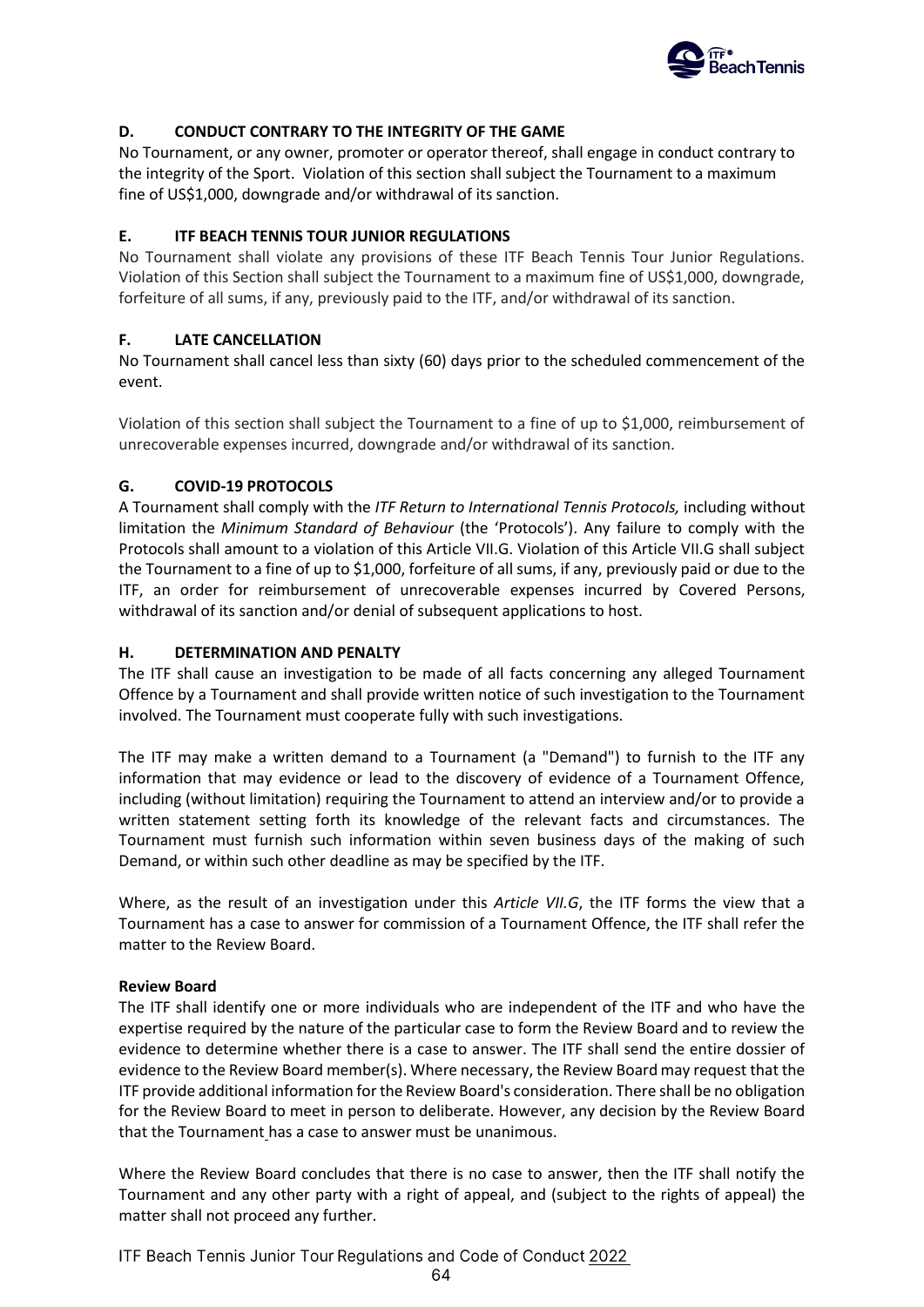

When the Review Board determines that a Tournament has a case to answer, the ITF will send a written notice to the Tournament (the "Notice of Charge"), with a copy to the Chairman of the Independent Tribunal, setting out:

(a) the Tournament Offence(s) alleged to have been committed, a summary of the facts upon which such allegations are based;

(b) the potential consequences applicable if it is determined that the alleged Tournament Offence has been committed; and

(c) the Tournament's entitlement to respond to the Notice of Charge in one of the following ways:

(i) to admit the Tournament Offence(s) charged, and accede to the consequences specified in the Notice of Charge;

(ii) to admit the Tournament Offence(s) charged, but to dispute and/or seek to mitigate the consequences specified in the Notice of Charge, and to have the Independent Tribunal determine the consequences at a hearing; or

(iii) to deny the Tournament Offence(s) charged, and to have the Independent Tribunal determine the charge and (if the charge is upheld) any consequences, at a hearing;

(d) if the Tournament wishes to exercise its right to a hearing before the Independent Tribunal, it must submit a written request for such a hearing so that it is received by the ITF as soon as possible, but in any event within 10 days of the Tournament's receipt of the Notice. The request must also state how the Tournament responds to the charge in the Notice and must explain (in summary form) the basis for such response. In the event no such response is received by that deadline, the Tournament will be deemed to have admitted the Tournament Offence(s) charged, and to have acceded to the consequences specified in the Notice of Charge.

In the event that the ITF withdraws the Notice of Charge, or the Tournament admits the Tournament Offence(s) charged and accedes to the consequences specified by the ITF (or is deemed to have done so), a hearing before the Independent Tribunal shall not be required. Instead the ITF shall promptly issue a decision confirming (as applicable) its withdrawal of the Notice of Charge or the commission of the Tournament Offence(s) and the imposition of the specified consequences and shall send a copy of the decision to the Tournament.

# **Hearing**

If the Tournament charged exercises its right to a hearing, the matter shall be referred to the Independent Tribunal and shall be resolved in accordance with the Independent Tribunal's Procedural Rules.

# **I. PAYMENT OF FINES**

All fines levied for Tournament Offences shall be paid by the Tournament to the ITF within thirty (30) days after receipt of written notice of the fine.

# **J. APPEALS**

Any Tournament found to have committed a Tournament Offence may, after paying all fines as above provided, appeal the decision of the Independent Tribunal to the Court of Arbitration for Sport. The appeal proceedings shall be conducted in accordance with the CAS Code of Sports-related Arbitration, in the English language, and shall be governed by English Law.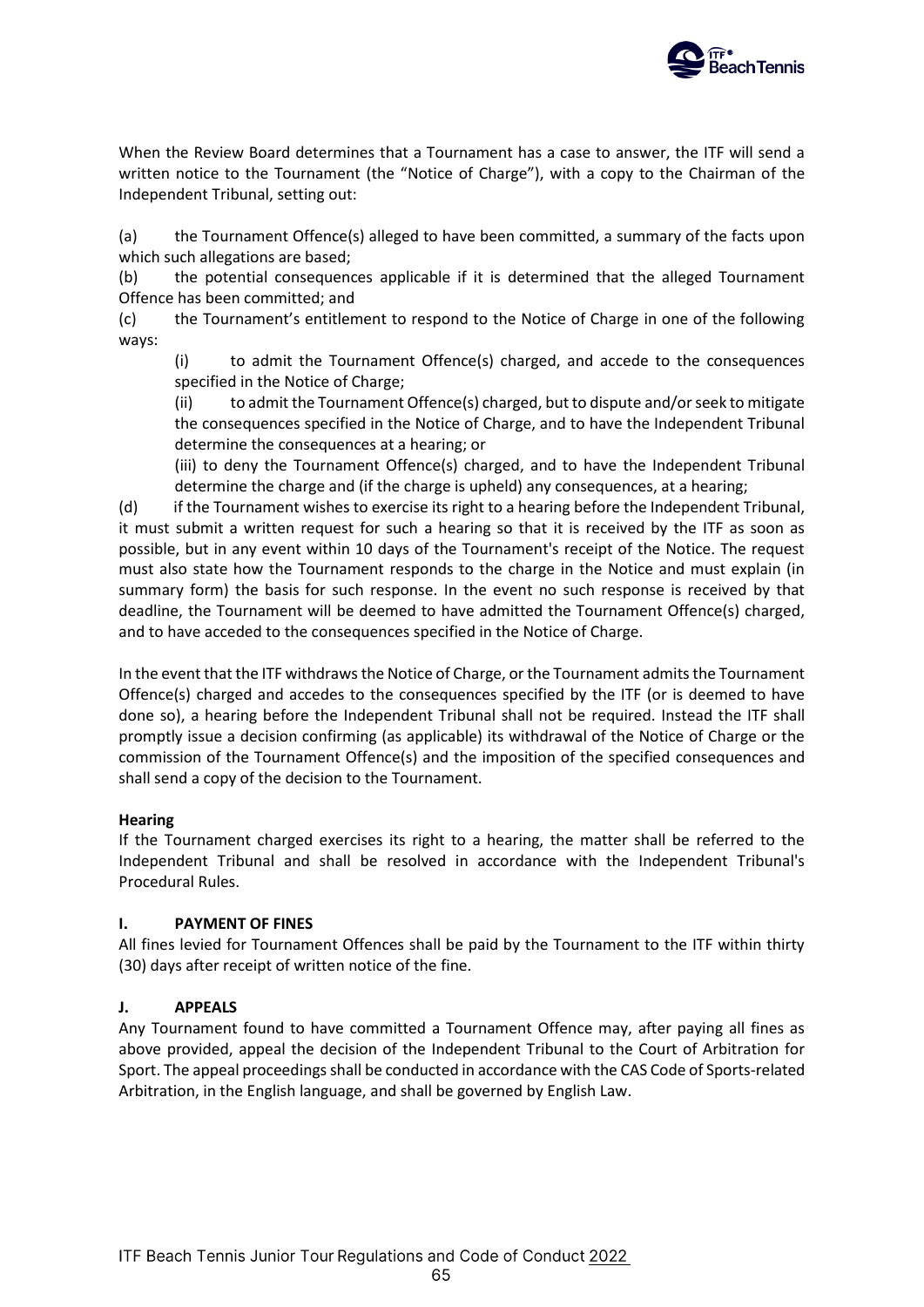

### **ARTICLE VIII: WELFARE POLICY**

Covered Persons (as defined in the ITF Welfare Policy) that attend and/or participate on the ITF Beach Tennis Junior Tour shall be bound by and shall comply with the provisions of the Welfare Policy set out in *Appendix I*.

### **ARTICLE IX: RECIPROCITY**

The ITF reserves the right to ask the ITF Internal Adjudication Panel to affirm, modify, extend or reject, with respect to any or all ITF Beach Tennis Junior Tour Tournaments and ITF Beach Tennis Junior Team Competitions, a suspension or other sanction issued against a Covered Person (as defined in the ITF Welfare Policy, Appendix I) either by or on behalf of the ITF pursuant to a conduct or disciplinary process under any ITF code or policy or by any other tennis organisation (including but not limited to the Women's Tennis Association, Association of Tennis Professionals, the Grand Slam Board, and each member national association) or other relevant authority.

The ITF Internal Adjudication Panel reserves the right in its absolute discretion to share information concerning any complaint against a Covered Person with and/or conduct an investigation in conjunction with any other tennis organisation or any other relevant authorities. The ITF Internal Adjudication Panel may also refer the complaint and/or any information received during the course of investigating an allegation or prosecuting a charge to any authorities it considers appropriate in its absolute discretion. The ITF shall have the absolute discretion, where it deems appropriate, to stay its own investigation pending the outcome of investigations being conducted by any other tennis organisations and/or any relevant authorities.

A decision by the ITF Internal Adjudication Panel to affirm, modify or reject a suspension or other sanction issued against a Covered Person may be appealed by the Covered Person to the Independent Tribunal, which shall determine the matter in accordance with its Procedural Rules (save that there shall be no right of appeal against the Independent Tribunal's decision).

### **ARTICLE X: INTERPRETATIONS**

Any person or entity subject to this Code may file with the ITF Internal Adjudication Panel a request for an interpretation or clarification of the Code and/or its applicability and effect on a particular event or transaction.

### **ARTICLE XI: NOTICE**

All written communications to the ITF Executive Director should be addressed as follows, unless notice of change is subsequently published:

ITF Senior Executive Director ITF Tours and Player Pathway International Tennis Federation Bank Lane Roehampton London SW15 5XZ England Tel: (44) 20 8878 6464 Fax: (44) 20 8392 4737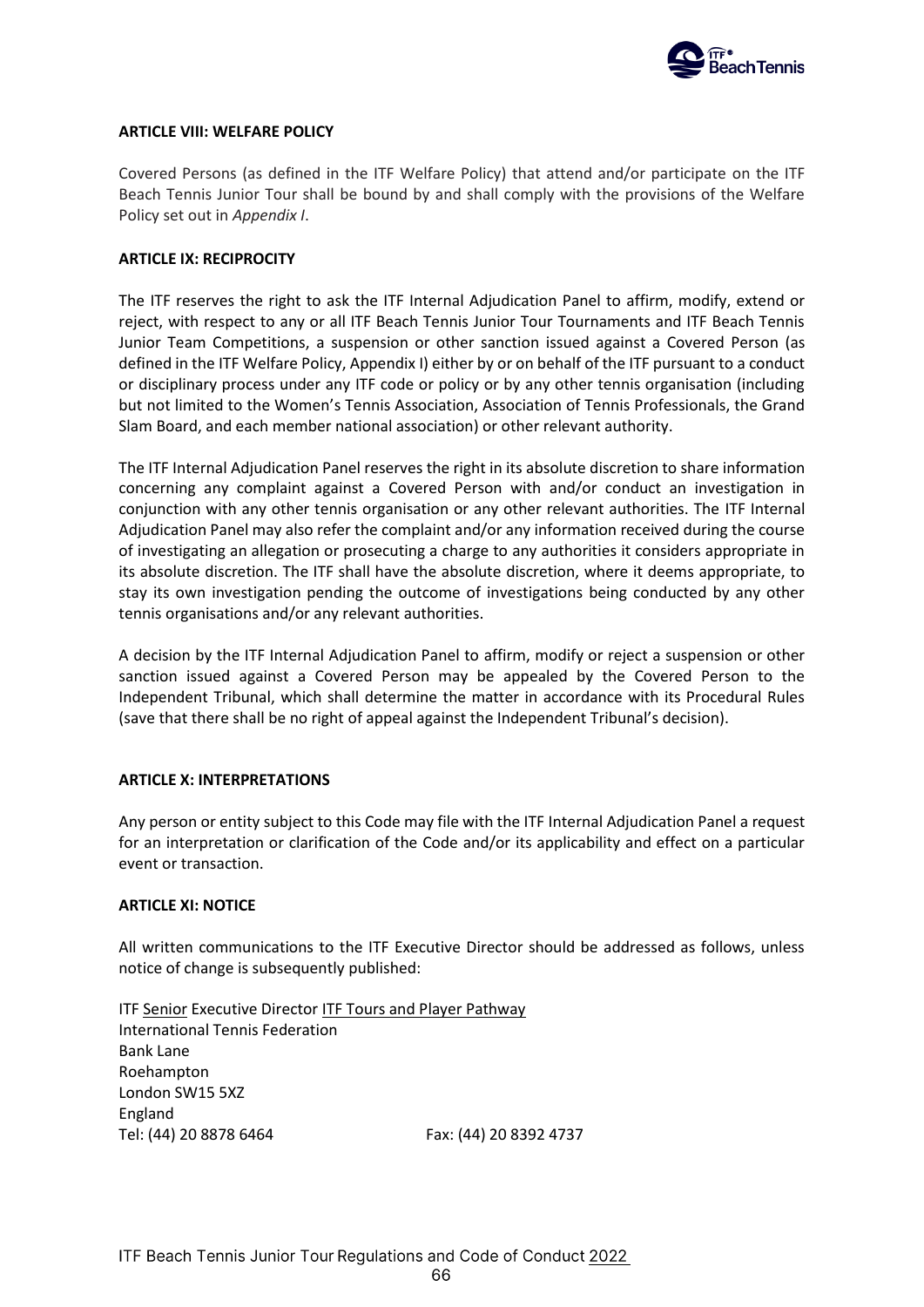

# **A. PLAYER**

Notice that a player is being investigated pursuant to a possible Major Offence charge shall be served personally upon him/her. Service of any other document required by the Code shall be deemed complete if mailed to the subject player at his/her home address or other address designated by the player, along with a copy to any player association of which he is a member.

### **B. TOURNAMENT**

Service of any document on a Tournament as required by this Code shall be deemed complete if mailed to the Tournament Director.

### **ARTICLE XII: AMENDMENTS**

This ITF Beach Tennis Junior Tour Code of Conduct may only be amended, repealed or otherwise modified, in whole or in part, by the ITF Board of Directors.

The Board of Directors may grant dispensation from, modify, waive or otherwise alter this ITF Beach Tennis Junior Tour Code of Conduct or its application in extraordinary circumstances.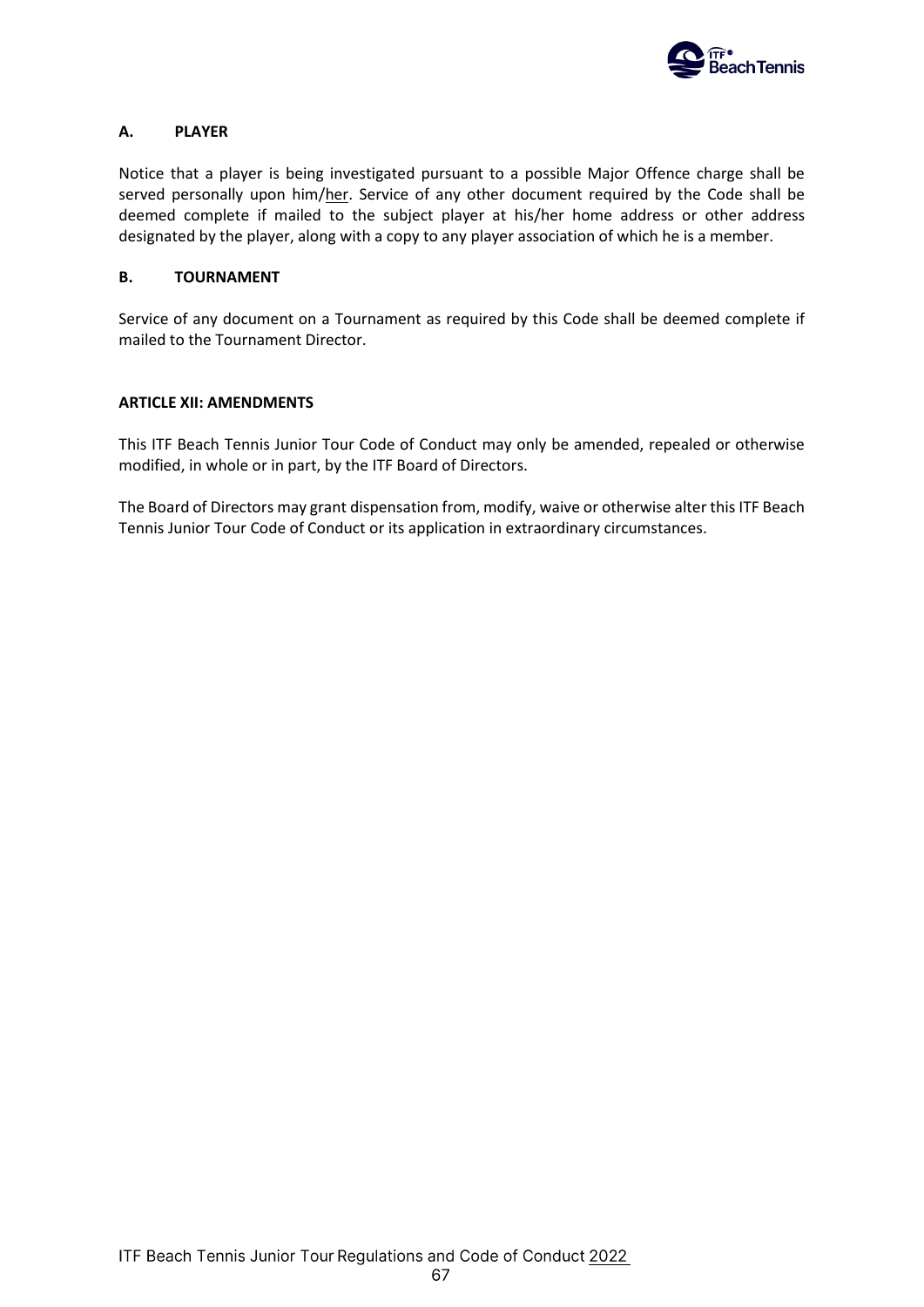

# **APPENDIX G - WELFARE POLICY**

A "**Covered Person**" is bound by all sections of this Welfare Policy, and is any person who:

- Competes, coaches, officiates, works at, or otherwise participates in (whether as a player or supporting role, including parents and legal guardians of a player) in a tennis event organised or sanctioned by the ITF;
- Attends or is employed at an ITF Regional Training Centre;
- Is a member of an ITF Touring Team in any capacity;
- Is an ITF employee or ITF-appointed consultant;
- Holds an ITF or ITF-recognised Officiating or Coaching certification;
- Receives accreditation at any ITF Tournaments, Events and activities; or
- Acts as an ITF contractor or volunteer in relation to any of the above.

# **Section A.**

Criminal Conduct – illegal drugs and substances

Any Covered Person convicted of or having entered a plea of guilty or no contest to a criminal charge or indictment relating to the use, possession, distribution or intent to distribute illegal drugs or substances will be deemed to be in violation of this Section A of the ITF Welfare Policy and shall be subject to sanction in accordance with the *Procedural Rules Governing Proceedings before an Internal Adjudication Panel Convened Under ITF Rules.*

# **Section B.**

Children Safeguarding Policy *Published separately and available in full on the ITF website at <https://www.itftennis.com/en/about-us/governance/rules-and-regulations/>*

# **Section C.**

Adult Safeguarding Policy *Published separately and available in full on the ITF website at <https://www.itftennis.com/en/about-us/governance/rules-and-regulations/>*

# **Section D.**

Safeguarding and Case Management Procedures *Published separately and available in full on the ITF website at <https://www.itftennis.com/en/about-us/governance/rules-and-regulations/>*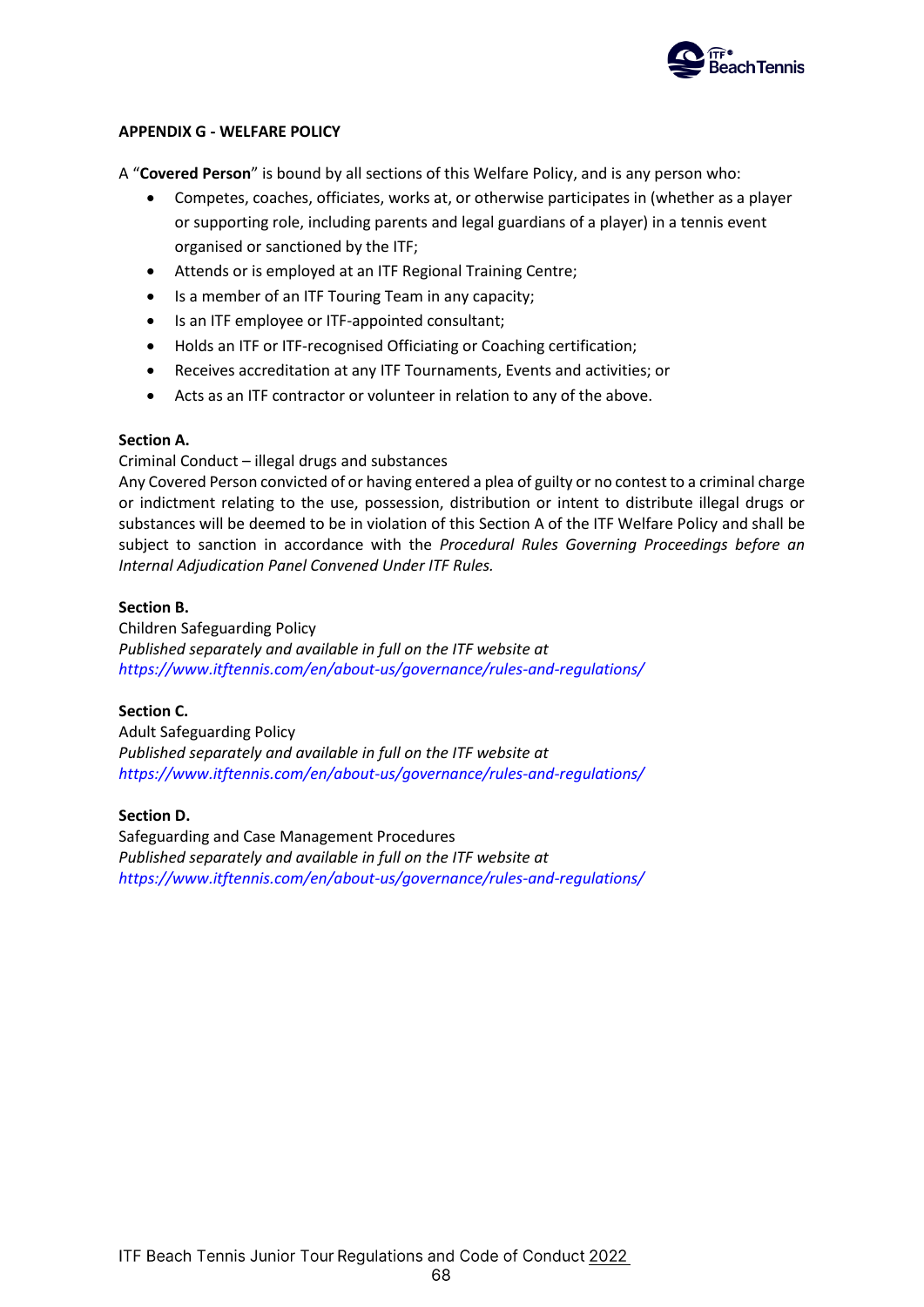

# **APPENDIX H - CONTACTS**

### **INTERNATIONAL TENNIS FEDERATION**

**Beach Tennis Department**  Bank Lane Roehampton London SW15 5XZ Telephone: (44) (0) 20 8878 6464 Fax: (44) (0) 20 8392 4749 email[: Beach@itftennis.com](mailto:Beach@itftennis.com) Website:<http://www.itftennis.com/beachtennis>

Jackie Nesbitt, Senior Executive Director, ITF Tours and Player Pathways Ben Philip, Senior Manager, Beach Tennis Daniel Murphy, Coordinator, Beach Tennis

# **APPENDIX I - ITF BEACH TENNIS COMMITTEE**

**Chair** Mr Aleksei Selivanenko (RUS/BoD)

# **Members**

TBC